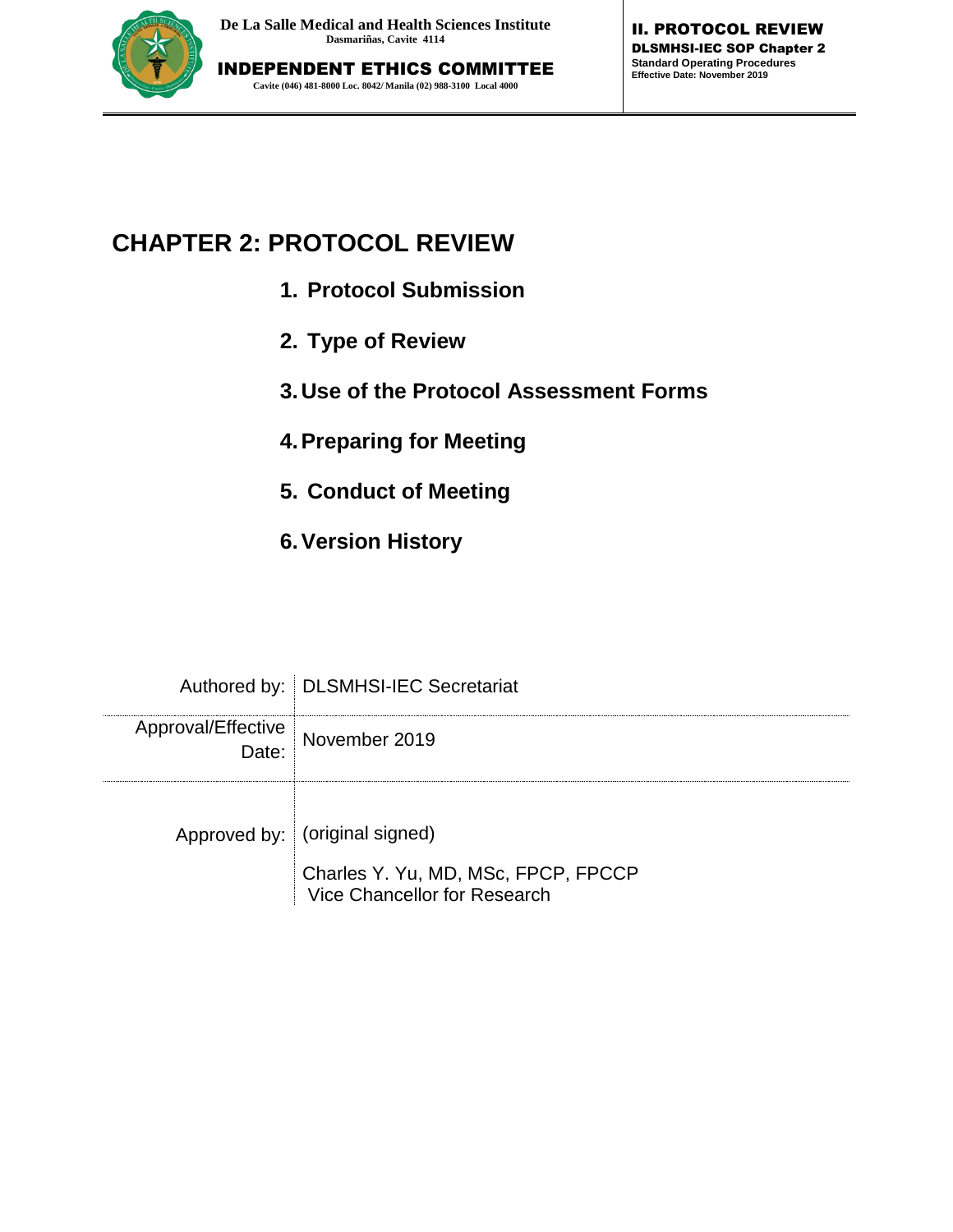

# **II. PROTOCOL REVIEW**

DLSMHSI-IEC SOP 02/03-1-2019 **Standard Operating Procedures Effective Date: November 2019**

#### **1. Protocol Submission**

#### **1.1 Purpose**

To describe the De La Salle Medical and Health Sciences Institute - Independent Ethics Committee (DLSMHSI-IEC) protocol review requirements and submission process from the time of receipt of the protocol and related documents.

#### **1.2 Scope**

The DLSMHSI-IEC accepts the protocols for review: 1) De La Salle Medical and Health Sciences Institute (DLSMHSI) funded researches, 2) researches done in DLSMHSI, 3) researches referred from the PNHRS, PHREB, DOH, industry organization, etc., on the condition that the host hospital/institution where the proposal will be done accepts the review of DLSMHSI-IEC and agrees to abide by the rules and regulations that the DLSMHSI-IEC follows (based on PHREB and FERCAP rules). The other research sites also agree to provide the necessary environment to ensure the safe and ethical conduct of the research, including oversight and stewardship functions as necessary as they agree to monitor procedures that the Committee may deem necessary. These conditions should be written in a document and signed by other hospital/institutions that accept DLSMHSI-IEC review.

#### **1.3 Responsibility**

The DLSMHSI-IEC Secretariat manages and ensures completion of all protocol submissions to the DLSMHSI-IEC. It covers the actions to be done from the time of submission to the filing of the original protocol package in the Active Study File cabinet and the preparation of copies of the documents for distribution to the reviewers.

#### **1.4 Process Flow**

|               | <b>ACTIVITY</b>                                                                                                                                                                                                                                   | <b>RESPONSIBILITY</b> |
|---------------|---------------------------------------------------------------------------------------------------------------------------------------------------------------------------------------------------------------------------------------------------|-----------------------|
| Step 1        | Receive the 10 copies of initial protocol Secretariat<br>package for review and check the<br>completeness of document requirements with<br>the IEC Application Form signed by the<br>Principal Investigator and the<br>protocol<br>summary sheet. |                       |
| <b>Step 2</b> | Assign a permanent code to the package.                                                                                                                                                                                                           | Secretariat           |
| Step 3        | Make a duplicate of the application form and<br>give the duplicate to the person submitting<br>the package and attach the original copy to<br>the protocol package to be kept in the IEC.                                                         | Secretariat           |

*Chapter 2: Page 1 of 57*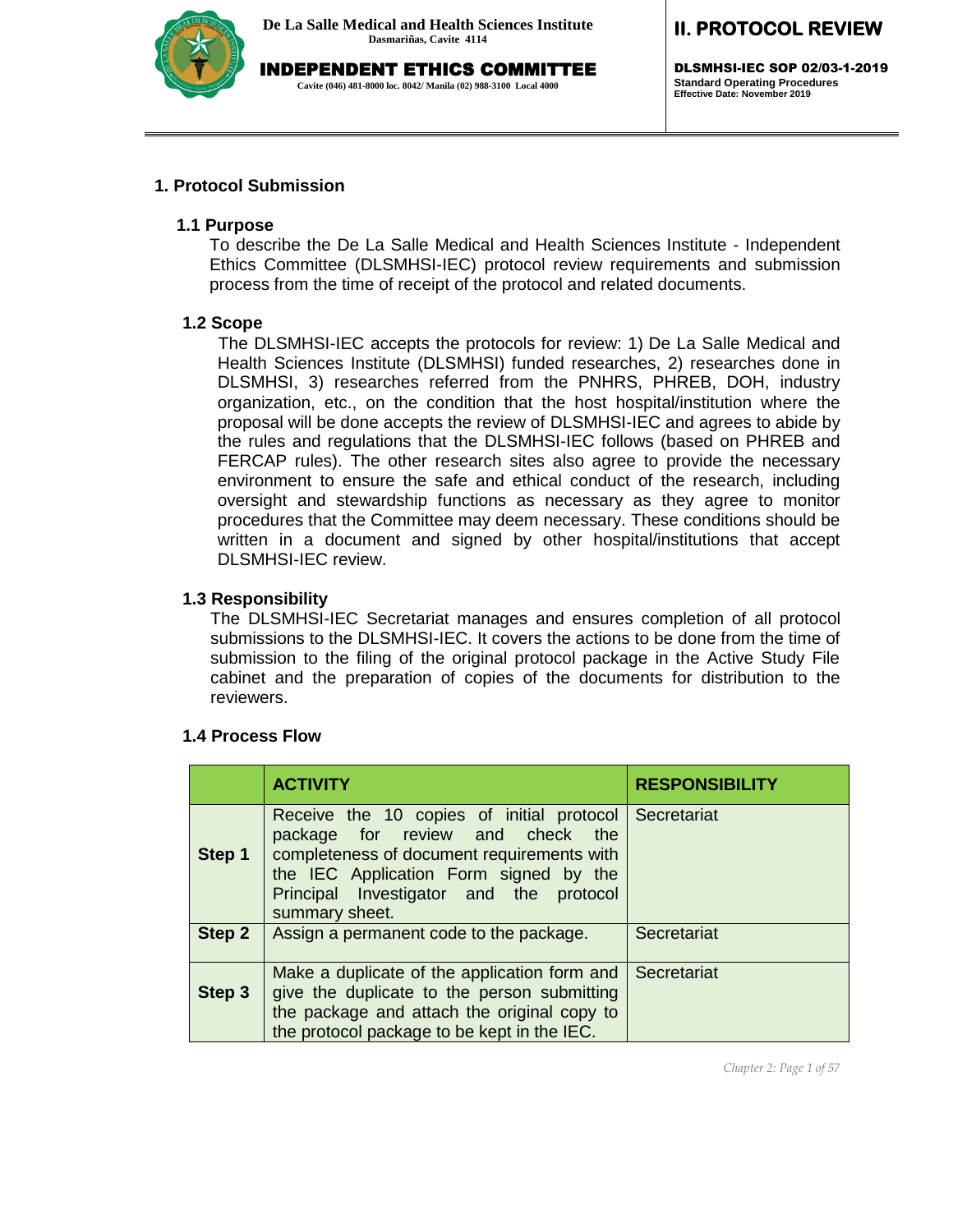

INDEPENDENT ETHICS COMMITTEE

**Cavite (046) 481-8000 loc. 8042/ Manila (02) 988-3100 Local 4000**

# **II. PROTOCOL REVIEW**

DLSMHSI-IEC SOP 02/03-1-2019 **Standard Operating Procedures Effective Date: November 2019**

| Step 4 | Log the received protocol in the IEC Secretariat<br>Database.                                                                 |             |
|--------|-------------------------------------------------------------------------------------------------------------------------------|-------------|
| Step 5 | Chair assigns the primary reviewers.                                                                                          | Chair       |
| Step 6 | Prepare the 10 copies of protocol package<br>for distribution to the reviewers                                                | Secretariat |
| Step 7 | File the original package in a properly coded<br>Protocol File folder and place it in the Active<br><b>Study File cabinet</b> | Secretariat |

#### **1.5 Description of Detailed Procedures**

- **1.5.1** The IEC Secretariat receives the 10 copies of initial protocol package for review and check the completeness of document requirements with the IEC Protocol Review Checklist signed by the Principal Investigator and the protocol summary sheet.
	- The DLSMHSI-IEC receives complete proposal submission packages only between the 1st and the 15th day of each month to ensure consideration at the following month's meeting. The cut-off period will not be extended under any circumstances. All protocols, which are determined to undergo a full board review, are scheduled for review and deliberation on the next scheduled meeting. All protocols need technical approval prior to ethical review.
	- For DLSMHSI funded protocols, the Center Clinical Epidemiology and Biostatistics (CCEB) should have addressed the technical issues apparent to the study protocol.
	- For non-DLSMHSI funded protocols, a document stating that the research protocol has undergone and passed technical review should be attached to the study protocol submitted for ethical review.
	- Upon submission of the initial protocols for DLSMHSI-IEC review, the PI or his/her representative should ensure that the protocol follows the standard protocol format and contains a Protocol Review Checklist (FORM 2A/V1/2012)
	- Ensure that the PI has signed the Protocol Review Application (FORM 2B/V1/2012), make a copy of the filled-in application form, to keep the original copy for the IEC files and give the duplicate to the principal investigator (PI) or his/her representative.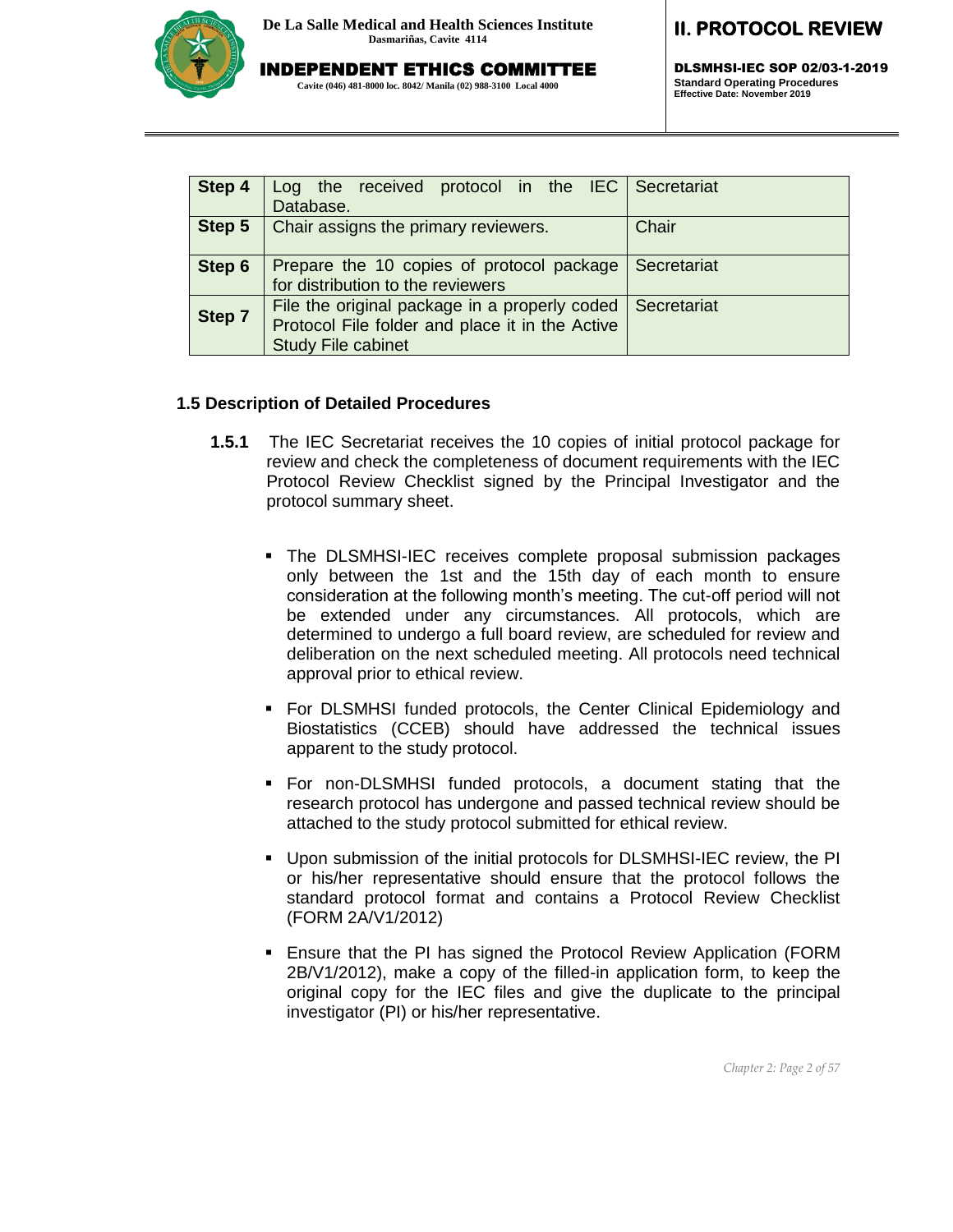

# INDEPENDENT ETHICS COMMITTEE

**Cavite (046) 481-8000 loc. 8042/ Manila (02) 988-3100 Local 4000**

# **II. PROTOCOL REVIEW**

DLSMHSI-IEC SOP 02/03-1-2019 **Standard Operating Procedures Effective Date: November 2019**

- Check the documents being submitted based on the DLSMHSI-IEC Form 2A/V2/2019 Protocol Submission Checklist:
- I. Protocol Documents
	- Cover Letter
	- Accomplished Submission Checklist (DLSMHSI-IEC FORM 2(A) V2- 2019)
	- Review Application Form (DLSMHSI-IEC FORM 2(B) V1-2012)
	- Study Protocol (10 copies, complete with relevant documents)
	- Informed Consent Form (for studies involving human participants) o English version
		- o Tagalog, and/or other Local Version(s)

N.B. Must have Version No, Date, Page No. in the footer

- Parent's Consent Form (for studies involving children/minors and relevant populations)
	- o English version
	- o Tagalog, and/or other Local Version(s)

N.B. Must have Version No, Date, Page No. in the footer

- Assent Form (from children cognitively capable of giving consent)
	- o English version
	- o Tagalog, and/or other Local Version(s)

N.B. Must have Version No, Date, Page No. in the footer

- Pharmacogenetic /Pharmacogenomic ICF (as needed by the study) N.B. Must have Version No, Date, Page No. in the footer
- Data Collection Forms (specify)
- Updated CV of PI and study team members (DLSMHSI-IEC FORM 2(C) V1- 2012)
- Proof of GCP Training in the last 3 years (for those doing clinical studies)
- Ethical and/or Technical Approval from other Ethics/Technical Review Committee(s)
- Institutional Endorsement (from the VC, Dean, or Medical Director)
- Regulatory clearances (FDA approval for Phase I,II, II, IV clinical trials)

Electronic copy of: Submission Checklist Review Application Form Study Protocol Informed Consent Assessment Form (for studies involving human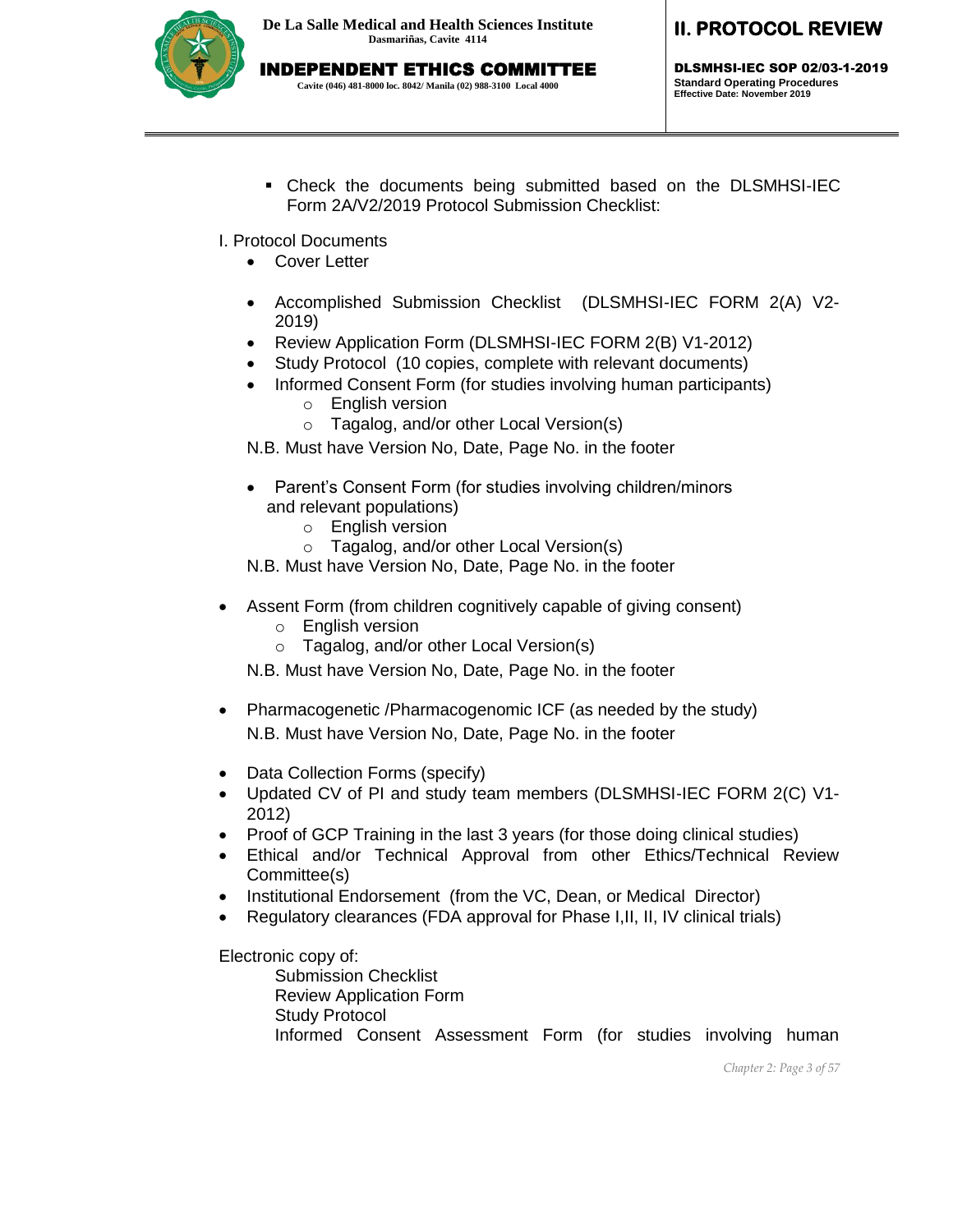

INDEPENDENT ETHICS COMMITTEE **Cavite (046) 481-8000 loc. 8042/ Manila (02) 988-3100 Local 4000**

DLSMHSI-IEC SOP 02/03-1-2019 **Standard Operating Procedures Effective Date: November 2019**

participants) English version Tagalog, and/or other Local Version(s) Parent's Consent Form, Assent Form (for studies involving children/minors relevant populations) English version Tagalog, and/or other Local Version(s) Assent Form (from children cognitively capable of giving consent) English version Tagalog, and/or other Local Version(s) Pharmacogenetics ICF

- II. OTHER REQUIRED DOCUMENTS (depending on the particular study/project application being submitted
	- $\bullet$  Investigator's Brochure (for clinical trials phase I, II, III); Basic Produ Information Document (for clinical trials phase IV)
	- CRFs
	- Recruitment advertisements (as needed by the study)
	- Other information/ documents for participants (such as diaries, etc., questionnaire)
	- Site Resources Checklist (for clinical Trials)
	- Memorandum of Agreement (for collaborative studies)
	- Details of Funding Agency/Sponsor
	- Institutional Biosafety Committee Approval (for studies involving hazardous biological materials)
	- Material Transfer Agreement (for studies involving transfer of biological specimens)
	- National Commission for Indigenous People (NCIP) Clearance (for studies with indigenous populations)
	- Insurance/Indemnity Policy
	- Others (specify)
- **1.5.2** The IEC Secretariat Assign a permanent code to the package.

The code will be communicated to the PI in subsequent communications regarding the protocol.

- It is necessary to use a unique identifier or code to refer to this file for efficient file management. Code study files as follows: Year submitted (ie 2012) – assigned (arbitrary) protocol number 001 – Type of Research – Status of Research.
	- Code for Type of Research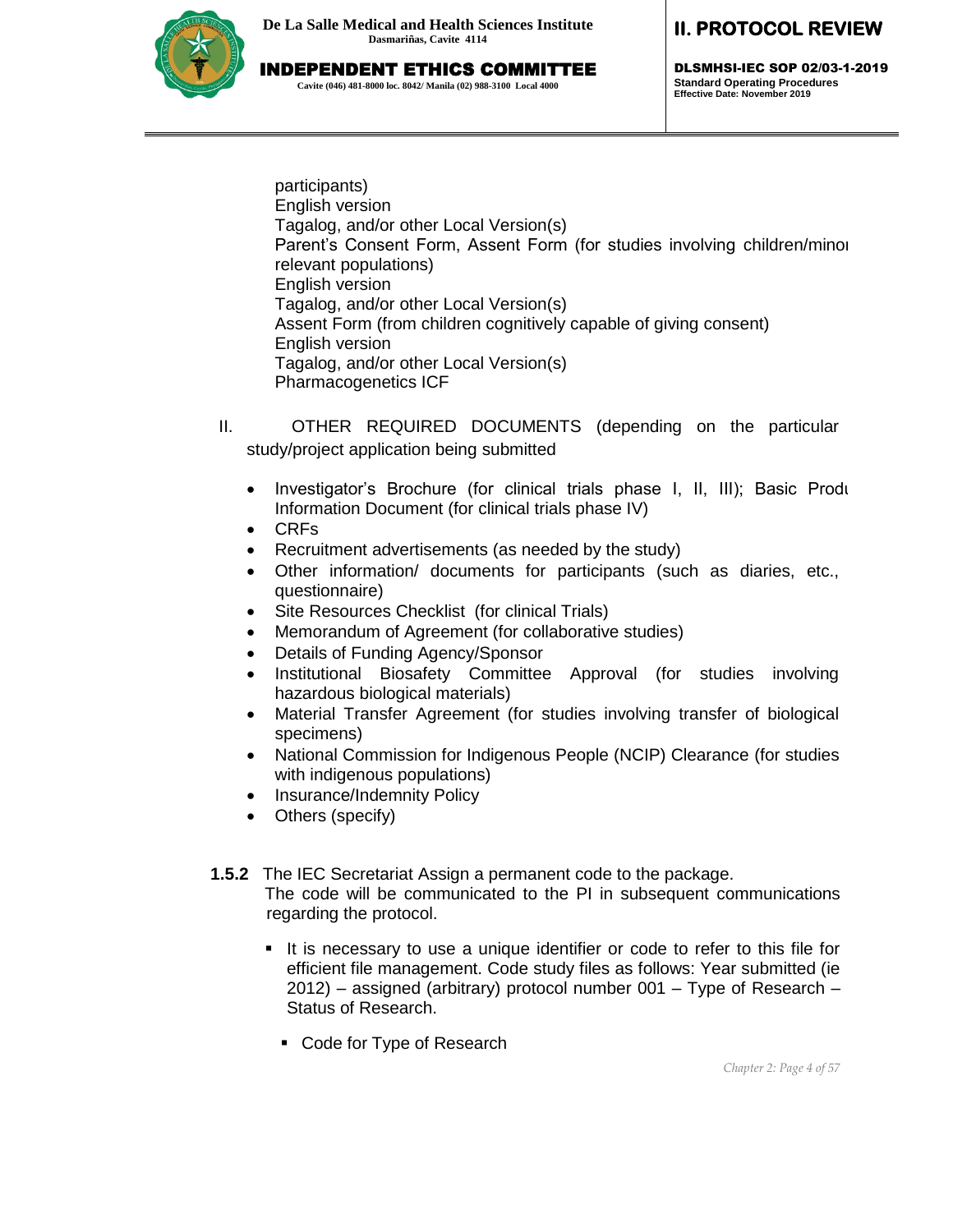

INDEPENDENT ETHICS COMMITTEE

**Cavite (046) 481-8000 loc. 8042/ Manila (02) 988-3100 Local 4000**

# **II. PROTOCOL REVIEW**

DLSMHSI-IEC SOP 02/03-1-2019 **Standard Operating Procedures Effective Date: November 2019**

- 1 Clinical Trial
- 2 Epidemiological (Cohort/Case-Control/Cross-sectional)
- 3 Basic Science
- 4 Behavioral
- 5 Social Science
- 6 Community
- 7 Medical Devices
- 8 Bioavailability/Bioequivalence Studies
- 9 Health Economics
- 10 Others
- Code for Status of research
	- A Active (Ongoing study, no close-out or final report notification)
	- I Inactive (Final Study Report approved or no post-review response from PI more than 90 days or no notification of termination)
	- C Completed (Close-out notification submitted or Final Report not yet approved)
	- T Terminated (Termination notification submitted before/during study implementation)
- **1.5.3** The IEC Secretariat makes a duplicate of the application form and give the duplicate to the person submitting the package and attach the original copy to the protocol package to be kept in the IEC.
- **1.5.4** The IEC Secretariat logs the received protocol in the IEC Database.
- **1.5.5** The Chair assigns the primary reviewers.
	- Primary reviewers are selected based on expertise related to the protocol. Research proposals are given to both medical and non-medical or lay members, institutional and non-institutional members for review. The medical/ scientific members analyze the scientific and ethical procedures in the protocol while the lay/ non-institutional members focus their assessment on the informed consent form. Review assignments should take into consideration the appropriate mix of old and new members.
	- Secondary reviewers are the IEC members that are not assigned as the primary reviewers of the study but may give their comments on their assessment during the IEC meeting.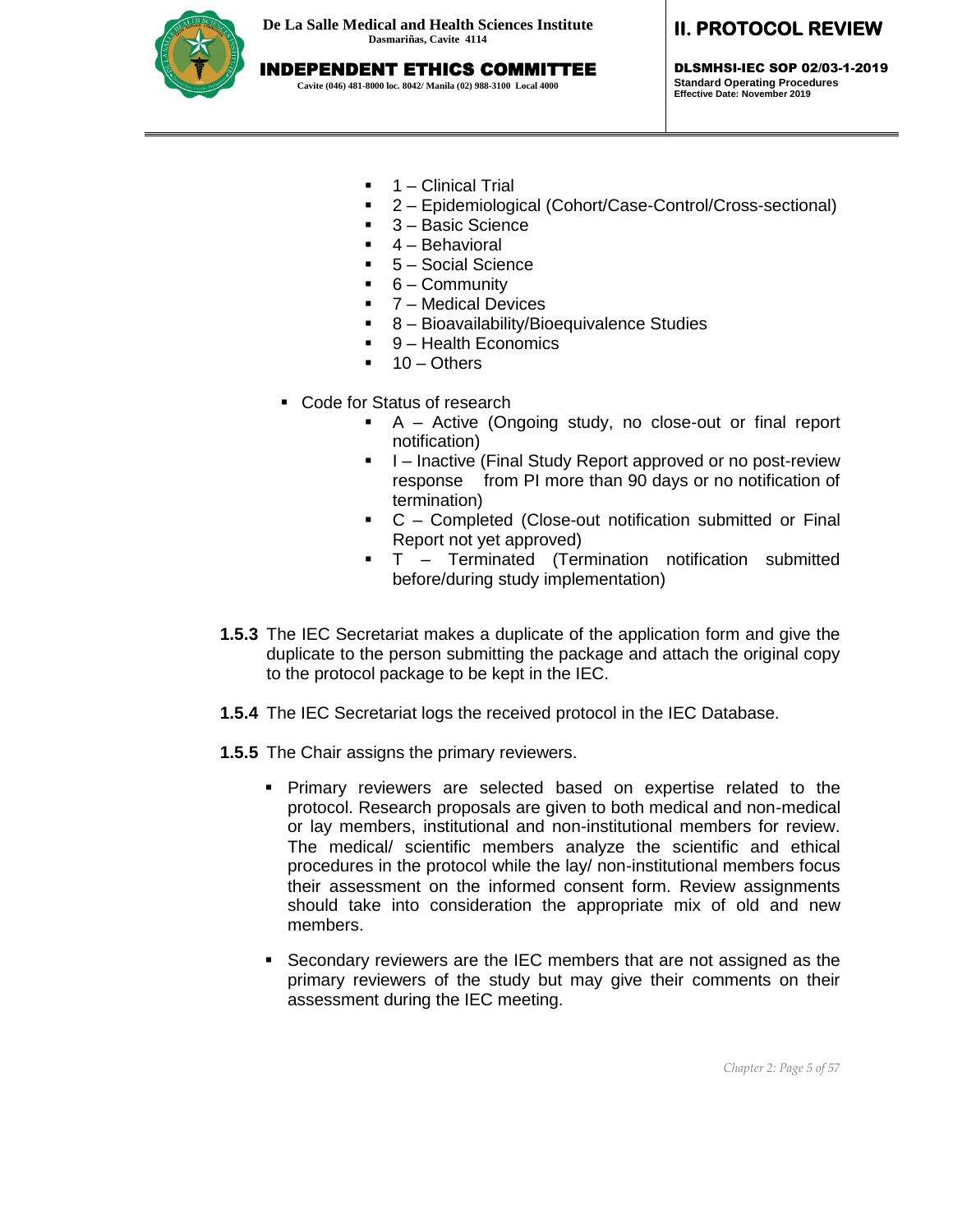

DLSMHSI-IEC SOP 02/03-1-2019 **Standard Operating Procedures Effective Date: November 2019**

- Member/Chair, nominates two or more DLSMHSI-IEC members (Medical member with related expertise to review the protocol and a non-medical person to review the informed consent). The assignments will be equitably distributed taking in consideration the expertise of the reviewers. Secretariat sends the protocol and related documents to the selected primary reviewers.
- Enter in the DLSMHSI-IEC database the names of the primary reviewers to whom the packages are to be delivered. Prepare the logbook with the names of the reviewers, the title of the protocol studies, and the date of actual delivery to be signed by the reviewer or a representative upon receipt.
- **1.5.6** The IEC Secretariat prepares the 10 copies of protocol package for distribution to the reviewers.

Protocols for Expedited review are forwarded the next working day to the primary reviewers while the protocols for Full Board review are distributed one week before the scheduled IEC meeting. The protocols and related documents for distribution must also include copies of the Protocol and Informed Consent Assessment Forms (Form 2D/V2/2019) in the package.

**1.5.7** The IEC Secretariat files the original package in a properly coded Protocol File folder and place it in the Active Study File cabinet.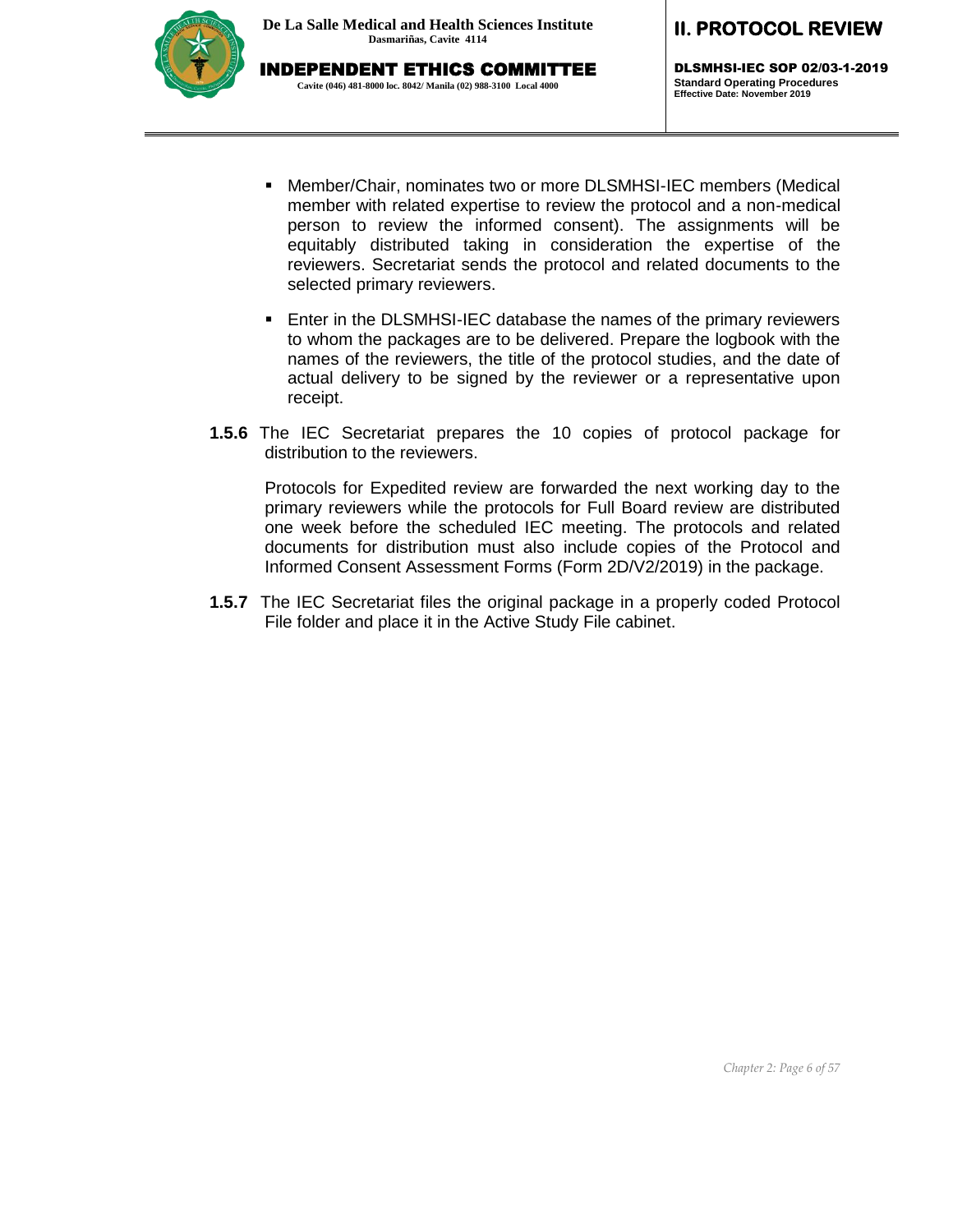

DLSMHSI-IEC SOP 02/03-1-2019 **Standard Operating Procedures Effective Date: November 2019**

#### **2. Type of Review**

#### **2.1 Exempt from Review**

#### **2.1.1 Purpose**

To describe the process of review of protocols that qualify for exempted from review.

#### **2.1.2 Scope**

This SOP applies to exemption for review of protocols that do not need to undergo either full or expedited review as decided upon by the Chair of the IEC.

#### **2.1.3 Responsibility**

It is the responsibility of the Chair to assess whether a study protocol may be exempted from review of the IEC.

#### **2.1.4 Process Flow**

|        | <b>ACTIVITY</b>                                                                                   | <b>RESPONSIBILITY</b> |
|--------|---------------------------------------------------------------------------------------------------|-----------------------|
| Step 1 | Receive the submitted documents and<br>forward to the Chair immediately for initial<br>review     | Secretariat           |
| Step 2 | Review and determine per criteria that the<br>protocol is exempt from IEC review within 5<br>days | Chair                 |
| Step 3 | Prepare a letter of exemption to the PI<br>indicating the protocol is exempted from IEC<br>review | Secretariat           |
| Step 4 | Keep copies of all related documents and<br>compiles them in their respective protocol<br>files   | Secretariat           |
| Step 5 | Update the IEC database                                                                           | Secretariat           |

#### **2.1.5 Description of Detailed Procedures**

**2.1.5.1** The Secretariat receives the submitted documents and forwards them to the Chair immediately for initial review.

 The application documents received from investigator submission are checked using the Protocol Checklist (FORM 2A-V2-2019) as guide. After checking the documents are complete, the Secretariat signs a copy of the Application Form (FORM 2B-V1-2012) to acknowledge receipt of the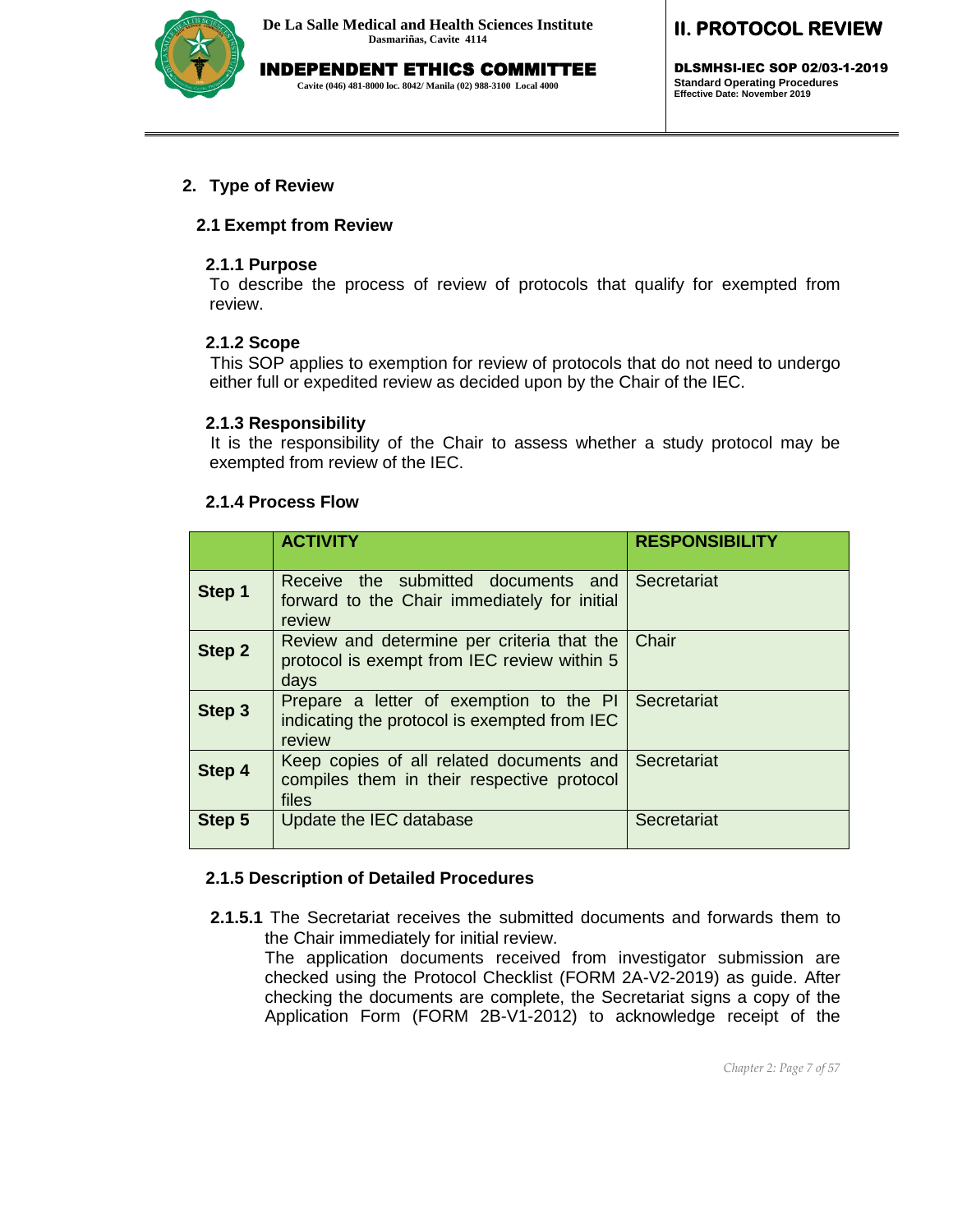

DLSMHSI-IEC SOP 02/03-1-2019 **Standard Operating Procedures Effective Date: November 2019**

documents and return a copy to the principal investigator or a duly designated representative.

**2.1.5.2** The Chair reviews and determines per criteria that the protocol is exempt from IEC review within 5 days.

In compliance to the National Ethical Guidelines for Health and Health-Related Research 2017 (NEGHHRR 2017), the DLSMHSI-IEC considers the following Exempt from Review criteria:

*(3.1.1. Protocols that neither involve human participants nor identifiable human tissue, biological samples, and data (e.g., meta-analysis protocols) shall be exempted from ethical review.* 

*3.1.2. Provided that the following do not involve more than minimal risks or harms, these protocols may be considered by the REC for exemption from review:* 

*3.1.2.1. Protocols for institutional quality assurance purposes, evaluation of public service programs, public health surveillance, educational evaluation activities, and consumer acceptability tests;* 

*3.1.2.2. Research that only includes interactions involving survey procedures, interview procedures, or observation of public behavior (including visual or auditory recording) if the following criteria are met:* 

> *3.1.2.2.1. There will be no disclosure of the human participants' responses outside the research that could reasonably place the participants at risk of criminal or civil liability or be damaging to `their financial standing, employability, or reputation; and*

> *3.1.2.2.2. The information obtained is recorded by the investigator in such a manner that the identity of the human participant cannot readily be ascertained, directly or through identifiers linked to the participant.*

> *3.1.2.3. Protocols that involve the use of publicly available data or information.)*

- **2.1.5.3** The IEC Secretariat prepares a letter of exemption (FORM 4I-V2-2019) to the PI indicating the protocol is exempted from IEC review.
- **2.1.5.4** The IEC Secretariat keeps copies of all related documents and compiles them in their respective protocol files.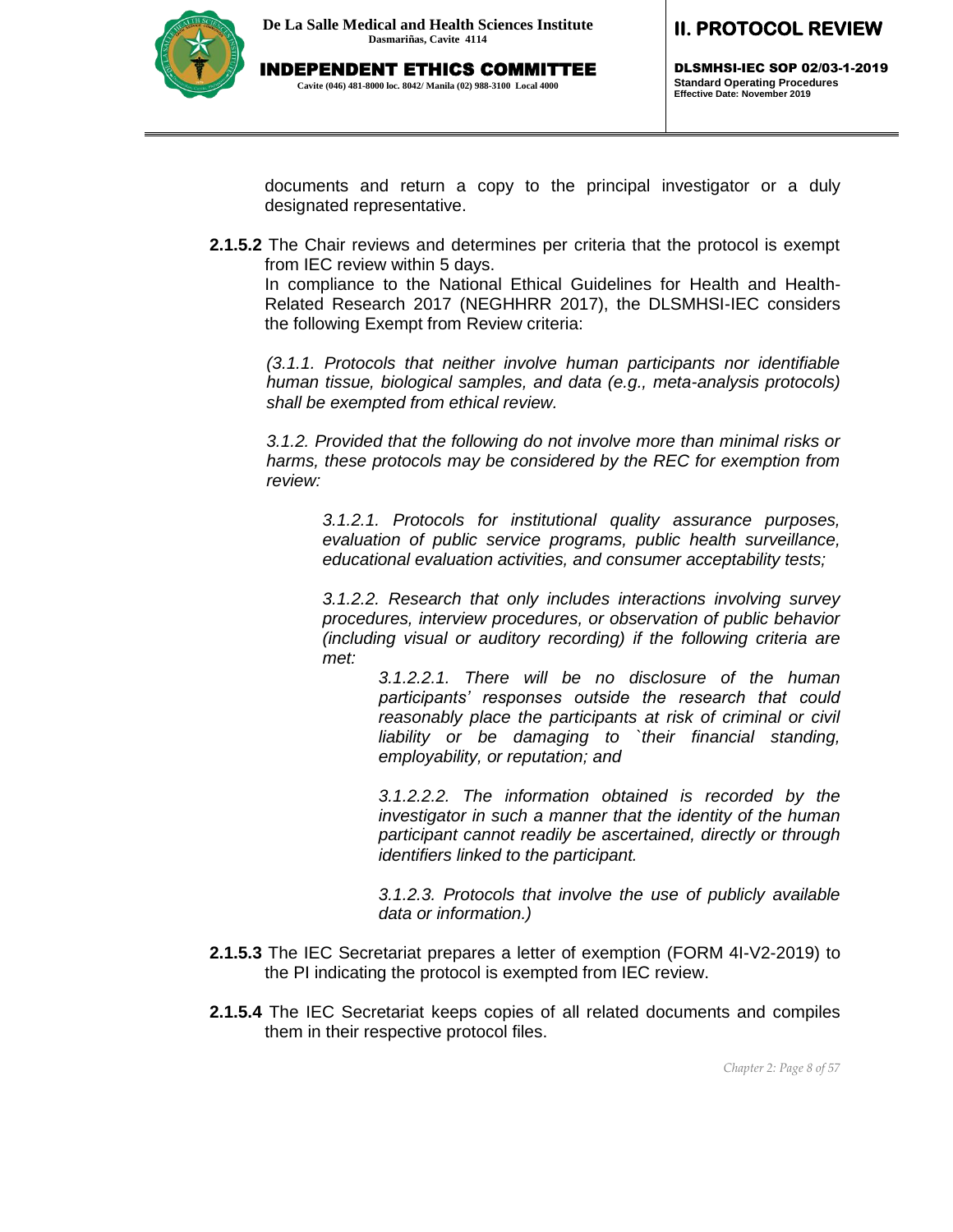

INDEPENDENT ETHICS COMMITTEE

**Cavite (046) 481-8000 loc. 8042/ Manila (02) 988-3100 Local 4000**

# **II. PROTOCOL REVIEW**

DLSMHSI-IEC SOP 02/03-1-2019 **Standard Operating Procedures Effective Date: November 2019**

**2.1.5.5** The IEC Secretariat updates the IEC database.

### **2.2 Expedited Review**

### **2.2.1 Purpose**

To describe the process of review of protocols that qualify for expedited review.

### **2.2.2 Scope**

- **2.2.2.1** This SOP applies to the review and approval of the study protocol or amendments with minimal risks to the study participants and minor revisions in the protocol or informed consent. The submissions procedures are the same as first time submission.
- **2.2.2.2** The following are types of protocols can be subjected to expedited Review after initial submission:
	- Protocol of a non-confidential nature (not of a private character, e.g. relate to sexual preference etc., or not about a sensitive issue that may cause social stigma), not likely to harm the status or interests of the study participants and not likely to offend the sensibilities nor cause psychological stress of the people involved.
	- Protocols not involving vulnerable subjects (individuals whose willingness to volunteer in a clinical trial may be unduly influenced by the expectation of benefits associated with participation or of a retaliatory response in case of refusal to retaliate, patients with incurable diseases, persons in nursing homes, unemployed or impoverished persons, patients in emergency situations, ethnic minority group, homeless persons, nomads, refugees, minors and those incapable of giving consents).
	- Protocols that involve collection of anonymized biological specimens for research purposes by non-invasive means (e.g. collection of small amounts of blood, body fluids or excreta non-invasively, collection of hair or nail clippings in a non-disfiguring or non-threatening manner).
	- Research involving data, documents or specimen that have been already collected or will be collected for ongoing medical treatment or diagnosis.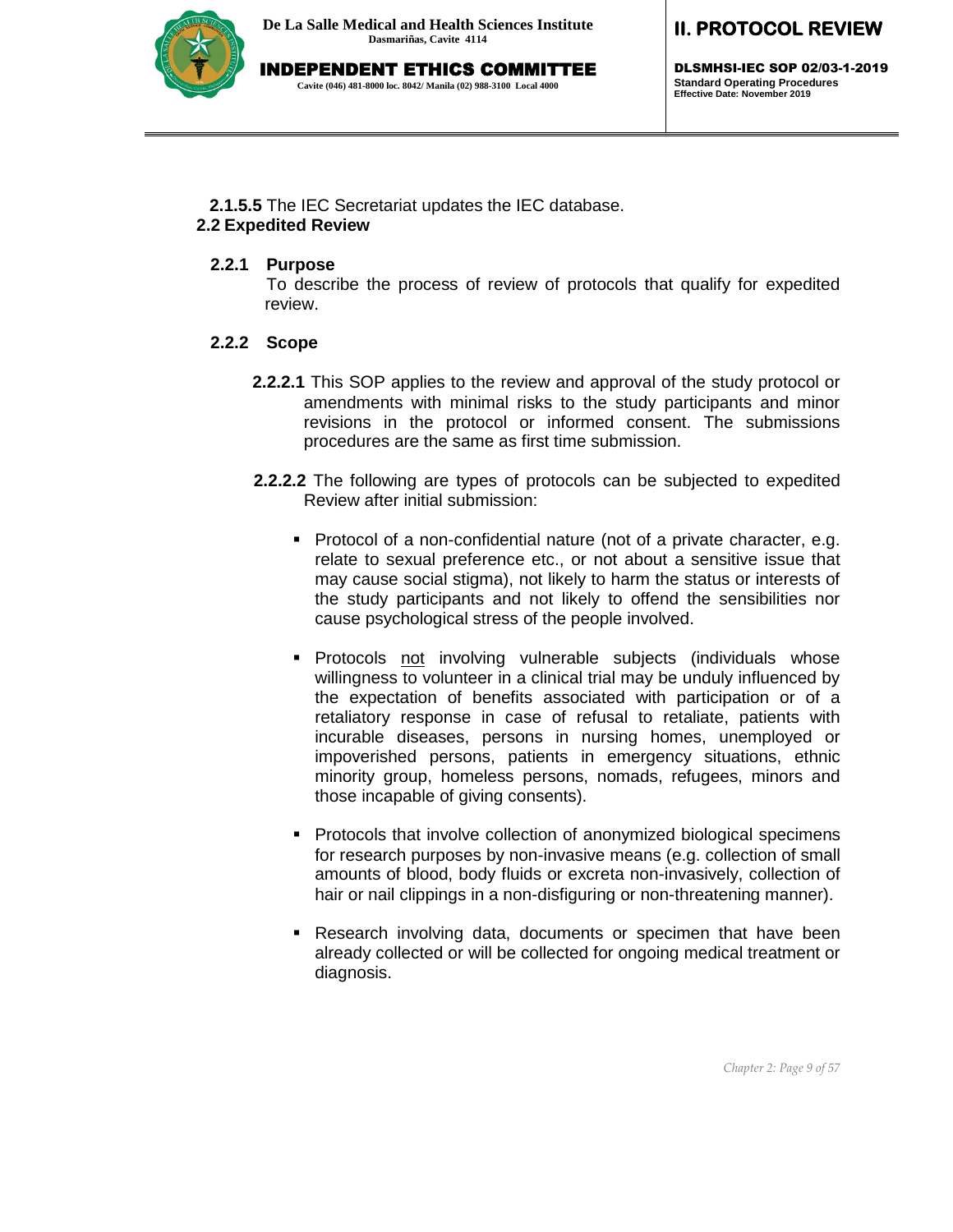

**Cavite (046) 481-8000 loc. 8042/ Manila (02) 988-3100 Local 4000**

# **II. PROTOCOL REVIEW**

DLSMHSI-IEC SOP 02/03-1-2019 **Standard Operating Procedures Effective Date: November 2019**

- **Proposed continuing reviews, protocol amendments and end of study** reports that have minor modifications and no significant risk to study participants.
- **2.2.2.3** Criteria for Expedited Review of Resubmissions, Amendments, Reports
	- Administrative revisions, such as correction of typing errors
	- Addition or deletion of non-procedural items, such as the addition of study personnel names, laboratories, etc.
	- **The research activity includes only minor changes from previously** approved protocol.
	- Minor protocol amendments that do not change the risk/benefit assessment.
	- Progress/Final reports that do not deviate from approval given by the IEC
	- SAEs from foreign sites

#### **2.2.3 Responsibility**

Expedited review is the responsibility of primary reviewers appointed to assess and make recommendations for appropriate reaction any protocol that qualifies for the expedited process. The same assessment forms used for full board review should be used to evaluate the scientific and ethical merits of the protocol.

#### **2.2.4 Process Flow**

|               | <b>ACTIVITY</b>                                                                                                                                                            | <b>RESPONSIBILITY</b> |
|---------------|----------------------------------------------------------------------------------------------------------------------------------------------------------------------------|-----------------------|
| Step 1        | Receive the submitted documents for initial Secretariat<br>review and forward them to the Chair for<br>assessment                                                          |                       |
| Step 2        | Determine that the protocol is for expedited<br>review and assigns reviewers                                                                                               | Chair                 |
| Step 3        | Forwards the copies of protocols and<br>related documents for expedited review to<br>the assigned primary reviewers the next<br>working day                                | Secretariat           |
| <b>Step 4</b> | Do the expedited review and submit the<br>decision to the Secretariat                                                                                                      | <b>Reviewers</b>      |
| Step 5        | Communicate the decision for approval or Secretariat<br>revision to the Principal Investigator through<br>a letter of notification within the last 2 weeks<br>of the month |                       |

*Chapter 2: Page 10 of 57*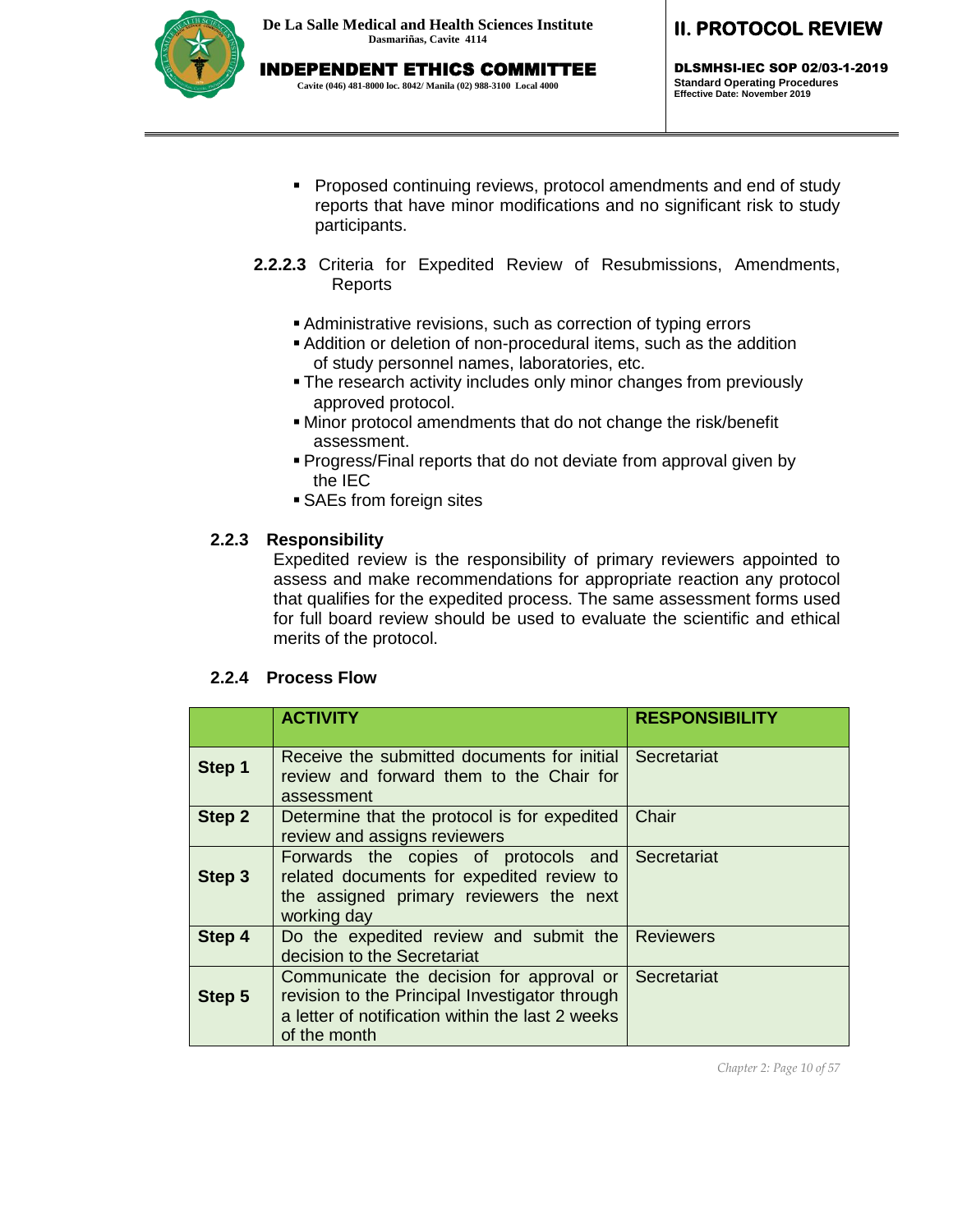

INDEPENDENT ETHICS COMMITTEE

**Cavite (046) 481-8000 loc. 8042/ Manila (02) 988-3100 Local 4000**

# **II. PROTOCOL REVIEW**

DLSMHSI-IEC SOP 02/03-1-2019 **Standard Operating Procedures Effective Date: November 2019**

| Step 6        | If modifications are required, revise the<br>protocol or related document and resubmit<br>to the IEC | <b>Principal Investigator</b> |
|---------------|------------------------------------------------------------------------------------------------------|-------------------------------|
| <b>Step 7</b> | Review revisions and recommend if for<br>approval                                                    | <b>Reviewers</b>              |
| Step 8        | Prepare an Approval Letter to be signed by<br>the Chair and sent to the Principal<br>Investigator    | Secretariat                   |
| <b>Step 9</b> | Report results of expedited review to full<br>board as part of the meeting agenda                    | Secretariat                   |
| Step 10       | Keep copies of all related documents and<br>compiles them in their respective protocol<br>files.     | Secretariat                   |
| Step 11       | Update the IEC database                                                                              | Secretariat                   |

#### **2.2.5 Description of Detailed Procedures**

**2.2.5.1** The Secretariat receives the submitted documents for initial review and forwards them to the Chair for assessment.

The application documents received from investigator submission are checked using the Protocol Checklist (FORM 2A-V2-2019) as guide. After checking the documents are complete, the Secretariat signs a copy of the Application Form (FORM 2B-V1-2012) to acknowledge receipt of the documents and return a copy to the principal investigator or a duly designated representative.

**2.2.5.2** The Chair determines that the protocol is for expedited review and assigns reviewers.

The Chair assigns two or more DLSMHSI-IEC members (Medical member with related expertise to review the protocol and a non-medical person to review the informed consent).

- **2.2.5.3** The Secretariat forwards the copies of protocols and related documents for expedited review to the assigned primary reviewers the next working day.
- **2.2.5.4** The assigned Primary reviewers do the expedited review and submit their decision to the Secretariat.

Primary reviewers carry out the expedited review on the protocol and related documents (patient information sheet, consent form, advertisements, etc.). An independent consultant may be invited to provide expert opinion about a protocol.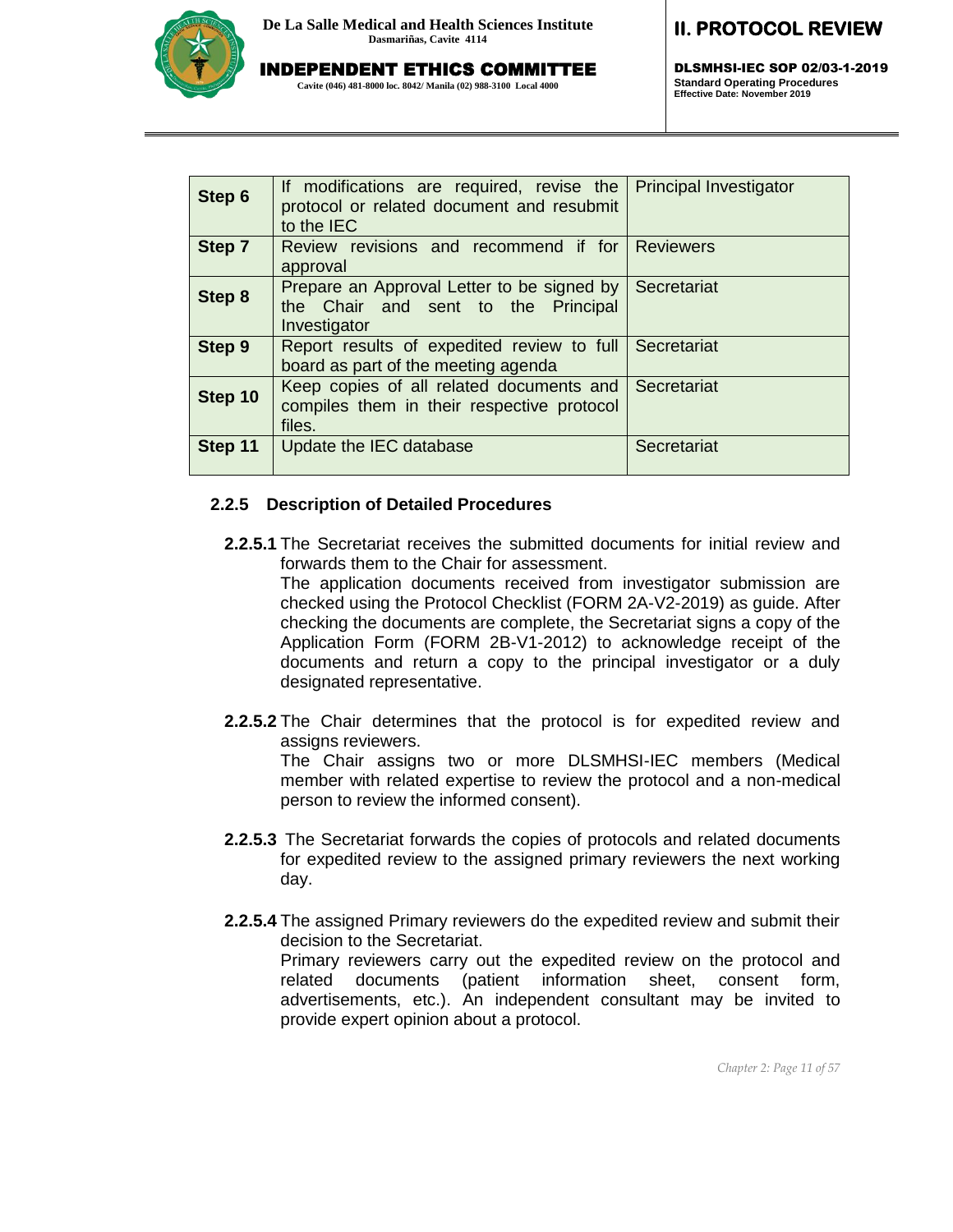

DLSMHSI-IEC SOP 02/03-1-2019 **Standard Operating Procedures Effective Date: November 2019**

- **2.2.5.5** The Secretariat communicates the decision for approval or revision to the Principal Investigator through a letter of notification within the last 2 weeks of the month. If consensus cannot be reached, the Chair will refer the protocol to IEC board for full review.
- **2.2.5.6** If modifications are required, the PI makes the necessary revisions and resubmits to the IEC as referred to the Notification Letter (FORM 2H-V2- 2019) prepared by the Secretariat.
- **2.2.5.7** The assigned Primary Reviewers review the revisions and recommend if for approval.
- **2.2.5.8** The Secretariat prepares an Approval Letter (FORM 2I-V2-2019) to be signed by the Chair and sent to the Principal Investigator
- **2.2.5.9** The Secretariat reports results of expedited review to full board as part of the meeting agenda.
- **2.2.5.10** The IEC Secretariat keeps copies of all related documents and compiles them in their respective protocol files.
- **2.2.5.11** The IEC Secretariat updates the IEC database.

For the Expedited Review of Protocol Amendments and Reports:

- The Secretariat checks if the appropriate IEC forms were used and checks the completeness of documents.
- The documents are sent to the original reviewers to review.
- The reviewers review the documents and make sure that there is no change in the risk/benefit ratio before approving the documents. Reviewers may request for clarification before recommending approval. Reviewers may refer the documents for full board in case there are issues that need resolution.
- The reviewers recommend approval if there are no issues.
- The PI is notified about approval.
- The results are summarized and reported to full board for information purposes.
- Copies of all documents are kept in the protocol files.
- The IEC database is updated.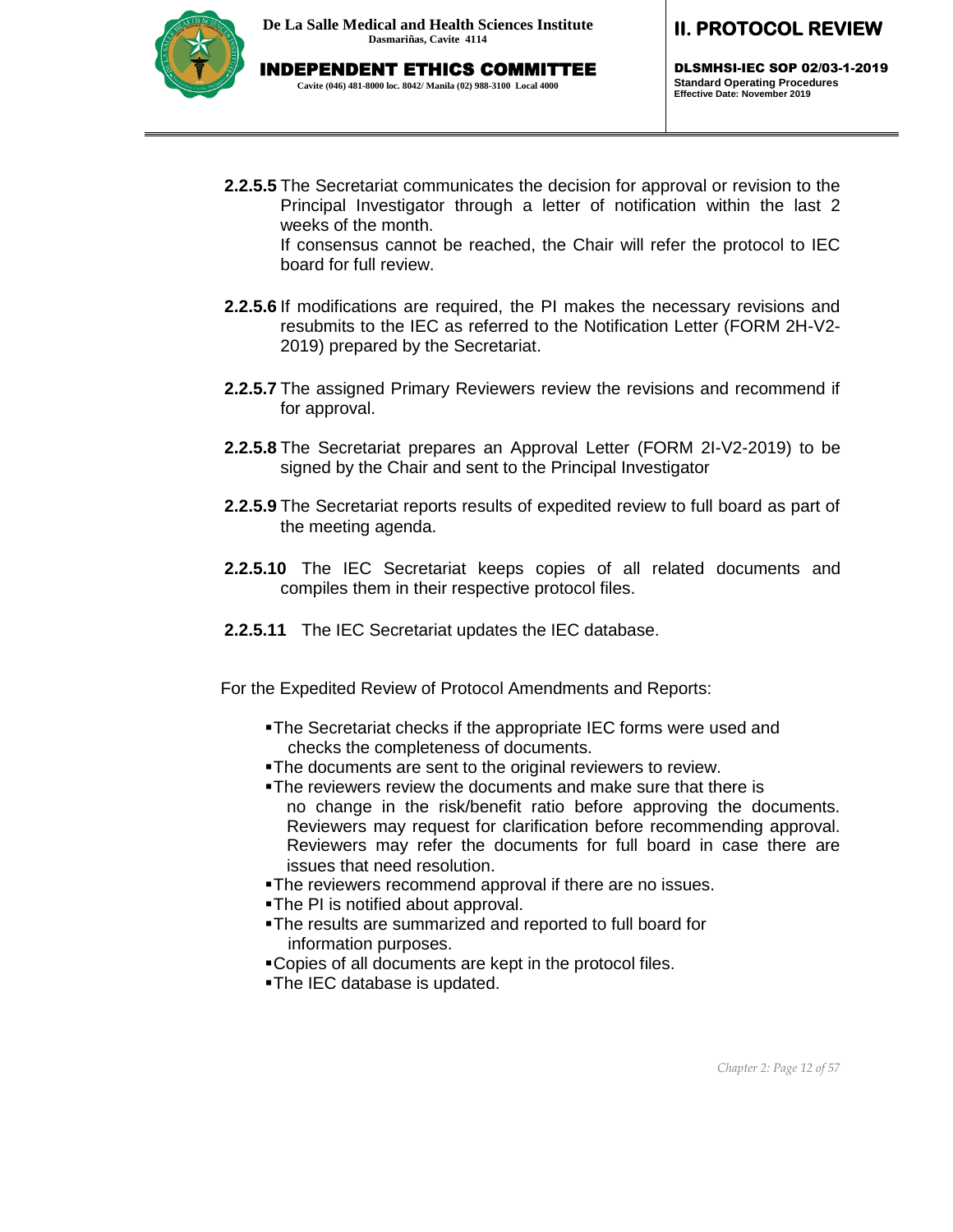

INDEPENDENT ETHICS COMMITTEE **Cavite (046) 481-8000 loc. 8042/ Manila (02) 988-3100 Local 4000**

## **II. PROTOCOL REVIEW**

DLSMHSI-IEC SOP 02/03-1-2019 **Standard Operating Procedures Effective Date: November 2019**

#### **2.3 Full Board Review**

#### **2.3.1 Purpose**

To describe the process when protocol submissions are classified for full board review.

#### **2.3.2 Scope**

This SOP applies to the review and approval of study protocols or amendments with medium to high risk to study participants and major revisions in the protocol or informed consent. The submission procedures are the same as first time submission.

#### **2.3.3 Responsibility**

- **2.3.3.1** It is the responsibility of the Secretariat to manage the document submission, send protocol documents to the primary reviewers, refer the protocol to full board meeting for discussion and decision, communicate the review results to the Principal Investigator, keep copies of the documents in the protocol files and update the protocol entry in the IEC database.
- **2.3.3.2** The Secretariat is responsible for receiving, verifying and managing the contents of both the hard copies and the electronic version (if any) of the submitted protocol package. In addition, the Secretariat should create a specific protocol file, make copies of the file and then distribute the copies to the De La Salle Health Sciences Institute-Independent Ethics Committee (DLSMHSI-IEC) reviewers, together with a cover letter where the due date for returning the reviewed protocol is indicated as well as the schedule of meeting when the protocol will be discussed.
- **2.3.3.3** It is the responsibility of the assigned reviewers to thoroughly review the study protocols and related documents by using the assessment forms and make a recommendation for appropriate action give their decision, observation and comments and put all of this in the Protocol Assessment and Informed Consent Assessment Forms (Form 2D/V2/2019) before returning the reviewed protocol and assessment form to the Secretariat on the due date.
- **2.3.3.4** The following are types of protocols that should undergo full board review after initial submission:
	- Clinical Trials about investigational new drugs, biologics or device in various phases (Phase 1, 2,3)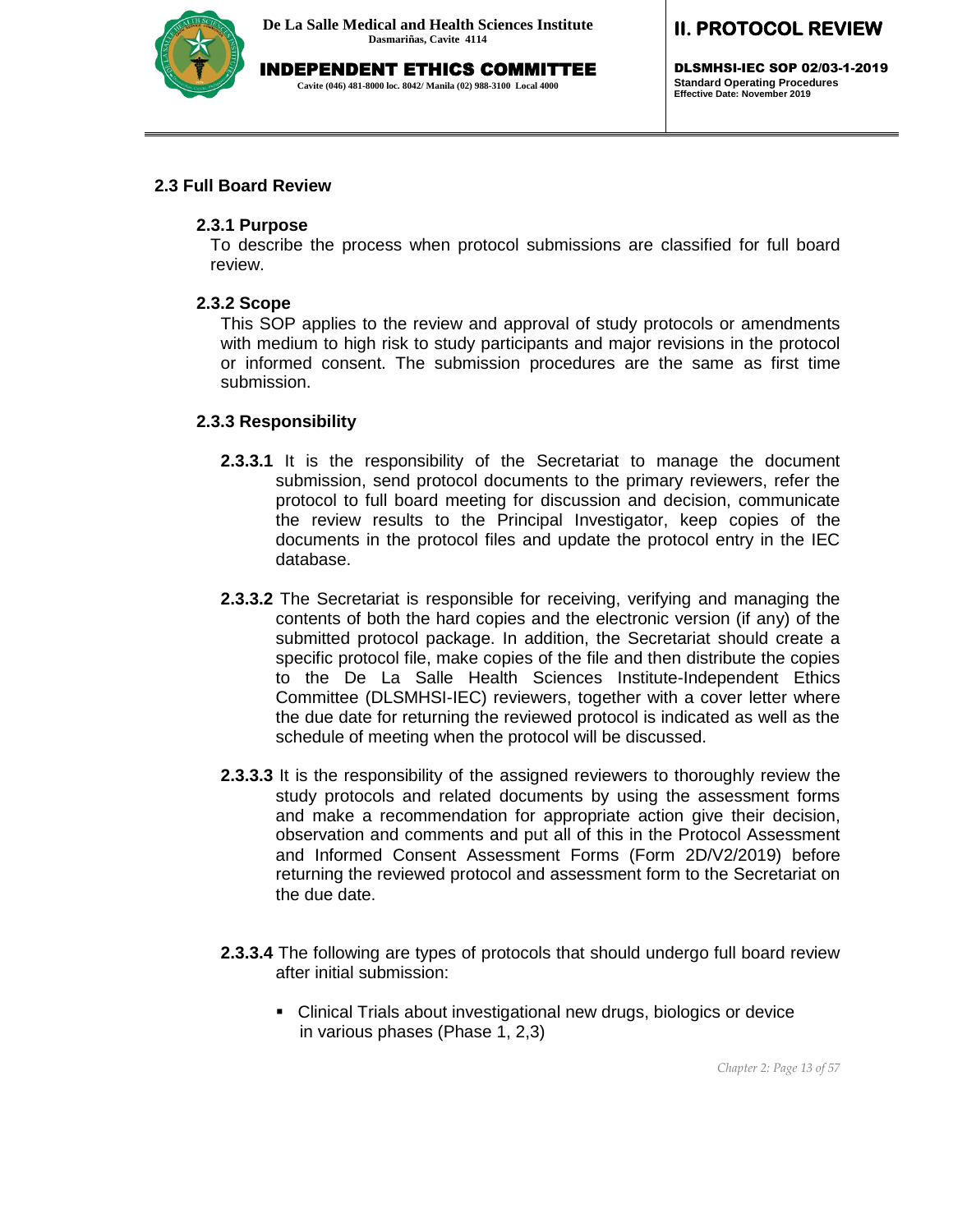

DLSMHSI-IEC SOP 02/03-1-2019 **Standard Operating Procedures Effective Date: November 2019**

- Phase 4 intervention research involving drugs, biologics or device
- Protocols including questionnaires and social interventions that are confidential in nature (about private behavior, e.g. related to sexual preferences etc., or about sensitive issues that may cause social stigma) that may cause psychological, legal, economic and other social harm
- Protocols involving vulnerable subjects (individuals whose willingness to volunteer in a clinical trial may be unduly influenced by the expectation of benefits associated with participation or of a retaliatory response in case of refusal to retaliate, patients with incurable diseases, persons in nursing homes, unemployed or impoverished persons, patients in emergency situations, ethnic minority group, homeless persons, nomads, refugees, minors and those incapable of giving consents) that require additional protection from the IEC during review
- **Protocols that involve collection of identifiable biological specimen for** research
- **2.3.3.5** Criteria for Full Board review of Resubmissions, Amendments, Reports
	- Major revisions of the protocols and informed consent after initial review
	- Amendments that involve major changes from previously approved protocol or consent form (major changes in the inclusion/exclusion criteria, safety issues, etc.).
	- Major amendments that change the risk/benefit assessment.
	- **Progress/Final reports that deviate from approval given by the IEC**
	- Onsite SAEs or SUSARs that may require protocol amendment or reconsent of participants

### **2.3.4 Process Flow**

|               | <b>ACTIVITY</b>                                                                                                                     | <b>RESPONSIBILITY</b> |
|---------------|-------------------------------------------------------------------------------------------------------------------------------------|-----------------------|
| Step 1        | Receive the submitted documents and<br>forward to the Chair for assessment                                                          | Secretariat           |
| <b>Step 2</b> | Determine that the protocol qualifies for full<br>board review and assign reviewers to review<br>the protocol and related documents | Chair                 |
| Step 3        | Forward the protocol and related documents<br>a week before the meeting to be reviewed<br>within the last 2 weeks of the month      | Secretariat           |
| Step 4        | Do the review of the protocol and related<br>documents as well as the reports deemed<br>for full board review                       | <b>Reviewers</b>      |

*Chapter 2: Page 14 of 57*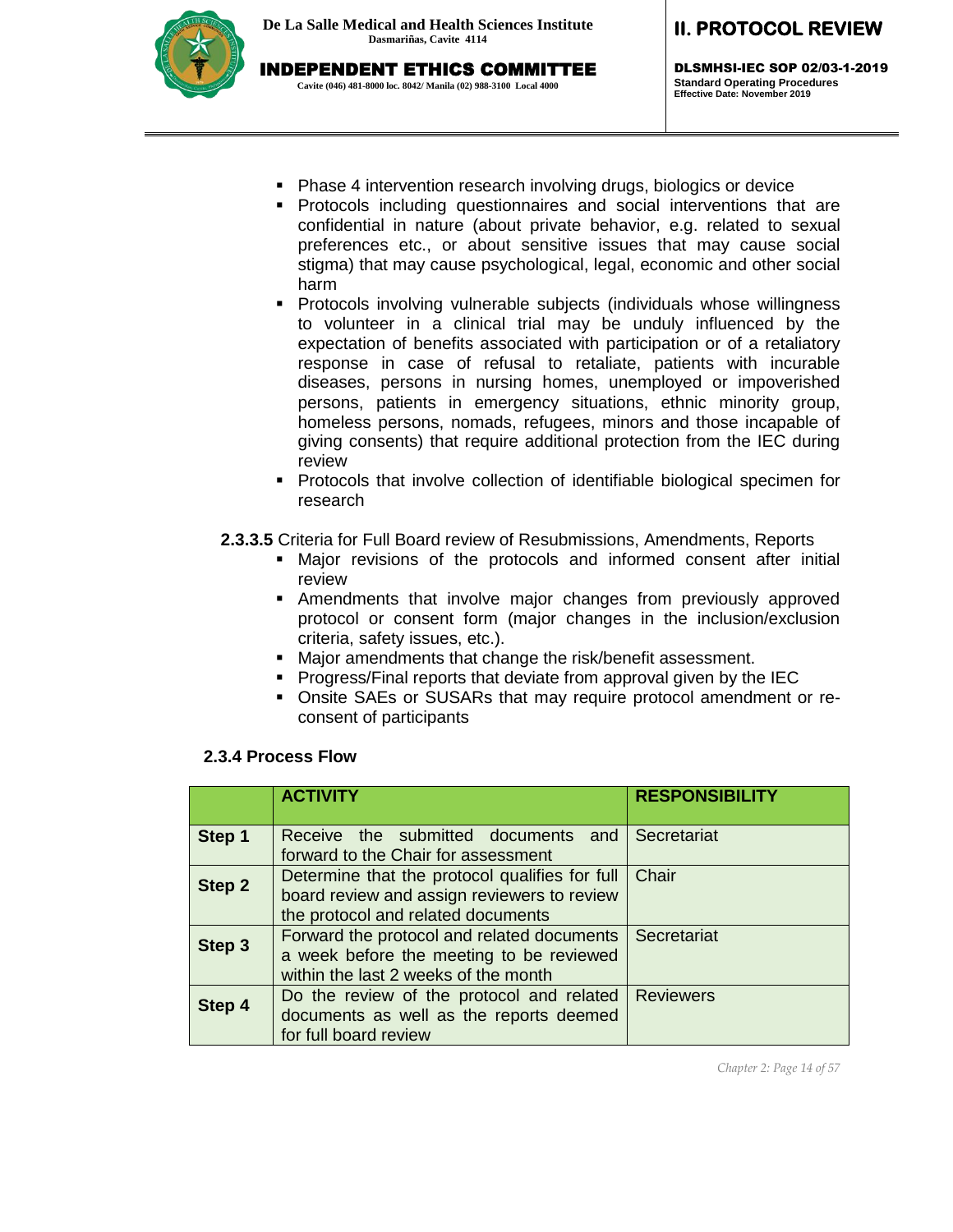

INDEPENDENT ETHICS COMMITTEE

**Cavite (046) 481-8000 loc. 8042/ Manila (02) 988-3100 Local 4000**

# **II. PROTOCOL REVIEW**

DLSMHSI-IEC SOP 02/03-1-2019 **Standard Operating Procedures Effective Date: November 2019**

| Step 5        | Include the protocol in the meeting agenda<br>for discussion to arrive at a decision through<br>full board                                                    | Secretariat                   |
|---------------|---------------------------------------------------------------------------------------------------------------------------------------------------------------|-------------------------------|
| Step 6        | If modifications are required, revise the<br>protocol or related document and resubmit<br>to the IEC.                                                         | <b>Principal Investigator</b> |
| Step 7        | When protocol is approved, prepare an Secretariat<br>Approval Letter (FORM 2I-V2-2019) to be<br>signed by the Chair and sent to the Principal<br>Investigator |                               |
| <b>Step 8</b> | Keep copies of all related documents and<br>compiles them in their respective protocol<br>files                                                               | Secretariat                   |
| <b>Step 9</b> | Update the IEC database                                                                                                                                       | Secretariat                   |

#### **2.3.5 Description of Detailed Procedures**

**2.3.5.1** The Secretariat receives the submitted documents for initial review and forwards them to the Chair for assessment.

The application documents received from investigator submission are checked using the Protocol Checklist (FORM 2A-V2-2019) as guide. After checking the documents are complete, the Secretariat signs a copy of the Application Form (FORM 2B-V1-2012) to acknowledge receipt of the documents and return a copy to the principal investigator or a duly designated representative.

- **2.3.5.2** The Chair determines that the protocol qualifies for full board review and assign reviewers to review the protocol and related documents with appropriate qualifications (clinician/ scientist with expertise related to the protocol and a non-medical person to review the consent form).
- **2.3.5.3** The Secretariat forwards the protocol and related documents a week before the meeting to be reviewed within the last 2 weeks of the month. Additionally, the Protocol and Informed Consent Assessment Forms (Form 2D/V2/2019) are included in the submission to the primary reviewers/independent consultant for review.
- **2.3.5.4**The IEC reviewers (primary and secondary reviewers) do the review of the protocol and related documents as well as the reports deemed for full board review using the Protocol and Informed Consent Assessment Forms (Form 2D/V2/2019) which will be discussed in the scheduled IEC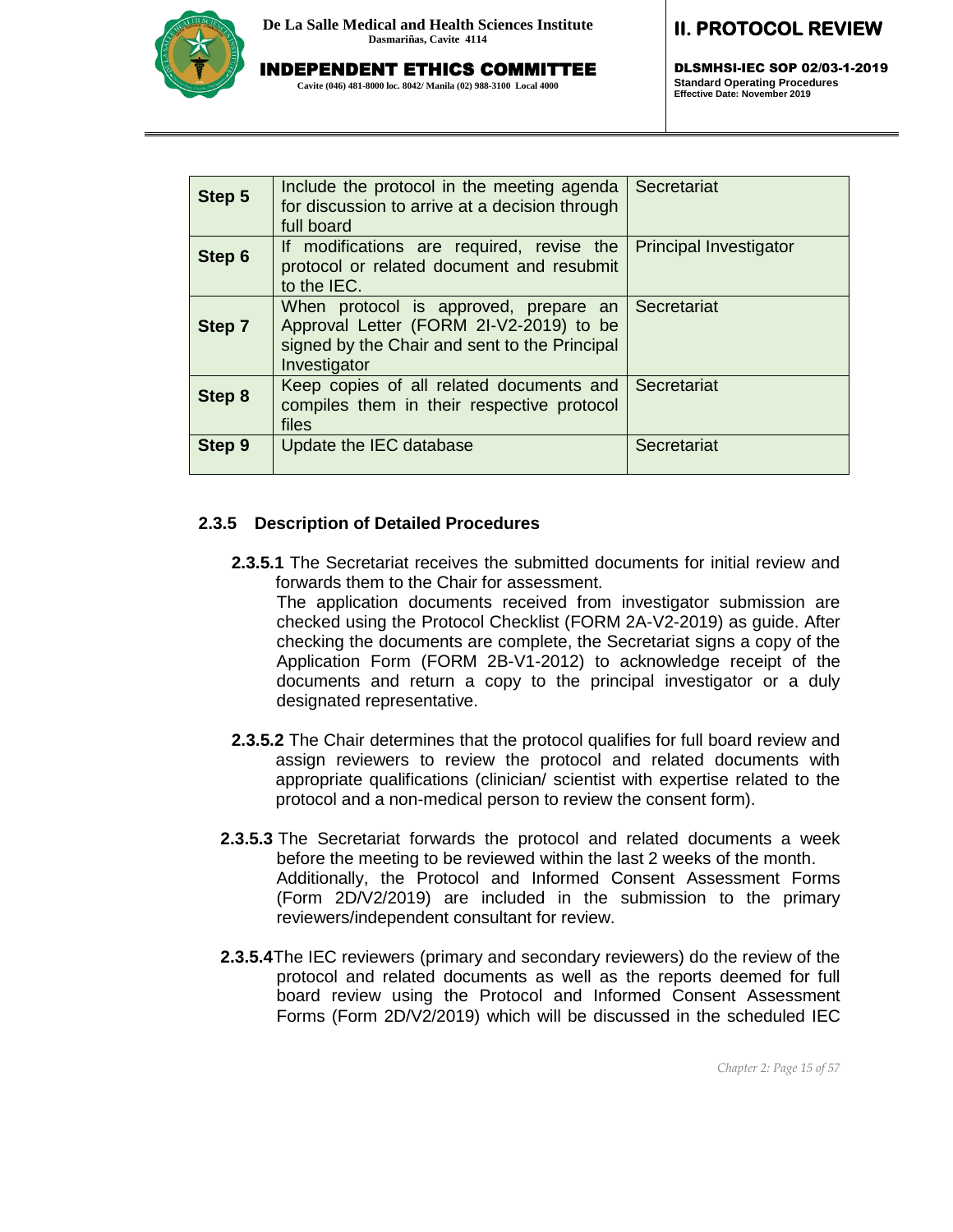

DLSMHSI-IEC SOP 02/03-1-2019 **Standard Operating Procedures Effective Date: November 2019**

meeting. An independent consultant may be invited to provide expert opinion about a protocol.

Primary reviewers carry out the expedited review on the protocol and related documents (patient information sheet, consent form, advertisements, etc.) and are advised to note the following Review Guidelines:

- The protocol manifests scientific validity and contains all the standard sections to ensure scientific soundness.
- In assessing the degree of risk against the benefit, determine whether the risk is reasonable in relation to anticipated benefits; and/or if the risks can be minimized.
- Study participants are selected equitably especially if randomization is not to be used. Study participant's information sheet should be clear, complete and written in understandable language.
- There is voluntary, non-coercive recruitment of study participants
- The Informed Consent is adequate, easy to understand and properly documented.
- There should be a translation of the Informed Consent document into local dialect which should be comprehensible by general public.
- The procedure for getting the Informed consent is clear and unbiased.
- The persons who are responsible for getting the Informed Consent are named and they introduce themselves to the study participants.
- The research plan makes adequate provision for monitoring data collection to ensure the safety of the study participants, where appropriate.
- There are adequate provisions to protect the privacy of study participants and to maintain the confidentiality of data, where appropriate.
- There is a provision for compensation to study participants. There should be reasonable provision for medical/psychosocial support: treatment for study related injuries, as well as compensation for participation to cover expenses like transport and lost wages because of participation.
- There are appropriate safeguards included to protect vulnerable study participants
- Contact person with address and phone number are included in the Informed Consent.
- There is clear justification for the use of biological materials and a separate consent form for use of biological specimens.
- There are appropriate contracts or memoranda of understanding especially in collaborative studies.

The review and assessment should also include: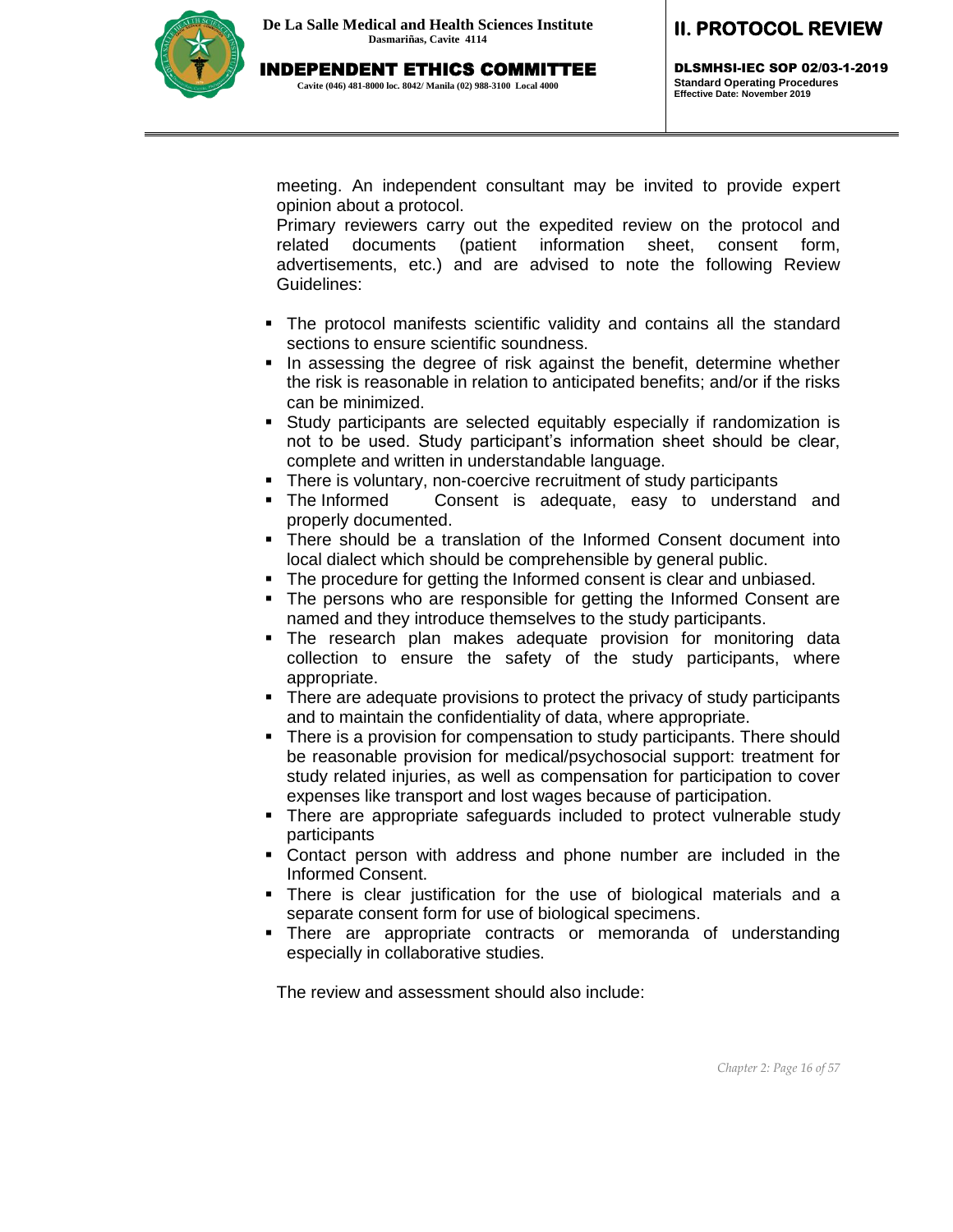

DLSMHSI-IEC SOP 02/03-1-2019 **Standard Operating Procedures Effective Date: November 2019**

- Checking the CV or information about the investigators (including GCP training for clinical trials), the study sites and other protocol related documents, including advertisements.
- Considering whether the study and training background of the principal investigator/s are related to the study.
- Looking for disclosure or declaration of potential conflict of interest.
- Non-physician principal investigators should be advised by a physician when necessary.
- Determining if the facilities and infrastructure at study sites can accommodate the study.
- Checking the "Assent Form" if the protocol involves children or other vulnerable groups as study participants based on PHREB guidelines. The procedure for getting the assent of vulnerable participants should be clear (the objective of the study and the procedure to be done should be explained to the child or vulnerable participant separately).
- Examining community involvement and impact benefit of the study to the community and/or the institution. If relevant, the reviewer looks for the following in the protocol:
	- Community consultation
	- Involvement of local researchers and institutions in the protocol design, analysis and publication of the results.
	- Contribution to development of local capacity for research and treatment in benefits to local communities.
	- Sharing of study results with the participants/community.
	- Addressing COI, Disapproval as well as process of appeal
		- The member who declares COI on a study for review leaves/ steps out of the room/ meeting during the discussion of the study in conflict of interest
- For DLSMHSI funded proposals, a member of the Center Clinical Epidemiology and Biostatistics (CCEB) shall sit in the full board meeting as a consultant to explain technical issues. For non-funded DLSMHSI proposals, the IEC may request for comments/ approval from other IEC independent consultants to provide additional inputs as deemed necessary.
- **2.3.5.5** The Secretariat includes the protocol in the meeting agenda for discussion to arrive at a decision through full board.

After reviewing the protocol and the documents, the reviewer recommends a decision via consensus.

- **Record the decision by marking the appropriate block in the assessment** form: Approved, Minor revision, Major revision for resubmission, or Disapproved.
- **Include comments and reasons for disapproval**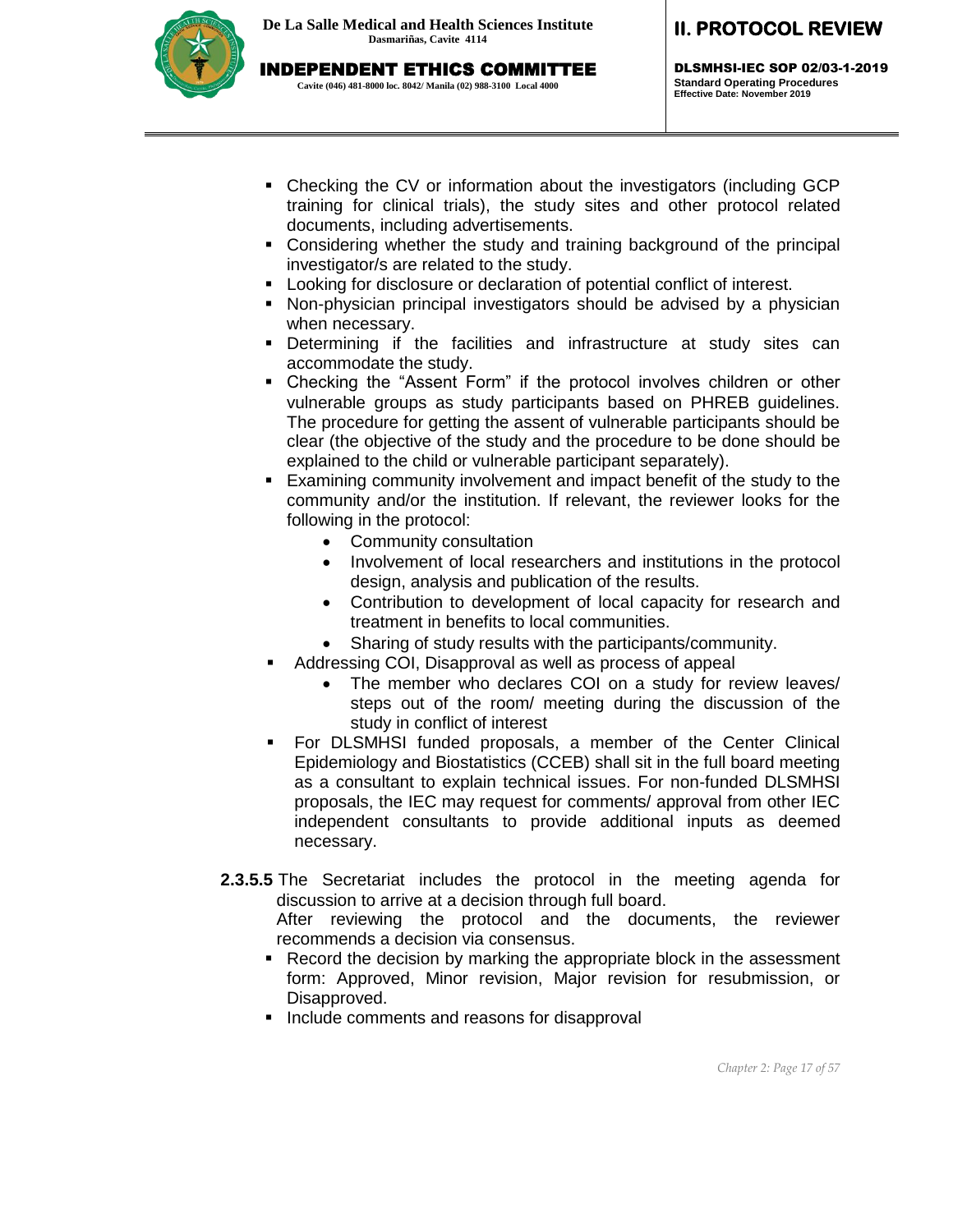

DLSMHSI-IEC SOP 02/03-1-2019 **Standard Operating Procedures Effective Date: November 2019**

- Check the completeness and correctness of marked items in the assessment forms. Indicate the date and affix the reviewer's signature in the decision form.
- **2.3.5.6** If modifications are required, the PI should revise the protocol or related document and resubmit to the IEC as referred to the Notification Letter (FORM 2H-V2-2019) prepared by the Secretariat.
	- If the decision is to Disapprove the study, the Secretariat immediately notifies the principal investigator in a letter (FORM 4P-V1-2012) about the decision and the reason for not approving the study.
		- If the principal investigator wishes to appeal the IEC decision, he/she may do so through a written request submitted to the De La Salle Health Sciences Institute-Independent Ethics Committee.
		- The consideration of the appeal shall be included in the agenda of the next full board meeting. If the appeal merits a favorable approval, the PI is informed to submit the revised protocol following the IEC recommendations to resolve the reason(s) for disapproval.
- **2.3.5.7** When the protocol is approved, the Secretariat shall prepare an Approval Letter (FORM 2I-V2-2019) with a list of approved documents to be signed by the Chair and sent to the Principal Investigator to be sent to the PI. The Approval Letter (FORM 2I-V2-2019) contains identification of the document approved with version numbers and dates, the frequency of continuing review and the responsibilities of the principal investigator throughout the course of the study.

There should be a file/received copy with specific date.

**2.3.5.8**The Secretariat keeps copies of all related documents and compiles them in their respective protocol files.

All meeting deliberations and decisions regarding a protocol are noted in the meeting minutes, with relevant sections filed in the specific protocol file.

**2.3.5.9** The IEC Secretariat updates the IEC database.

All information regarding the date of the DLSMHSI-IEC decision such as the dates when the decision was written and signed by the Chair, and date when it was delivered to the PI, are entered in the IEC Database.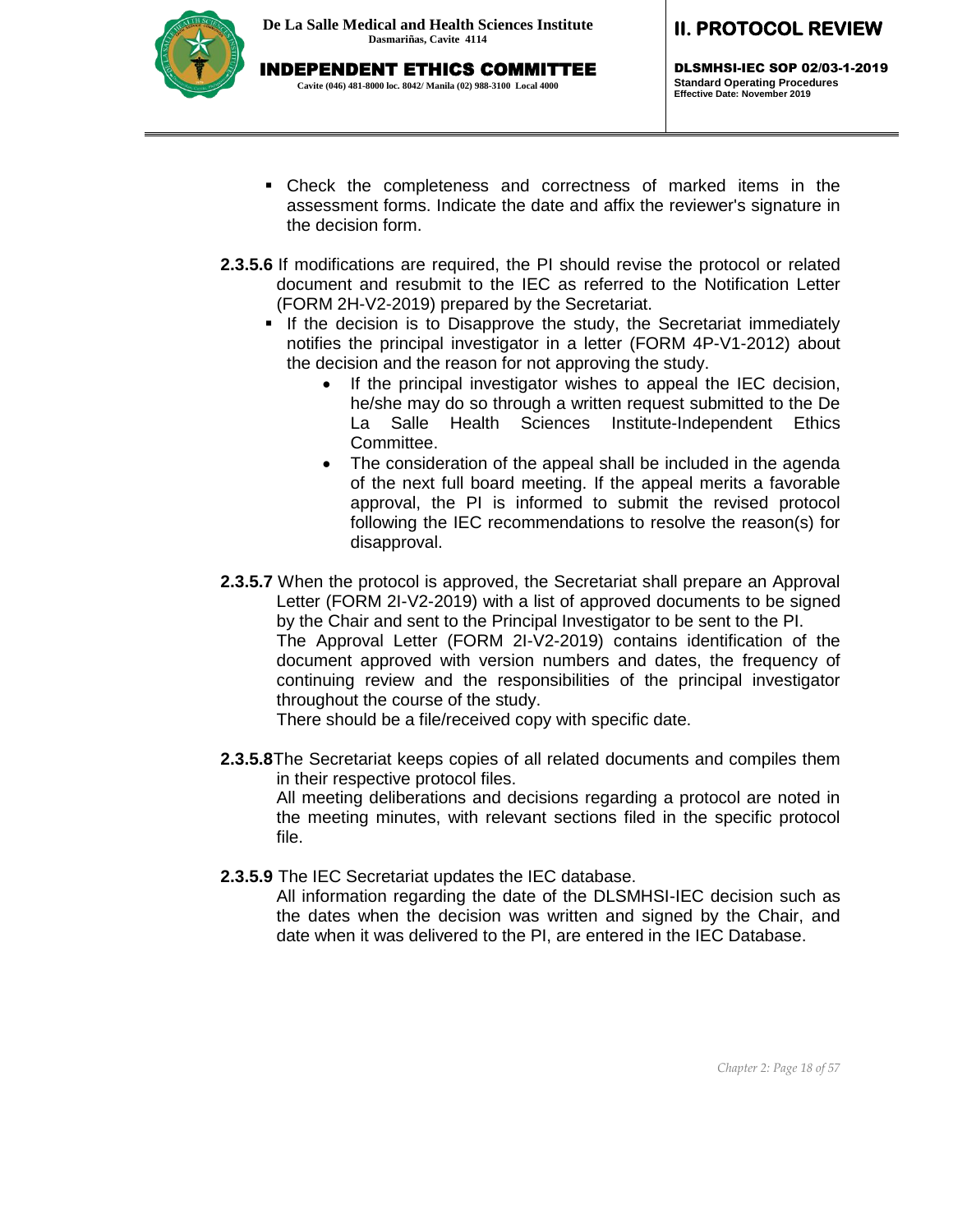

INDEPENDENT ETHICS COMMITTEE **Cavite (046) 481-8000 loc. 8042/ Manila (02) 988-3100 Local 4000**

# **II. PROTOCOL REVIEW**

DLSMHSI-IEC SOP 02/03-1-2019 **Standard Operating Procedures Effective Date: November 2019**

#### **2.4 Review of the Medical Device Protocol**

#### **2.4.1 Purpose**

To describe process in the review of medical device protocols submitted to the IEC.

#### **2.4.2 Scope**

- **2.4.2.1** This SOP provides instructions for review and approval of medical device protocols intended for human participants submitted to the De La Salle Health Sciences Institute-Independent Ethics Committee (DLSMHSI-IEC).
- **2.4.2.2** Medical device protocols are reviewed through the same expedited or full board procedures depending on the level of risks involved in the study. An investigational new device is given a Significant Risk (SR) or Non-Significant Risk (NSR) classification by the regulators in the sponsor country. This information should be provided by the sponsor to the IEC. The IEC should make provisions to minimize the risks to human participants during review of the protocol and related documents.

#### **2.4.3 Responsibility**

It is the responsibility of the IEC members to review medical device protocols in accordance with international and national guidelines and regulations.

|        | <b>ACTIVITY</b>                                                                                                                                                                    | <b>RESPONSIBILITY</b> |
|--------|------------------------------------------------------------------------------------------------------------------------------------------------------------------------------------|-----------------------|
| Step 1 | Receive the submitted documents and forward to<br>the Chair for assessment                                                                                                         | Secretariat           |
| Step 2 | Determine if the protocol is for Expedited or Full<br>board review depending on SR or Non-SR<br>determination and assign reviewers to review the<br>protocol and related documents | Chair                 |
| Step 3 | Review the protocol documents using<br>the<br>assessment forms and<br>the<br>submit<br>decision/recommendation to the Secretariat                                                  | Chair                 |
| Step 4 | <b>Expedited Review: Communicate the decision to</b><br>the expedited reviewers for approval or revision<br>to the PI                                                              | Secretariat           |

#### **2.4.4 Process Flow**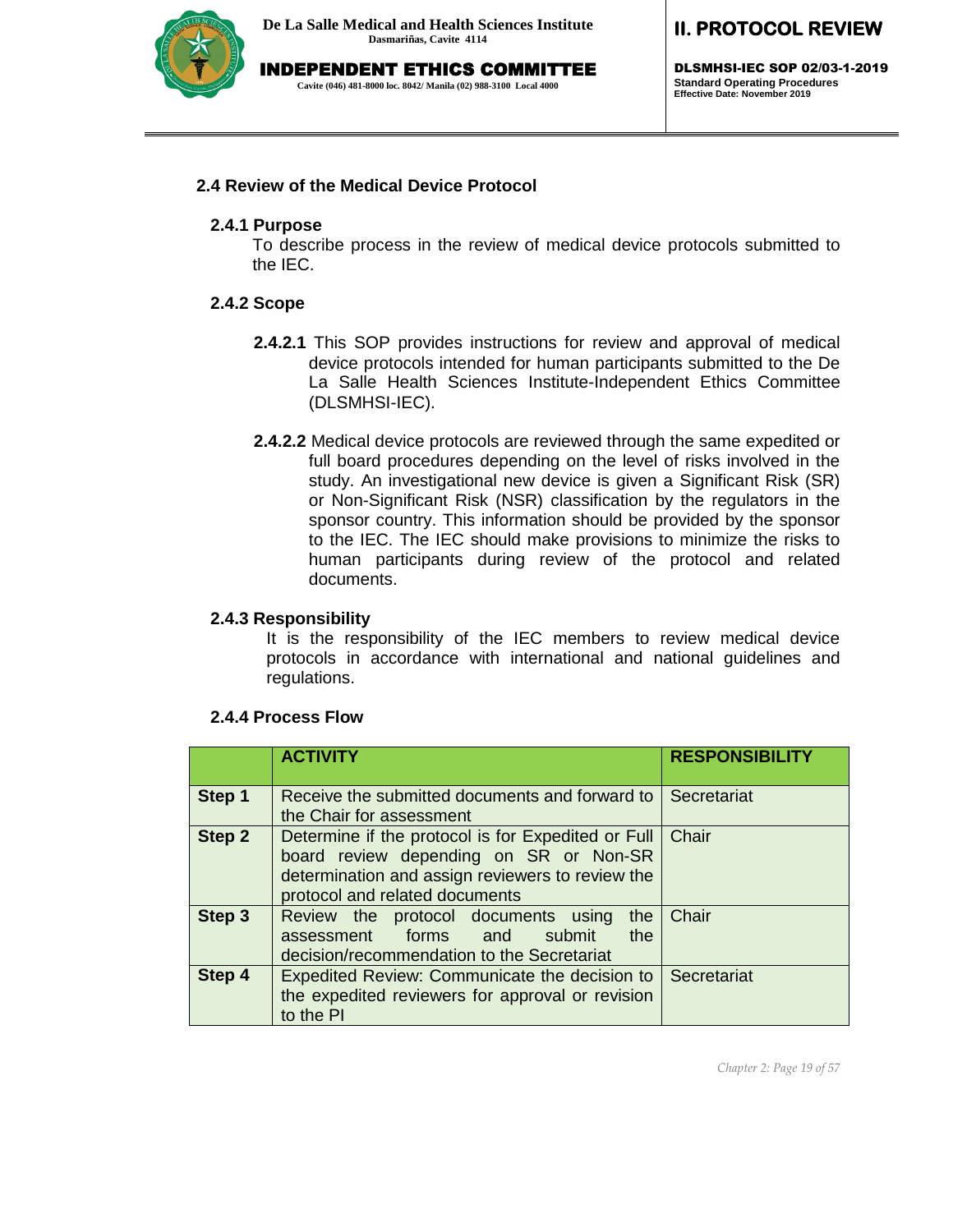

INDEPENDENT ETHICS COMMITTEE

**Cavite (046) 481-8000 loc. 8042/ Manila (02) 988-3100 Local 4000**

# **II. PROTOCOL REVIEW**

DLSMHSI-IEC SOP 02/03-1-2019 **Standard Operating Procedures Effective Date: November 2019**

| Step 5        | Full Board Review: Include the protocol in the<br>next meeting agenda for discussion and decision<br>by full board.                                                                     | Secretariat                   |
|---------------|-----------------------------------------------------------------------------------------------------------------------------------------------------------------------------------------|-------------------------------|
| Step 6        | If modifications are required, revise the protocol<br>or related documents and resubmit to the IEC                                                                                      | <b>Principal Investigator</b> |
| Step 7        | When approval decision is reached; the Approval<br>Letter (FORM 2I-V2-2019) is prepared by the<br>Secretariat, signed by the Chair<br>and<br>communicated to the Principal Investigator | Secretariat                   |
| <b>Step 8</b> | Keep copies of all related documents and<br>compiles them in their respective protocol files                                                                                            | Secretariat                   |
| <b>Step 9</b> | Update the IEC database                                                                                                                                                                 | Secretariat                   |

#### **2.4.5 Description of Detailed Procedures**

- **2.4.5.1** The Secretariat receives the submitted documents and forward to the Chair for assessment.
- **2.4.5.2** The Chair determines if the protocol is for Expedited or Full board review depending on SR or Non-SR determination and assign reviewers to review the protocol and related documents. The information/communication from the principal investigator are checked as related to the Significant Risk (SR) or Non-Significant Risk (NSR) determination by regulators (FDA) from the sponsor country. The protocol is assigned to expedited review or full board review depending on the risk assessment.

**2.4.5.3** The Primary Reviewers review the protocol documents using the Protocol and Informed Consent Assessment Forms (Form 2D/V2/2019) and submit the decision/recommendation to the Secretariat. Primary reviewers with appropriate expertise are assigned to review the protocol and related documents. It is advisable that a bioengineer with appropriate experience related to the medical device together with a medical doctor with related clinical experience are assigned to review the protocol while a lay person/non-medical member reviews the consent form.

When reviewing a medical device protocol, the reviewer should also consider the following:

- **Proposed investigational plan (use of the device in the study)**
- **Informed Consent Form**
- Description of the device/ Product information
- **Description of study participant selection criteria**
- **Reports of prior investigations conducted with the device**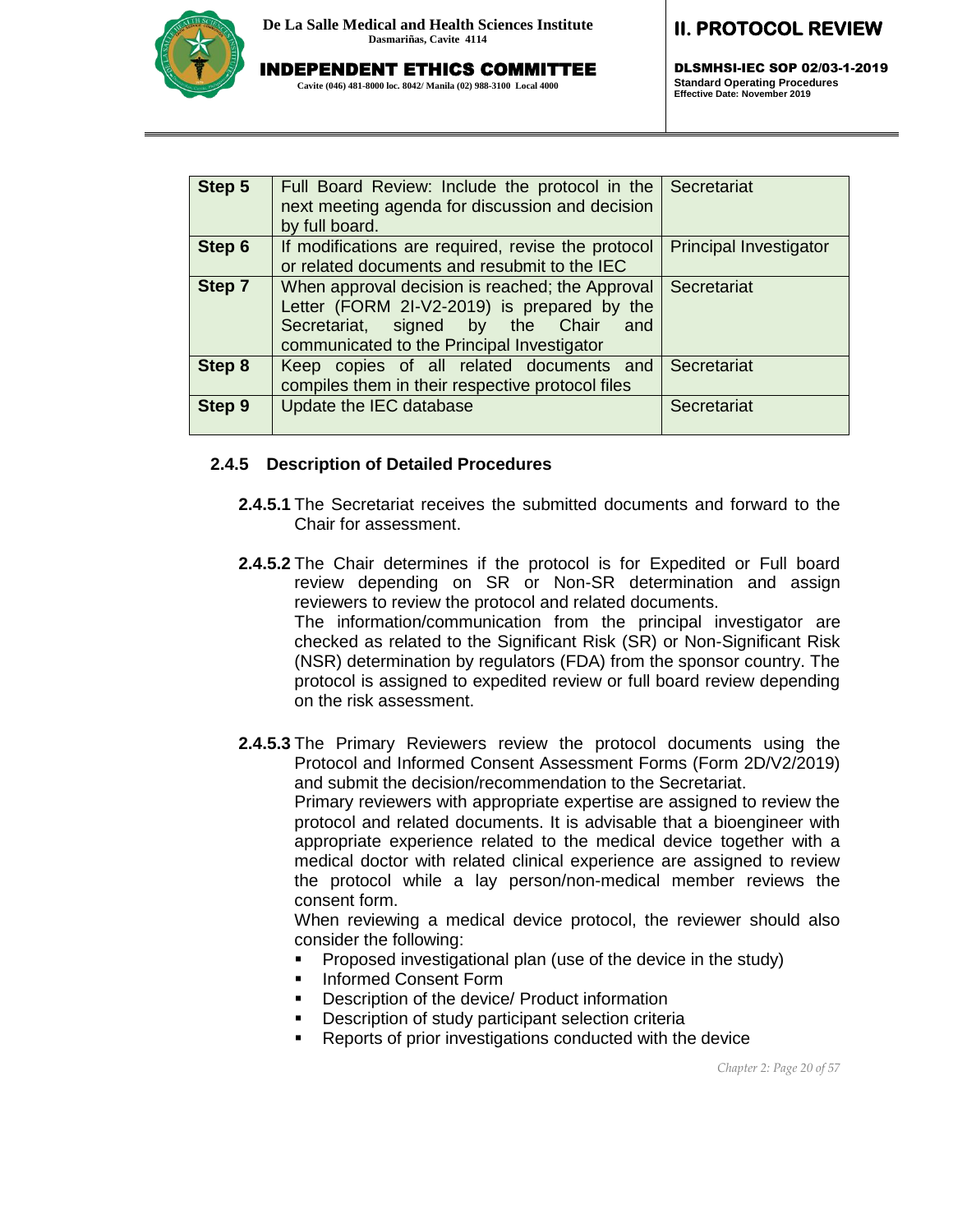INDEPENDENT ETHICS COMMITTEE **Cavite (046) 481-8000 loc. 8042/ Manila (02) 988-3100 Local 4000**



**II. PROTOCOL REVIEW** 

DLSMHSI-IEC SOP 02/03-1-2019 **Standard Operating Procedures Effective Date: November 2019**

- **CV** of the Principal Investigator
- Risk assessment determination for new investigational device (Significant Risk or Non-Significant Risk)
- **Safety Monitoring procedure**
- **•** Copies of all labeling for investigational use
- **Statistical plan and analysis**
- **2.4.5.4** For Expedited Review: The Secretariat communicates the decision to the expedited reviewers for approval or revision to the Primary Investigator.
- **2.4.5.5** For Full Board Review: Include the protocol in the next meeting agenda for discussion and decision by full board. On full board review, a decision is made after discussion. If the protocols are for revision, they are sent back to the Principal Investigator for modification. Documents are resubmitted and reviewed by primary reviewers through expedited channel for minor revision or sent to full board for review of major revisions.
- **2.4.5.6** If modifications are required, the Principal Investigator is to revise the protocol or related documents and resubmit to the IEC.
- **2.4.5.7** When approval decision is reached; the Approval Letter (FORM 2I-V2- 2019) is prepared by the Secretariat, signed by the Chair and communicated to the Principal Investigator. The frequency of continuing review is indicated in the approval letter.
- **2.4.5.8** The Secretariat keeps copies of all related documents and compiles them in their respective protocol files.
- **2.4.5.9** The IEC Secretariat updates the IEC database.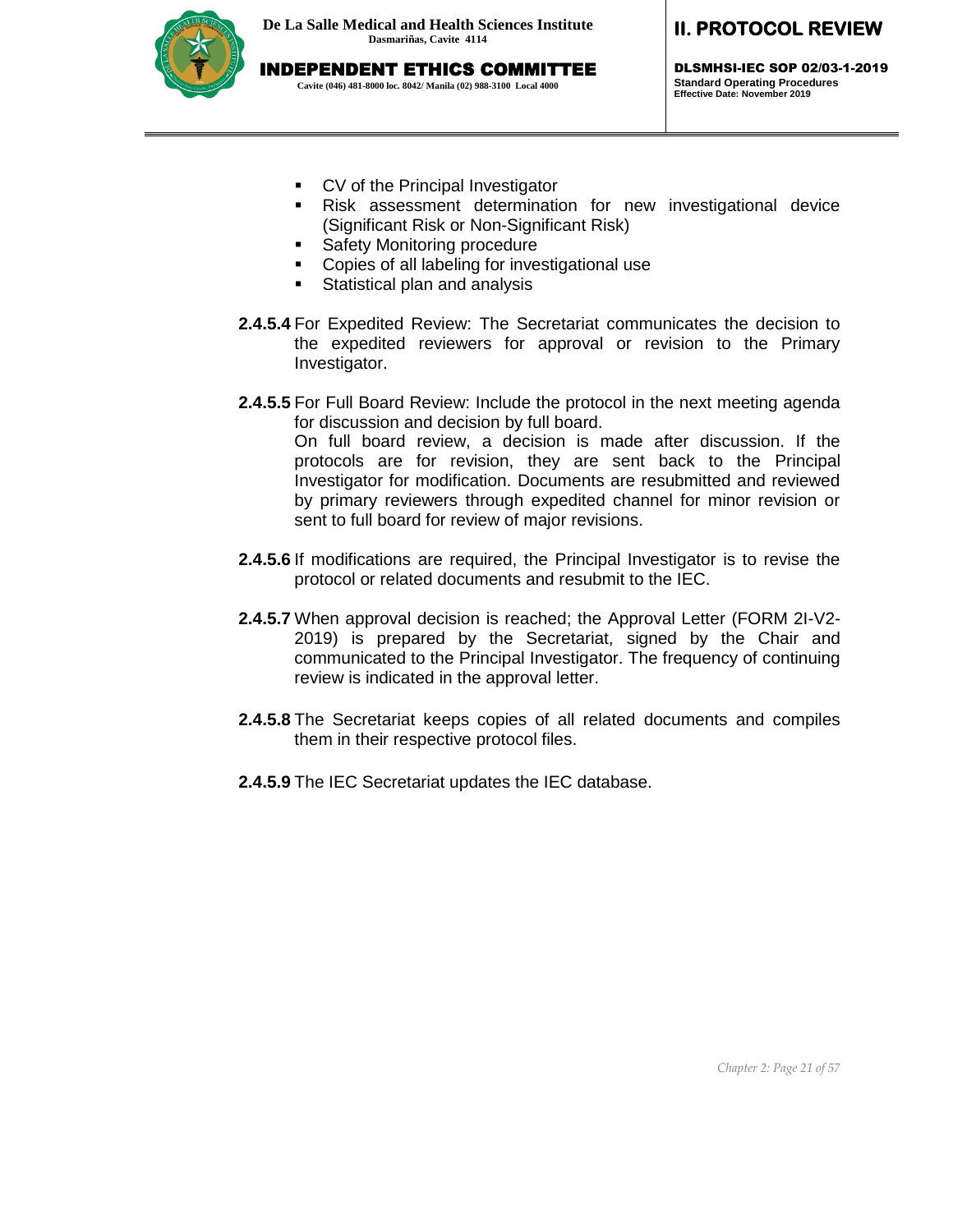

INDEPENDENT ETHICS COMMITTEE

**Cavite (046) 481-8000 loc. 8042/ Manila (02) 988-3100 Local 4000**

# **II. PROTOCOL REVIEW**

DLSMHSI-IEC SOP 02/03-1-2019 **Standard Operating Procedures Effective Date: November 2019**

#### **3. Use of the Protocol Assessment Forms**

#### **3.1 Purpose**

To describe the process related to the use of the protocol assessment forms in the ethics review.

#### **3.2 Scope**

- **3.2.1** This SOP applies to the use of the Protocol Assessment Forms in the review and assessment of protocols and related to documents submitted to De La Salle Health Sciences Institute - Independent Ethics Committee (DLSMHSI-IEC) for initial review and approval by the IEC. The IEC uses FORM 2D/V2/2019 – Protocol and Informed Consent Assessment Forms. The assessment form is accomplished by the reviewers. Any comments, evaluation, recommendations and the initial decision of each reviewer regarding a protocol are all noted in the form.
- **3.2.2** The Protocol and Informed Consent Assessment Forms (FORM 2D/V2/2019) are designed to standardize the review process and to facilitate reporting of recommendations and comments give to each individual protocol and related documents. The DLSMHSI-IEC's Protocol assessment consists of Study protocol evaluation and Informed Consent Evaluation.

#### **3.3 Responsibility**

It is the responsibility of the De La Salle Health Sciences Institute - Independent Ethics Committee (DLSMHSI-IEC) reviewers to individually fill-in the Protocol and Informed Consent Assessment Forms (FORM 2D/V2/2019) after reviewing each study protocol. The Secretariat is responsible for recording and filing the DLSMHSI-IEC's action, relevant points and deliberation about a protocol, including the comments for specific action. The consensus/ agreement regarding the decisions on each reviewed protocol will be reflected in the minutes of the meeting.

#### **3.4 Process Flow**

|        | <b>ACTIVITY</b>                                                                                                                                                     | <b>RESPONSIBILITY</b> |
|--------|---------------------------------------------------------------------------------------------------------------------------------------------------------------------|-----------------------|
| Step 1 | Fill up the Protocol and Informed Consent   Primary Reviewers<br>Assessment Forms (FORM 2D/V2/2019)<br>during review of the study protocol and<br>related documents |                       |
| Step 2 | Forward the accomplished Protocol   Primary Reviewers<br>Assessment Forms to the Secretariat                                                                        |                       |

*Chapter 2: Page 22 of 57*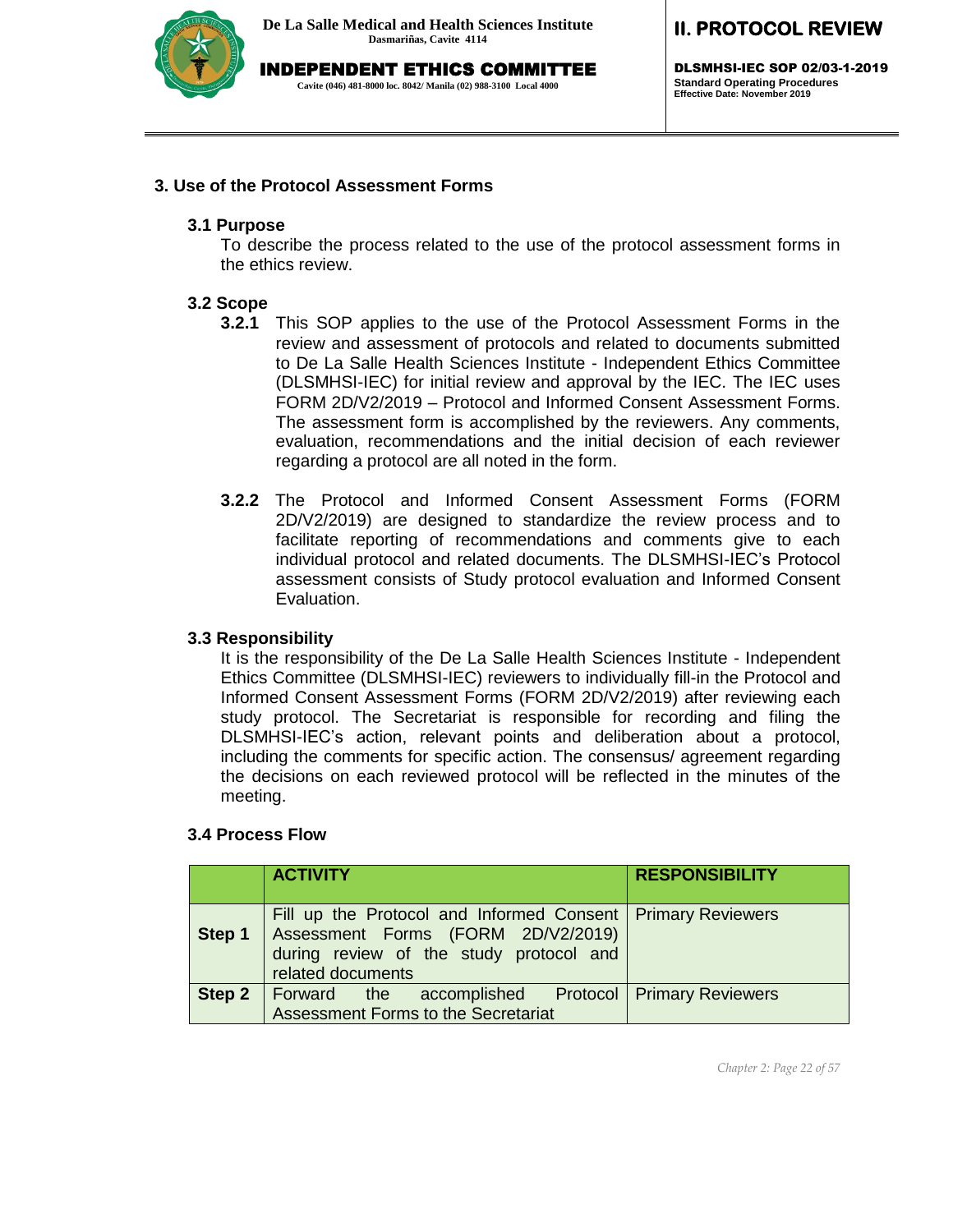

DLSMHSI-IEC SOP 02/03-1-2019 **Standard Operating Procedures Effective Date: November 2019**

| <b>Step 3</b>   File copies of duly accomplished forms in the $\vert$ Secretariat |  |
|-----------------------------------------------------------------------------------|--|
| Study File folder of the particular protocol.                                     |  |

#### **3.5 Description of Detailed Procedures**

**3.5.1** The Primary Reviewers fill up the Protocol and Informed Consent Assessment Forms (FORM 2D/V2/2019) during review of the study protocol and related documents.

The Protocol Assessment Form (FORM 2D/V2/2019) ensures evaluation of the scientific and ethical aspects of the protocol that may include:

- Rationale and significance of the study
- Objectives of the study
- **Review of literature**
- **Sample size**
- **Methodology and data management**
- **Inclusion/exclusion criteria**
- Control arms (placebo, if any)
- **Withdrawal or discontinuation criteria**
- **v** Vulnerability determination
- Risk/ benefit assessment

The Informed Consent Assessment Form (FORM 2D/V2/2019) checks if the following are complied with:

- **Full disclosure of information, including risks**
- Benefits that may be derived from the study
- **Use of understandable language**
- Voluntary participation
- **EXECONFERGIVE PROPERTY**
- **EXECT** Appropriate person is to sign the consent form

In addition, the DLSMHSI-IEC reviewers should ensure compliance with the provisions of the Data Privacy Act of 2012 in terms of research adherence to the principles of transparency, legitimate purpose, and proportionality in the collection, storage/retention, processing and disposal of personal information and specimens. The review of medical records is treated with strict confidentiality which must comply in anonymizing and de-identification of participant information. Additionally, *"The use of human data from biobanks, registries, and databases shall comply with the Data Privacy Act of 2012 and it's IRR of 2016." (National Ethical Guidelines for Health and Health-Related Research 2017)*

At the institutional level, the DLSMHSI-IEC work alongside the Data Privacy Office in ensuring the proper implementation of security measures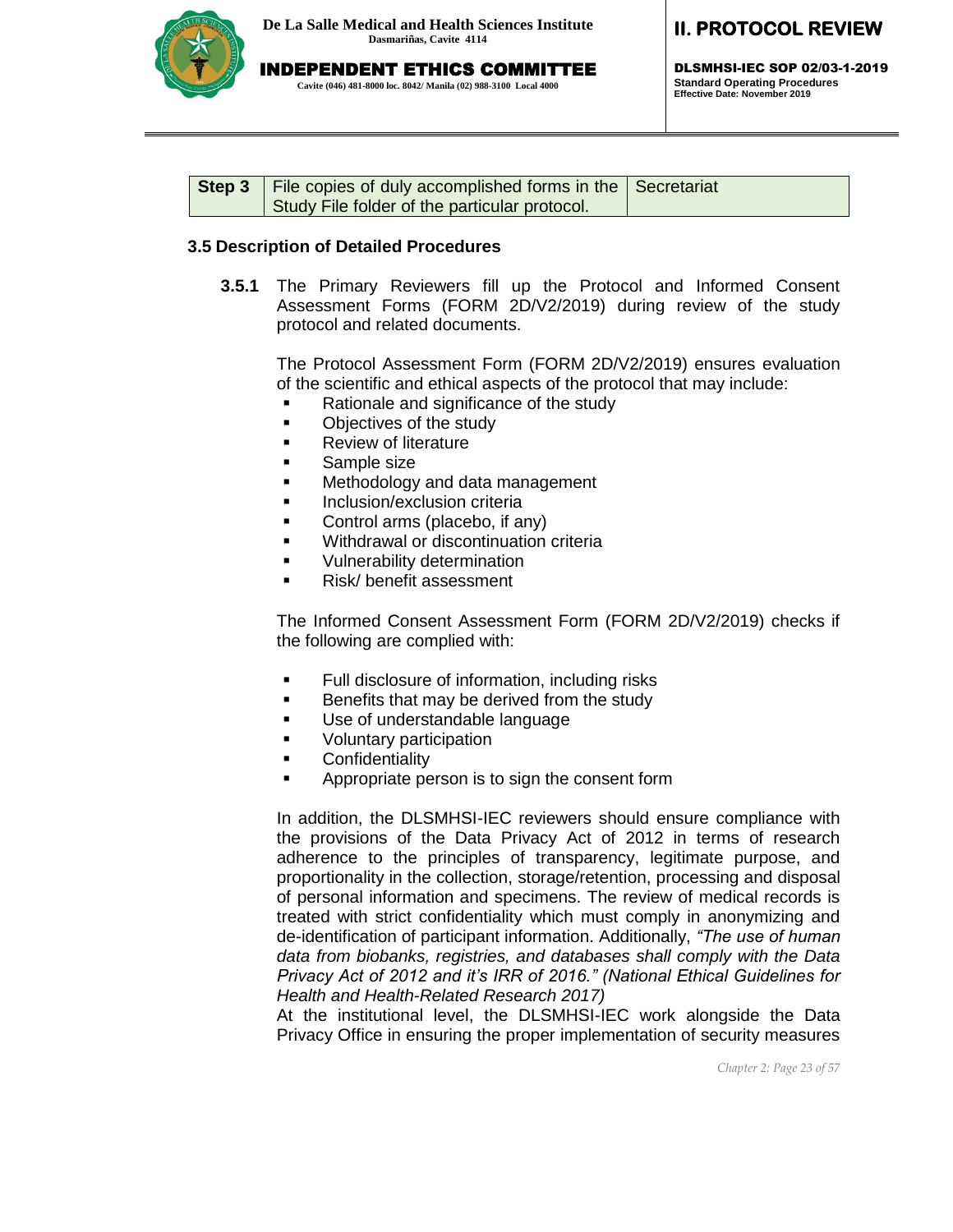

DLSMHSI-IEC SOP 02/03-1-2019 **Standard Operating Procedures Effective Date: November 2019**

in dealing sensitive personal information. Part of its policy uses the following as basis in securing such information:

- **•** Patient consent
- Redacted document as defined by the Privacy Rule of HIPAA.
	- A redacted document has simply had personal data deleted or blacked out; as a consequence, redacted is often used to describe documents from which sensitive information has been expunged. The Policy Adviser of the National Privacy Commission recommends the use of Safe Harbor Method in de-identification of the patients as described under the HIPAA Privacy Rule. Under this method, the 18-identifiers are "taken out" to anonymize the patient's data.
- **Safe Harbor Method (18-Identifiers):** 
	- 1. Names
	- 2. All geographic subdivisions smaller than a state usually except for the initial three digits of the ZIP code
	- 3. All elements of dates except years (this includes the age)
	- 4. Telephone numbers
	- 5. Fax numbers
	- 6. Email addresses
	- 7. Social security numbers
	- 8. Medical record numbers
	- 9. Health plan beneficiary numbers
	- 10. Account numbers
	- 11. Certificate/license numbers
	- 12. Vehicle identifiers and serial numbers including license plates
	- 13. Device identifiers and serial numbers
	- 14. Web URLs
	- 15. Internet protocol addresses
	- 16. Biometric identifiers (i.e. retinal scans, fingerprints)
	- 17. Photos
	- 18. Any unique identifying number, characteristic or code
	- Approval of the DLSMHSI-IEC
- **3.5.2** The Primary Reviewers forward the accomplished Assessment Forms to the Secretariat.

The primary reviewer signs and submits the forms together with the reviewed protocol back to the Secretariat.

**3.5.3** The Secretariat files the copies of duly accomplished forms in the Study File folder of the particular protocol.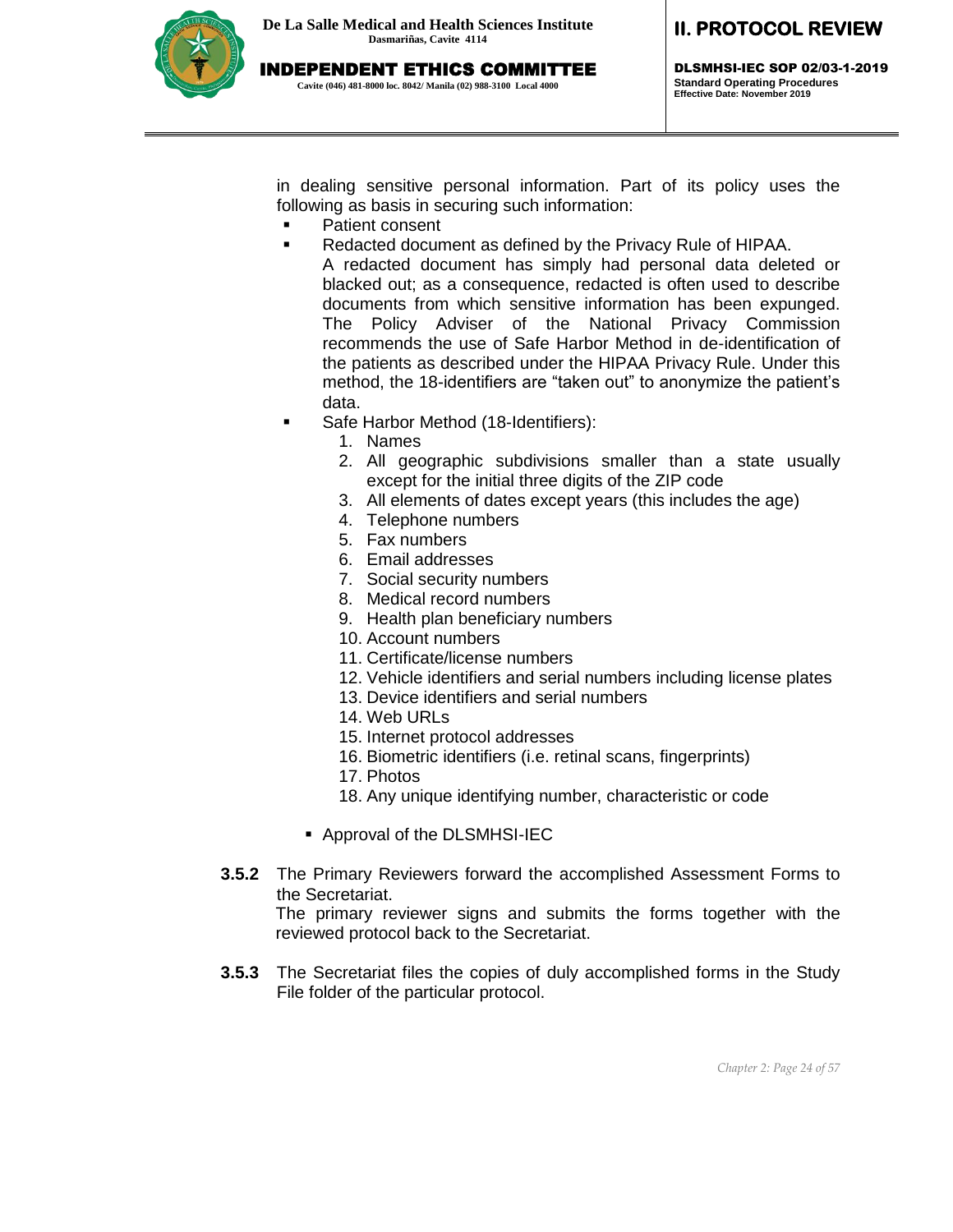

INDEPENDENT ETHICS COMMITTEE **Cavite (046) 481-8000 loc. 8042/ Manila (02) 988-3100 Local 4000**

# **II. PROTOCOL REVIEW**

DLSMHSI-IEC SOP 02/03-1-2019 **Standard Operating Procedures Effective Date: November 2019**

#### **4. Preparing for Meeting**

#### **4.1 Purpose**

To describe the process in preparing for IEC Meeting.

#### **4.2 Scope**

This SOP provides the procedures for preparing a meeting for discussion and deliberation of protocols submitted to the IEC for review and approval.

#### **4.3 Responsibility**

It is the responsibility of the IEC Secretariat to ensure that the protocols and related documents are well-prepared before the IEC meeting.

#### **4.4 Process Flow**

|        | <b>ACTIVITY</b>                                | <b>RESPONSIBILITY</b> |
|--------|------------------------------------------------|-----------------------|
| Step 1 | Schedule the monthly IEC Meeting               | Secretary             |
| Step 2 | Distribute the meeting agenda                  | Secretariat           |
| Step 3 | Prepare the meeting documents and<br>materials | Secretariat           |
| Step 4 | File the meeting documents and materials       | Secretariat           |

#### **4.5 Description of Detailed Procedures**

**4.5.1** The Secretariat schedules the monthly IEC Meeting.

- The DLSMHSI-IEC must have its regular monthly meeting, on the last two (2) weeks of the month (except for the month of December) to facilitate preparations and regular attendance of Committee Members. The Secretariat confirms for the scheduled meeting date and time one (1) week before the meeting.
- Members should confirm their attendance within three (3) days before the meeting. So that the Secretariat can verify presence of quorum on the meeting date. In Case of anticipated lack of quorum, the meeting is postponed at a later or earlier date where there is quorum viability.
- **4.5.2** The Secretariat distributes the meeting agenda.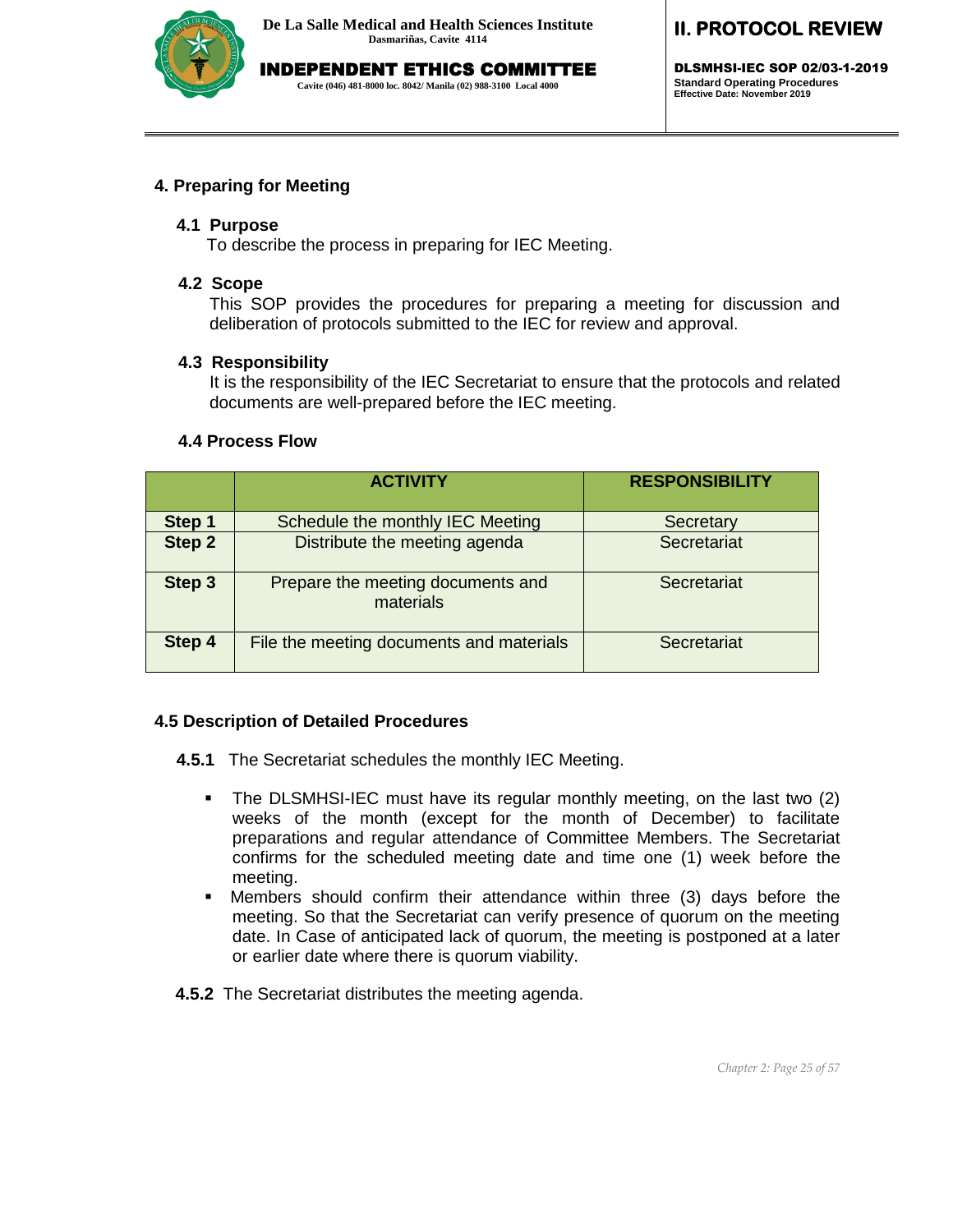

DLSMHSI-IEC SOP 02/03-1-2019 **Standard Operating Procedures Effective Date: November 2019**

The Secretariat distributes the approved Notice of the Regular Meeting (FORM 4A-V1-2012), together with the approved Minutes of Regular Meeting (FORM 4B-V2-2019) and related study protocols to meeting attendees (members, invited PIs, independent consultants, and others) at least two (2) weeks before the IEC meeting through email and personal delivery.

**4.5.3** The Secretariat prepares the meeting documents and materials.

- The Secretariat collects the folders containing the study protocol documents, materials and reports to be discussed before the actual meeting.
- The Secretariat prepares the IEC Conference Room, equipment, and facilities.
- The Secretariat Staff also sends meeting reminders to all persons who will be in attendance, through mobile phone, email, or regular telephone the day before the meeting. Non-members who will be attending only specific portions of the meeting should be informed accordingly, as specified in their invitation to attend the meeting.
- The IEC Members must bring all meeting-related documents distributed to them during the actual meeting to serve as their reference during the review. In studies involving children, a pediatrician or child development expert should be present.
- For review of resubmissions, the Chair calls the primary reviewers to present findings on the response of the PI to the previous recommendations of the committee summarized in the IEC Review of Resubmitted Protocol (FORM 2E-V2-2020).
- **4.5.4** The Secretariat files the meeting documents and materials.
	- The Secretariat collects all meeting documents, including the documentation collected for the Minutes of Regular Meeting (FORM 4B-V2-2019) for filing; mindful that these materials are confidential and must be handled in accordance with SOP IV.
	- The Secretariat files all meeting documents that must be stored in the relevant protocol files in a manner prescribed by instruction found in SOP IV.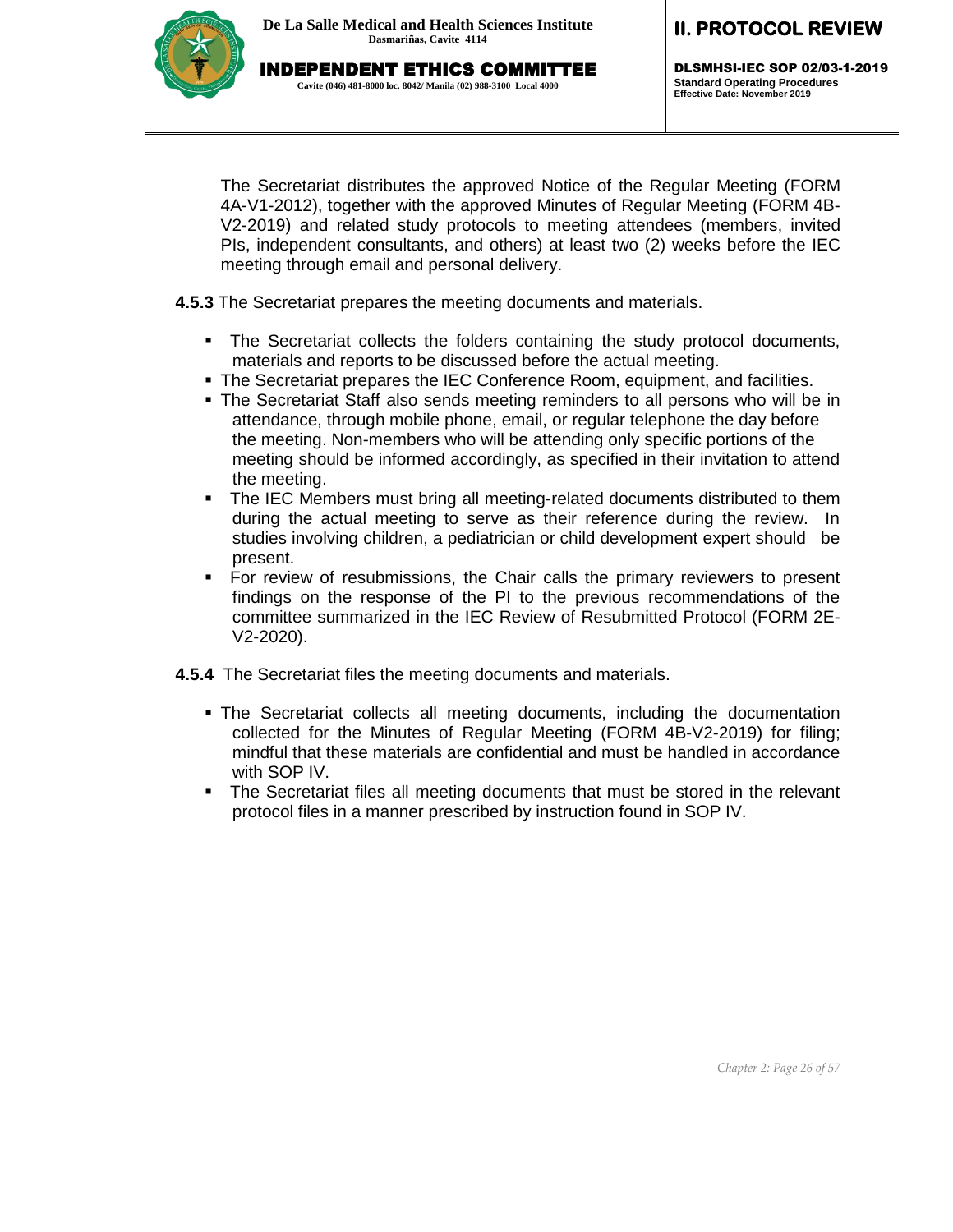

INDEPENDENT ETHICS COMMITTEE **Cavite (046) 481-8000 loc. 8042/ Manila (02) 988-3100 Local 4000**

## **II. PROTOCOL REVIEW**

DLSMHSI-IEC SOP 02/03-1-2019 **Standard Operating Procedures Effective Date: November 2019**

#### **5. Conduct of Meeting**

#### **5.1 Purpose**

To describe the process in conducting an IEC Meeting.

#### **5.2 Scope**

This SOP provides the procedures for conducting a meeting to discuss and deliberate on protocols submitted to the IEC for review and approval.

#### **5.3 Responsibility**

It is the responsibility of the IEC chairs and members to ensure a well-prepared and orderly meeting.

#### **5.4 Process Flow**

|         | <b>ACTIVITY</b>                                                                                                          | <b>RESPONSIBILITY</b>    |
|---------|--------------------------------------------------------------------------------------------------------------------------|--------------------------|
| Step 1  | Determine quorum                                                                                                         | Secretariat              |
| Step 2  | Call the meeting to order                                                                                                | Chair / Co-Chair         |
| Step 3  | Confirm quorum                                                                                                           | Member-secretary         |
| Step 4  | Disclosure of Conflict of Interest                                                                                       | <b>Chair and Members</b> |
| Step 5  | Review and approve minutes of previous<br>meeting                                                                        | <b>Chair and Members</b> |
| Step 6  | Review and deliberate on initial protocol<br>submissions and resubmission                                                | <b>Chair and Members</b> |
| Step 7  | Conduct face to face interview with PI for<br>clarifications and resolution of protocol-<br>specific issues and concerns | <b>Chair and Members</b> |
| Step 8  | Review and deliberate on post-approval<br>submissions                                                                    | Chair and Members        |
| Step 9  | Report on review and deliberation results of<br>expedited review                                                         | <b>Chair and Members</b> |
| Step 10 | Adjourn the meeting                                                                                                      | Chair                    |

*Chapter 2: Page 27 of 57*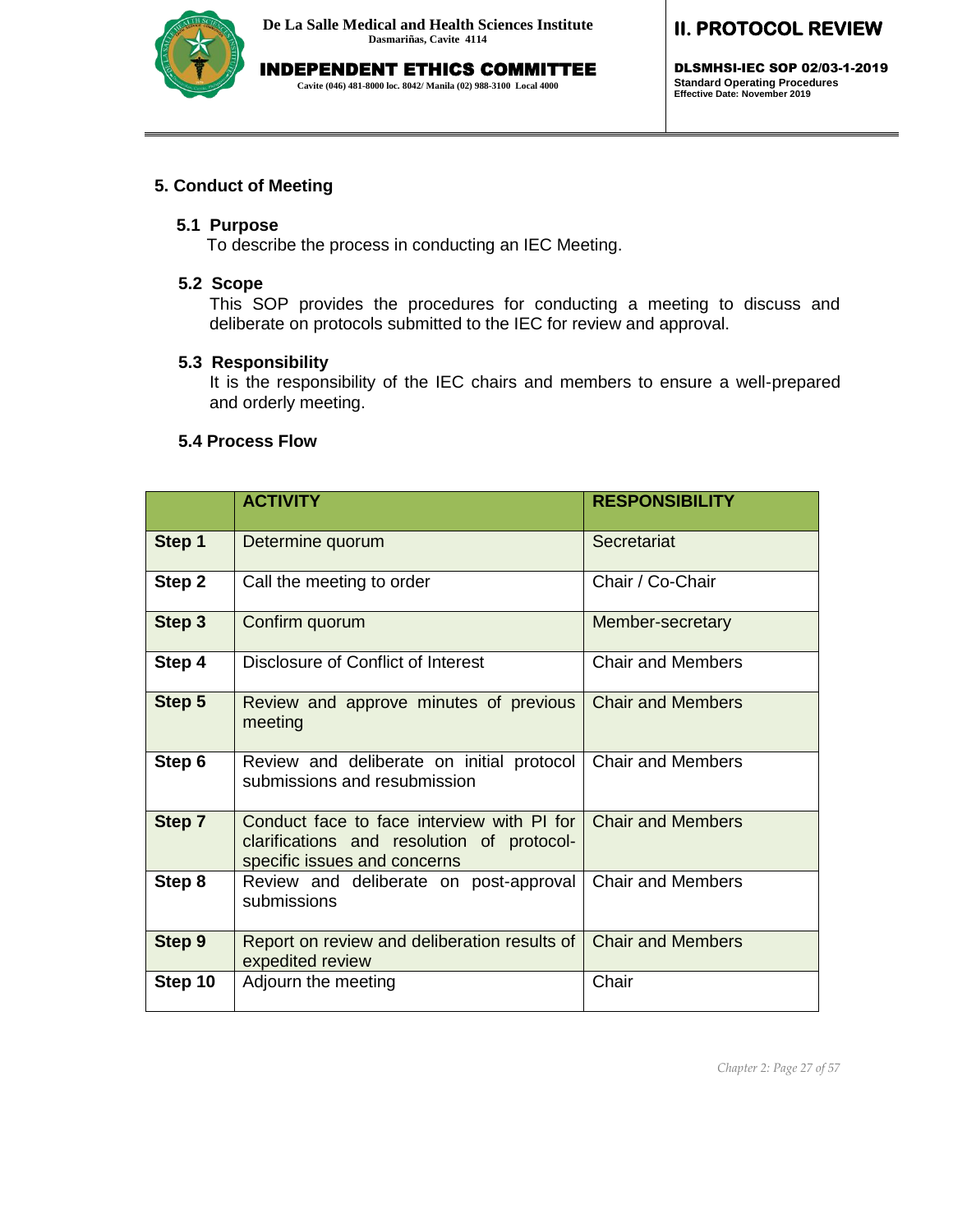

INDEPENDENT ETHICS COMMITTEE

**Cavite (046) 481-8000 loc. 8042/ Manila (02) 988-3100 Local 4000**

DLSMHSI-IEC SOP 02/03-1-2019 **Standard Operating Procedures Effective Date: November 2019**

#### **5.5 Description of Detailed Procedures**

- **5.5.1** The Member-Secretary determines the quorum for the meeting.
	- On the appointed meeting time, the Member-Secretary determines quorum viability and informs the IEC Chair to indicate readiness to call the meeting to order.
	- Quorum is defined as the presence of 50%of IEC members, at least five of whom are described as follows:
		- $\circ$  Scientific and/or medical member(s) with expertise on the study protocols being reviewed
		- o At least one (1) non-scientific or lay member
		- o At least one (1) member independent of the institution (who can be represented by the non-scientific member as the case may be)
		- o Representation of both female and male members
- **5.5.2** The IEC Chair, or Co-Chair in the Chair's absence, calls the meeting to order upon confirmation of quorum by the Member-Secretary.
	- The DLSMHSI-IEC also allows, at the discretion of the Chair, guests or observers to observe IEC meetings. Non-members attending any DLSMHSI-IEC Meeting are required to sign a Confidentiality Agreement for Guests/Observers (FORM 4C/V1/2012).
	- The Secretariat documents the proceedings of the meeting under the supervision of the Member-Secretary, as soon as the meeting is called to order by the Chair, noting the time. The Secretariat documents the development of the agenda, specifically all board opinions and action with respective reasons, for inclusion in the meeting minutes, and subsequent communication with the principal investigator. For details regarding preparation of the minutes of the meeting, refer to SOP IV.
- **5.5.3** The Chair calls upon the Member-Secretary to formally confirm quorum by citing the attendance requirements.
- **5.5.4** The Chair calls for disclosure of Conflict of Interest (COI) in respect of any study protocol scheduled for review.
	- Members disclosing COI are documented by the Secretariat. The Chair instructs the members who disclose COI to exempt themselves from the deliberation of the respective study protocol for which the COI disclosure was made by leaving the conference room. The Secretariat documents the time at which the member leaves and comes back to the meeting.
- **5.5.5** The Chair presides over the review of the minutes of the previous meeting.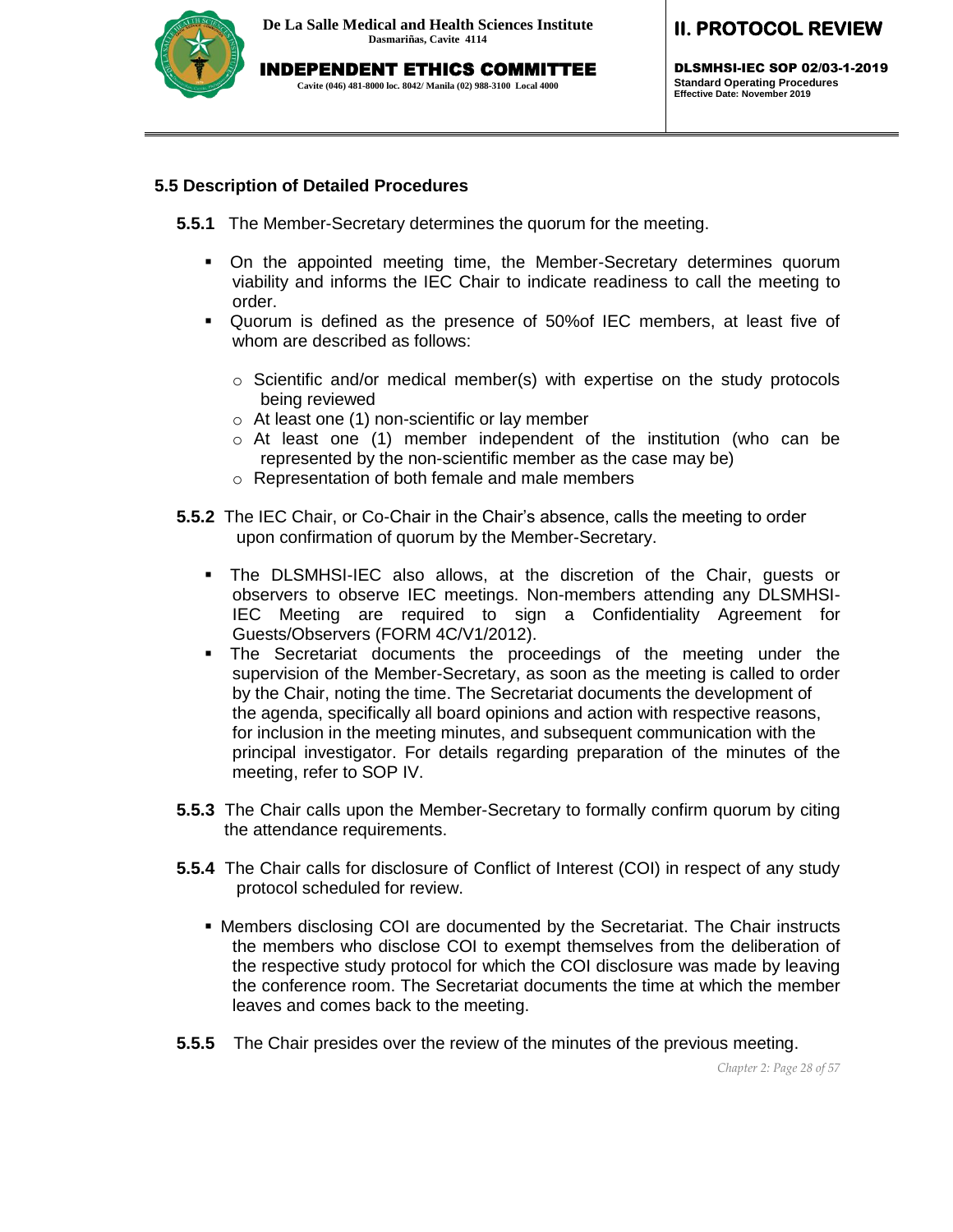

DLSMHSI-IEC SOP 02/03-1-2019 **Standard Operating Procedures Effective Date: November 2019**

- Any member can declare a motion for approval, which any member can second. The Chair then declares approval of the Minutes of the previous meeting.
- The Chair proceeds to facilitate discussion of matters arising from the minutes, the results of which are noted by the Secretariat for inclusion in the Minutes of the current meeting (FORM 4B-V2-2019).
- **5.5.6** The Chair presides for the review and deliberation of initial protocol submissions and resubmission.
	- Full board review of study protocol and study protocol-related submissions typically includes review of the following items sequence:
		- 1. Initial Study Protocol Submissions
		- 2. Resubmission or Study Protocols for Modification
		- 3. Clarificatory Interview
		- 4. Study Protocol Amendment Applications
		- 5. Continuing Review Applications
		- 6. Noncompliance (Deviation or Violation) Reports
		- 7. Early Study Termination Applications
		- 8. Expedited Review Results
		- 9. Site Visit Reports
		- 10. Serious Adverse Event Reports
		- 11. Withdrawal of Study Protocol Applications
		- 12. Close-out Reports or Final Reports
		- 13. Additional Protocol Documents/Materials
		- 14. Other Matters
	- The Members deliberate on the study assessment points and informed consent elements as detailed in the Protocol and IC Assessment Forms (FORM 2D/V2/2019).
	- The scientific primary reviewer is instructed to focus presentation of findings on scientific and ethical soundness and its impact on human subject protection, while the non- scientific primary reviewer is instructed to focus presentation of findings on the informed consent process and Informed Consent Form (ICF) and its compliance with the requirements of international and national ethical guidelines, as well as national and institutional policies. All primary reviewers are to lead the discussion and shall be given the priority to present their assessment. The secondary reviewers may provide additional inputs and are given the opportunity to ask questions and make clarifications.
	- The Chair may allow some modifications of the sequence of review in exigent circumstances. For example, if a clarificatory interview is included in the agenda, the panel may opt to move this up in the review sequence.
	- *Chapter 2: Page 29 of 57* In case of unavailability of the primary reviewers to attend the meeting, said members are required to forward the completed assessment forms to the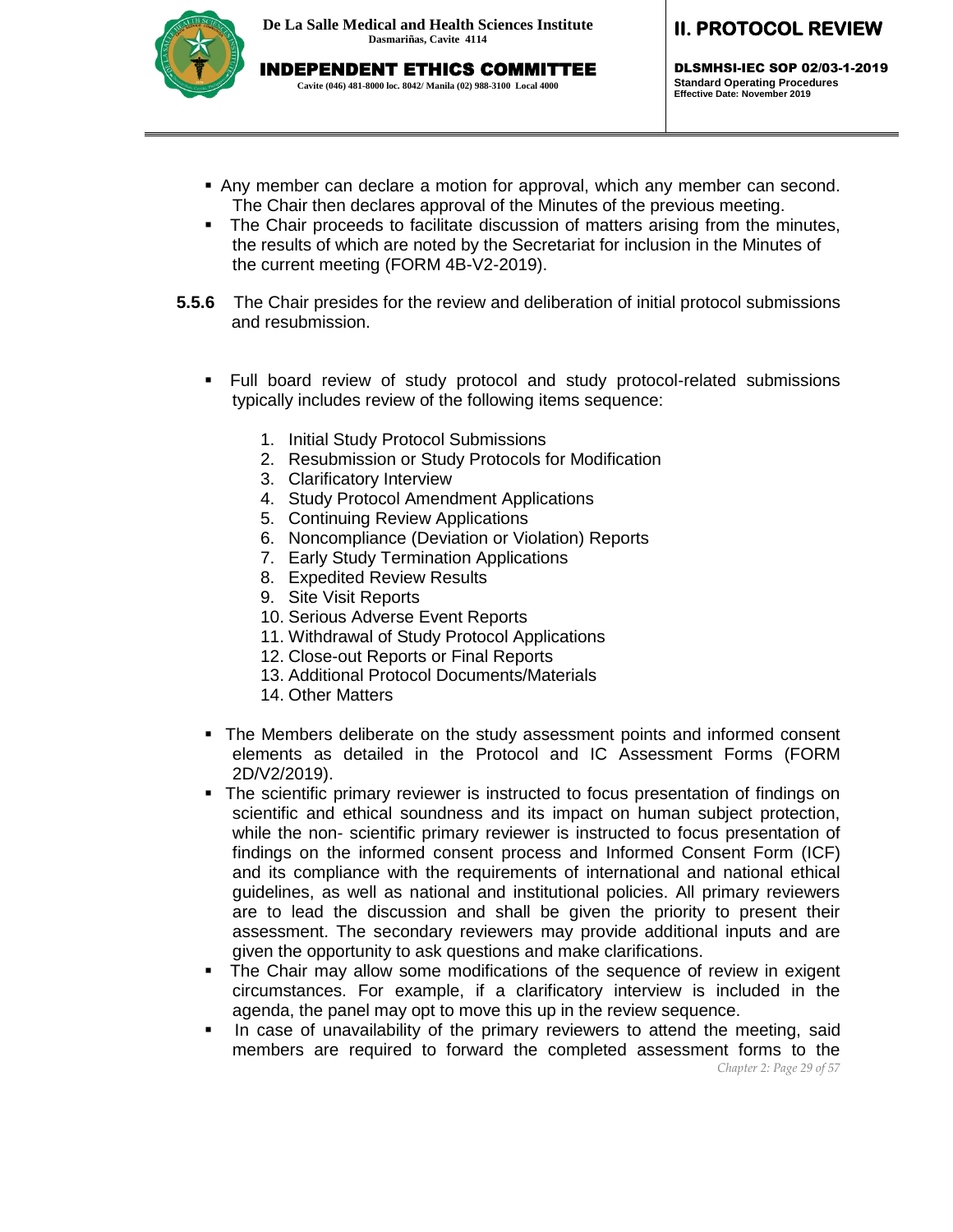

DLSMHSI-IEC SOP 02/03-1-2019 **Standard Operating Procedures Effective Date: November 2019**

Secretariat seven (7) days before the meeting. The findings summarized therein will be presented by the Chair or his designee when the study protocol is deliberated on. If the Chair feels that the present committee composition does not have the expertise to proceed with the review, the discussion of the protocol may be deferred till next meeting or a special meeting. Also, the committee may request comments or clarificatory interview with the PI.

- The DLSMHSI-IEC allows investigators and other resource persons such as an Independent Consultant of highly specialized areas to attend the part of the panel meeting related to specific studies for purposes of clarifying issues related to the study protocol only (and not to present the study protocol to the board).
- **For decision on both initial study protocol submission and resubmission, the Chair** calls for any of the following actions:
	- o Approve
	- o Major Modification, which require full board deliberation
	- o Minor Modification, which can be expedited at the level of the Panel Chair
	- o Disapprove
	- o Pending, if major clarifications are required before a decision can be made
- **5.5.7** The Chair and members conduct face to face interview with PI for clarifications and resolution of protocol-specific issues and concerns.
	- The Committee conducts, as necessary, clarificatory interviews with PIs and/or study team members whose submissions raise ethical issues that are better addressed by the PI himself/herself. The Secretariat sends a letter of the Invitation for the interview (FORM 4T-V1-2012). Principal Investigator or study team members to be interviewed by the Committee must sign Confidentiality Agreement for (Guest/Observers) (FORM 4C-V1-2012) prior to the interview.
- **5.5.8** The Chair presents, of any, post-approval submissions items for discussion and deliberation by the committee members:
	- 1. Study Protocol Amendment Applications
	- 2. Continuing Review Applications
	- 3. Noncompliance (Deviation or Violation) Reports
	- 4. Early Study Termination Applications
	- 5. Expedited Review Results
	- 6. Site Visit Reports
	- 7. Serious Adverse Event Reports
	- 8. Withdrawal of Study Protocol Applications
	- 9. Close-out Reports or Final Reports
	- 10. Additional Protocol Documents/Materials
	- The Chair calls for any of the actions on these items appropriate as listed in the

*Chapter 2: Page 30 of 57*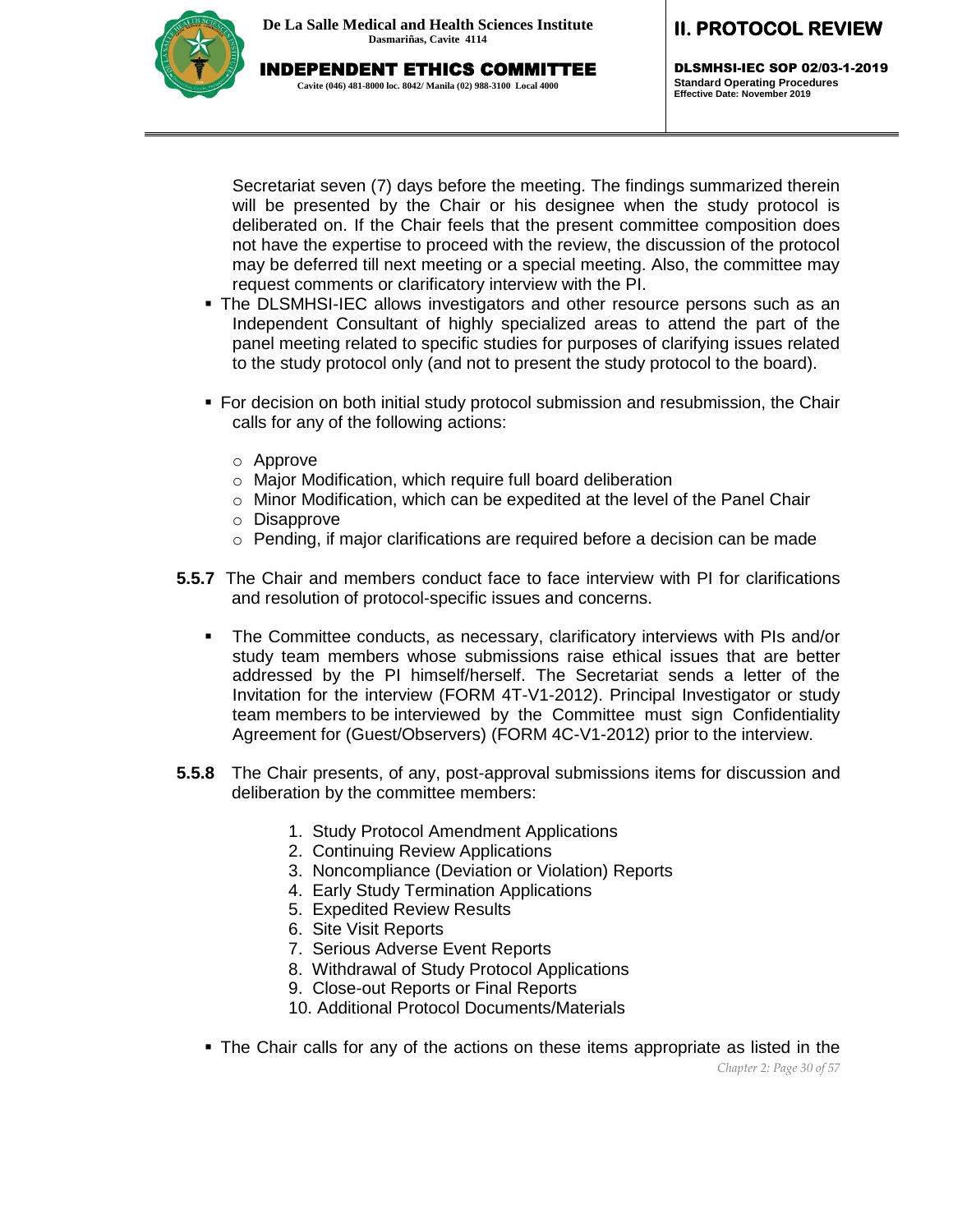**Cavite (046) 481-8000 loc. 8042/ Manila (02) 988-3100 Local 4000**

DLSMHSI-IEC SOP 02/03-1-2019 **Standard Operating Procedures Effective Date: November 2019**

corresponding forms:

- o Approve
- o Minor modification to the study protocol amendment, subject to expedited review at the level of the Panel Chair
- $\circ$  Major modification to the study protocol amendment, subject to full board review Disapprove
- o Pending, if major clarifications are required before a decision can be made
- **5.5.9** The Chair proceeds with the reporting of results from the review and deliberation of protocols and reports on expedited review.
- **5.5.10** The Chair calls to adjourn the meeting.
	- **Before closing the meeting, the Chair calls for other matter or any non-study** protocol matters that need attention or action, as the need arises.
	- With no further matters for discussion, the Chair formally adjourns the meeting, with the time noted by the Secretariat who is documenting the meeting.

#### **6. Version History**

| Version | <b>Authors</b>      | Reviewer/s   | Approved            | Approved By | Effectivity |     |
|---------|---------------------|--------------|---------------------|-------------|-------------|-----|
| No.     |                     |              | Date                |             | Date        |     |
|         | Dr. Frias           | <b>NA</b>    | 22 Oct 2012   IEC   |             | 22          | Oct |
|         |                     |              |                     | Committee   | 2012        |     |
|         | Dr. Frias &   PHREB |              | 15 Jun 2016   PHREB |             | 15          | Jun |
|         | Ms. Bayas           |              |                     |             | 2016        |     |
| 3       | Dr. Frias           | <b>PHREB</b> |                     |             |             |     |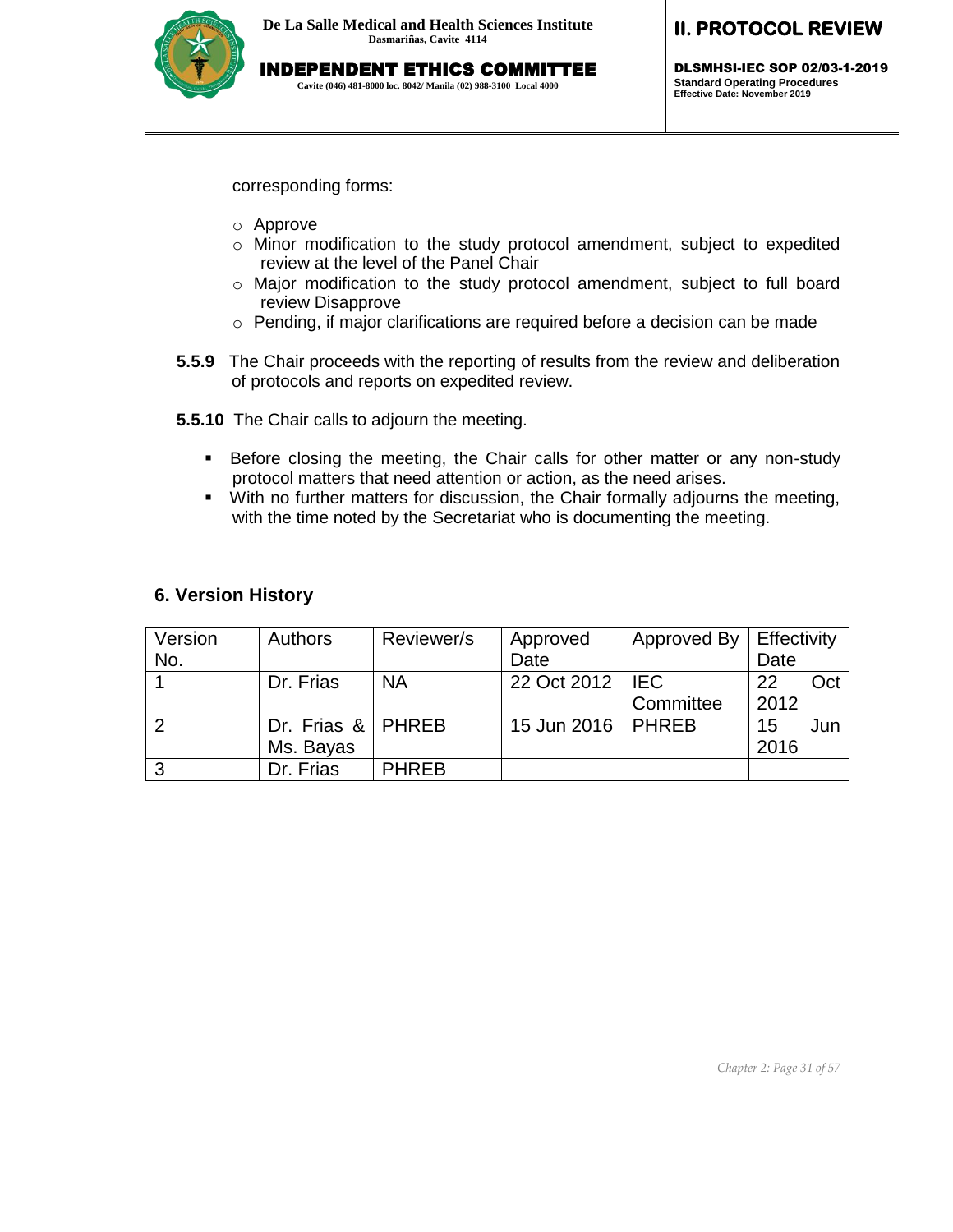

INDEPENDENT ETHICS COMMITTEE **Cavite (046) 481-8000 loc. 8042/ Manila (02) 988-3100 Local 4000**

# **II. PROTOCOL REVIEW**

DLSMHSI-IEC SOP 02/03-1-2019 **Standard Operating Procedures Effective Date: November 2019**

# *PROTOCOL SUBMISSION CHECKLIST (FORM 2A/V2/2019)*

*To the Principal Investigator:* 

*Please be advised that IEC receives complete proposal submission packages only between the 1 st and the 15th day of each month to ensure consideration at the following month's meeting. The cut-off period will not be extended under any circumstance.*

*You are requested to obtain an electronic copy of this Form, fill-out the requested information, and make your submission both in electronic version and hard copy. Print in letter-sized paper with printer default set at A4.*

| <b>STUDY PROTOCOL INFORMATION</b> |                        |                                                                                   |  |  |
|-----------------------------------|------------------------|-----------------------------------------------------------------------------------|--|--|
| <b>Protocol Submission Date</b>   |                        | <dd mm="" yy=""></dd>                                                             |  |  |
| Title                             |                        | Version Number, Date                                                              |  |  |
| Principal Investigator (PI)       | (Title, Name. Surname> |                                                                                   |  |  |
| PI Address                        |                        | Tel No.                                                                           |  |  |
|                                   |                        | Cell No.                                                                          |  |  |
|                                   |                        | Email                                                                             |  |  |
| Sponsor/CRO                       |                        |                                                                                   |  |  |
| <b>Study Site</b>                 |                        |                                                                                   |  |  |
| Type of Submission                |                        | □<br><b>Initial Review</b><br>□<br><b>Continuing Review of Approved Protocols</b> |  |  |
| Mode of submission                |                        | □<br>Post<br>□<br>E submission<br>□<br>in Person                                  |  |  |
| Documents submitted               |                        | $\Box$<br>Complete<br>$\Box$<br>Incomplete; will submit on                        |  |  |
| Received By:                      | Name                   |                                                                                   |  |  |
|                                   | Signature              |                                                                                   |  |  |
|                                   | Date:                  |                                                                                   |  |  |

*Chapter 2: Page 32 of 57*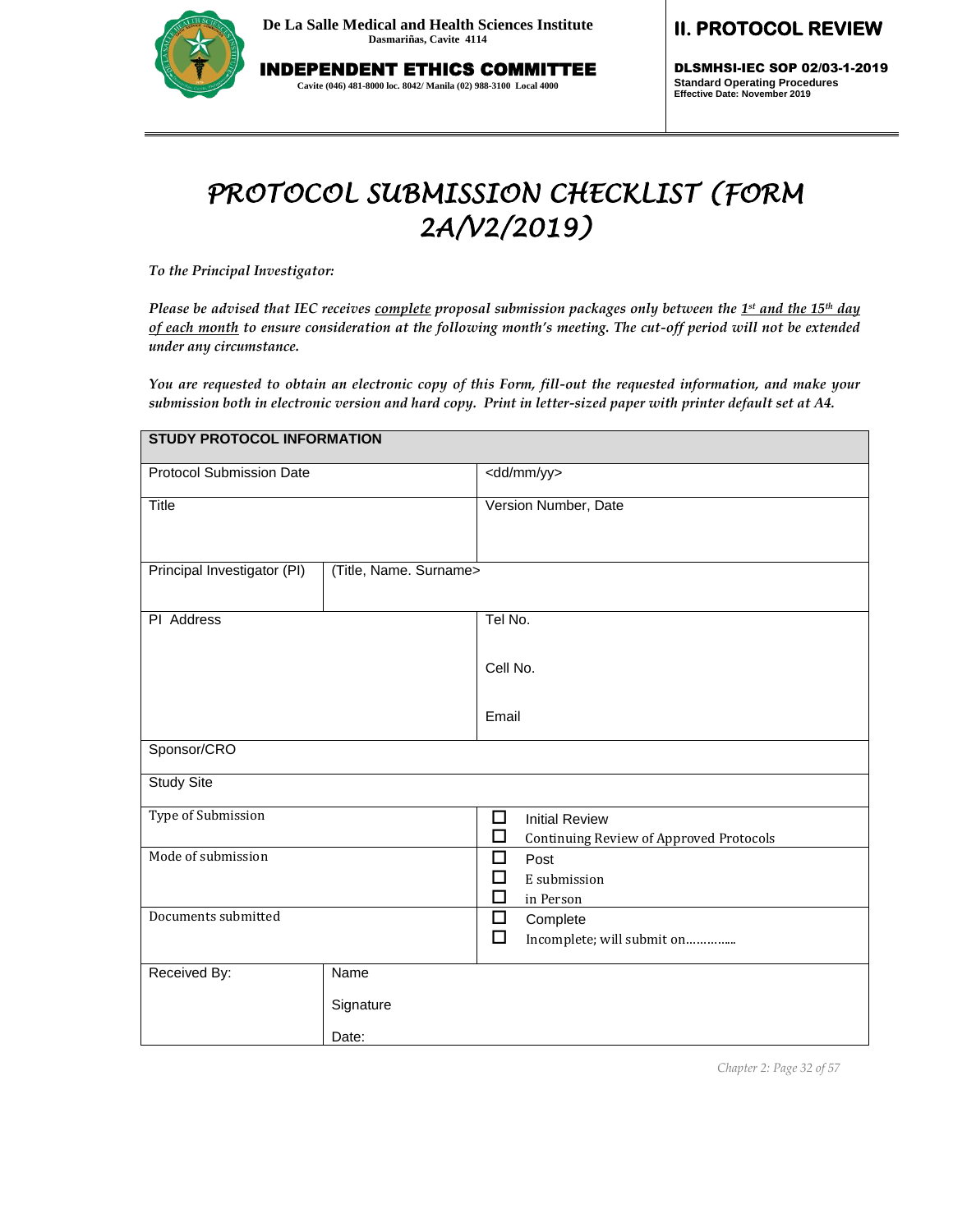

# INDEPENDENT ETHICS COMMITTEE

**Cavite (046) 481-8000 loc. 8042/ Manila (02) 988-3100 Local 4000**

### **II. PROTOCOL REVIEW**

DLSMHSI-IEC SOP 02/03-1-2019 **Standard Operating Procedures Effective Date: November 2019**

| ı. | <b>MANDATORY COMPONENTS</b>                                                                                                                                                                                               | <b>Version/Date</b> | <b>Remarks</b> |
|----|---------------------------------------------------------------------------------------------------------------------------------------------------------------------------------------------------------------------------|---------------------|----------------|
| ப  | <b>Cover Letter</b>                                                                                                                                                                                                       |                     |                |
| ப  | Accomplished Review Checklist (DLSMHSI-<br>IEC FORM 2(A) V1-2012)                                                                                                                                                         |                     |                |
| ப  | Form (DLSMHSI-IEC<br>Application<br>Review<br>FORM 2(B) V1-2012)                                                                                                                                                          |                     |                |
| ப  | Study Protocol<br>(10 copies, complete with<br>relevant documents)                                                                                                                                                        |                     |                |
| ப  | Informed Consent Form (for studies involving<br>human participants)<br>$\Box$ English version<br>Tagalog, and/or other Local Version(s)<br>ப<br>N.B. Must have Version No, Date, Page No. in the<br>footer                |                     |                |
| ப  | Parent's Consent Form (for studies<br>inv<br>children/minors<br>and relevant populations)<br>English version<br>ப<br>Tagalog, and/or other Local Version(s)<br>N.B. Must have Version No, Date, Page No. in the<br>footer |                     |                |
| ப  | Assent Form<br>(from children cognitively<br>capable of giving consent)<br>ப<br>English version<br>Tagalog, and/or other Local Version(s)<br>N.B. Must have Version No, Date, Page No. in the<br>footer                   |                     |                |
| □  | Pharmacogenetic /Pharmacogenomic ICF (as<br>needed by the study)<br>N.B. Must have Version No, Date, Page No. in the<br>footer                                                                                            |                     |                |
|    | Data Collection Forms (specify)                                                                                                                                                                                           |                     |                |
| Ц  | Updated CV of PI and study team members<br>(DLSMHSI-IEC FORM 2(D) V1-2012)                                                                                                                                                |                     |                |
| Ц  | Proof of GCP Training in the last 3 years (for<br>those doing clinical studies)                                                                                                                                           |                     |                |
| ப  | Ethical and/or Technical Approval from other<br>Ethics/Technical Review Committee(s)                                                                                                                                      |                     |                |

*Chapter 2: Page 33 of 57*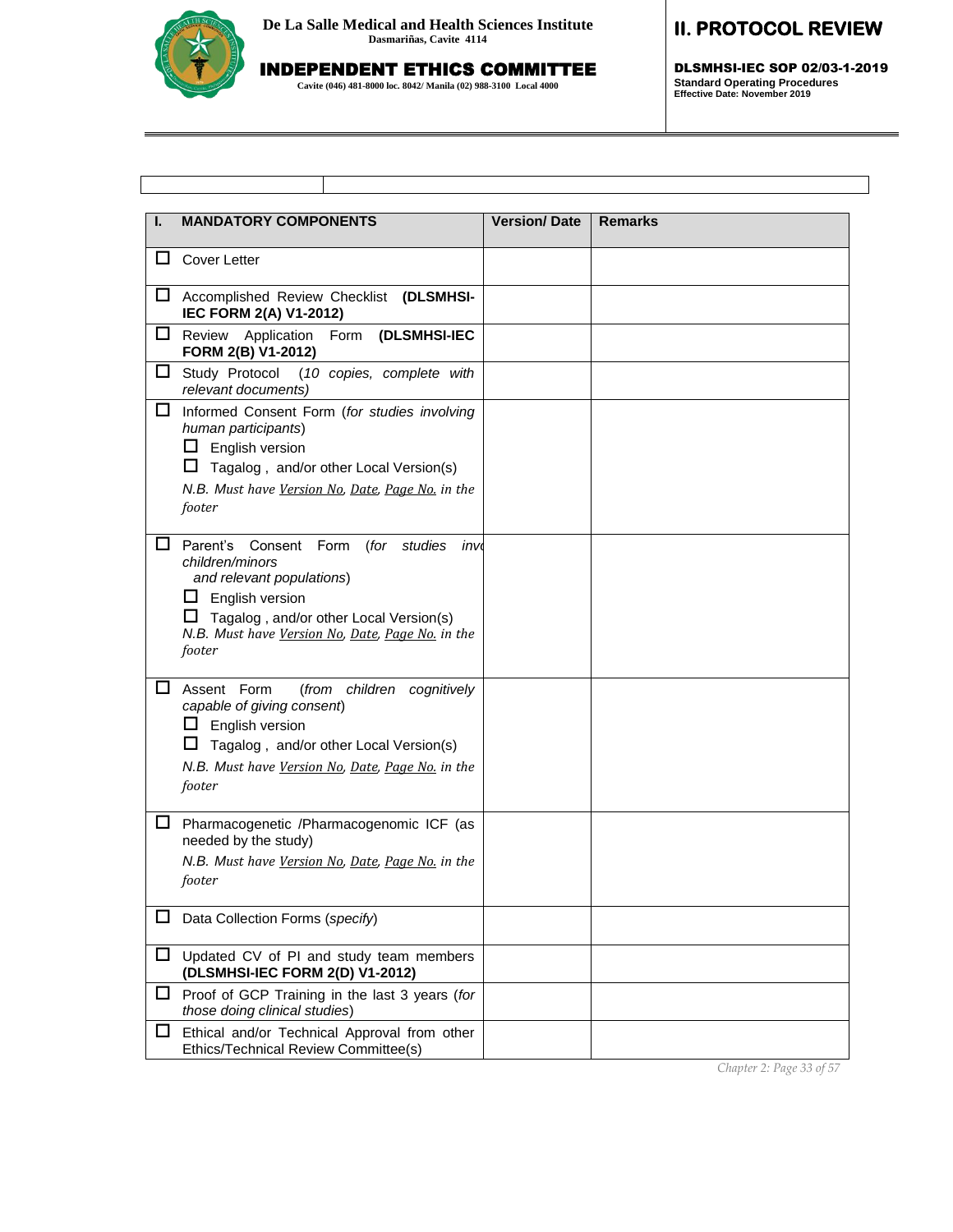

### INDEPENDENT ETHICS COMMITTEE

**Cavite (046) 481-8000 loc. 8042/ Manila (02) 988-3100 Local 4000**

# **II. PROTOCOL REVIEW**

DLSMHSI-IEC SOP 02/03-1-2019 **Standard Operating Procedures Effective Date: November 2019**

| ப<br>Institutional Endorsement (from the VC, Dean,<br>or Medical Director)                                                                                                                                                                                                                                                                                                                                                                                                                                                                                                                                |  |
|-----------------------------------------------------------------------------------------------------------------------------------------------------------------------------------------------------------------------------------------------------------------------------------------------------------------------------------------------------------------------------------------------------------------------------------------------------------------------------------------------------------------------------------------------------------------------------------------------------------|--|
| $\Box$<br>Regulatory clearances (FDA approval for<br>Phase I, II, II, IV clinical trials)                                                                                                                                                                                                                                                                                                                                                                                                                                                                                                                 |  |
| □<br>Electronic copy of :<br>$\Box$ Review Checklist<br>ப<br><b>Review Application Form</b><br><b>Study Protocol</b><br>ப<br>Informed Consent Assessment Form (for<br>studies involving human participants)<br>$\Box$ English version<br>Tagalog, and/or other Local<br>ப<br>Version(s)<br>ப<br>Parent's Consent Form, Assent Form (for<br>involving children/minors and relevant popul<br>$\Box$ English version<br>$\Box$ Tagalog, and/or other Local<br>Version(s)<br>Assent Form (from children cognitively<br>capable of giving consent)<br>ப<br>English version<br>ப<br>Tagalog, and/or other Local |  |
| Version(s)<br>Pharmacogenetics ICF                                                                                                                                                                                                                                                                                                                                                                                                                                                                                                                                                                        |  |
| <b>OTHER</b><br>Ш.<br><b>REQUIRED</b><br><b>DOCUMENTS</b><br>(depending on the particular study/project<br>application being submitted                                                                                                                                                                                                                                                                                                                                                                                                                                                                    |  |
| ப<br>Investigator's Brochure (for clinical trials phase<br>III); Basic Product Information Document<br>clinical trials phase IV)                                                                                                                                                                                                                                                                                                                                                                                                                                                                          |  |
| <b>CRFs</b><br>ப                                                                                                                                                                                                                                                                                                                                                                                                                                                                                                                                                                                          |  |
| ப<br>Recruitment advertisements (as needed by the<br>study)                                                                                                                                                                                                                                                                                                                                                                                                                                                                                                                                               |  |
| ப<br>Other information/ documents for participants<br>(such as diaries, etc., questionnaire)                                                                                                                                                                                                                                                                                                                                                                                                                                                                                                              |  |
| Site Resources Checklist (for clinical Trials)                                                                                                                                                                                                                                                                                                                                                                                                                                                                                                                                                            |  |
| Memorandum of Agreement (for collaborative<br>ப<br>studies)                                                                                                                                                                                                                                                                                                                                                                                                                                                                                                                                               |  |
| Details of Funding Agency/Sponsor                                                                                                                                                                                                                                                                                                                                                                                                                                                                                                                                                                         |  |
| Institutional Biosafety Committee Approval (for<br>ப<br>studies<br>hazardous<br>involving<br>biological<br>materials)                                                                                                                                                                                                                                                                                                                                                                                                                                                                                     |  |

*Chapter 2: Page 34 of 57*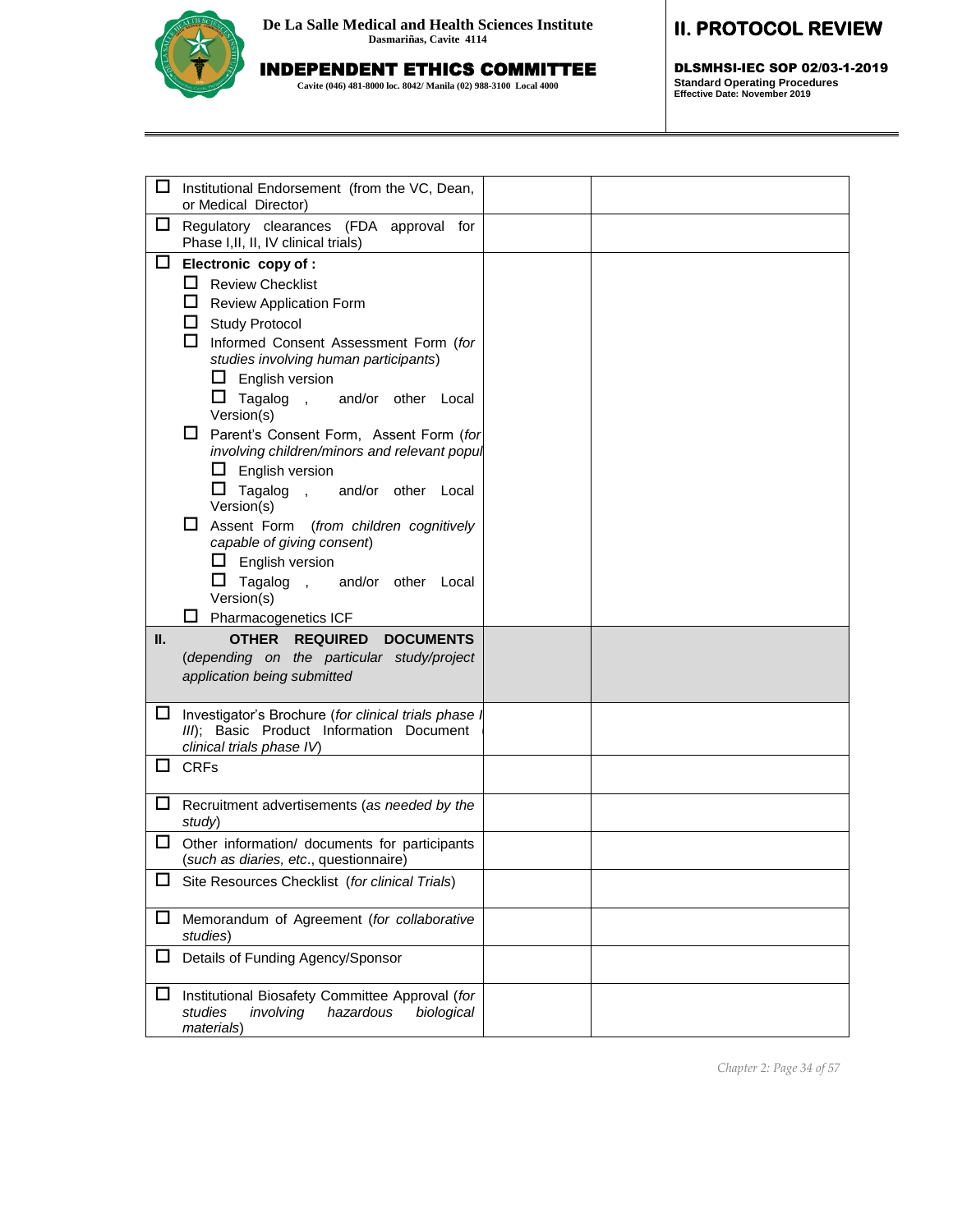

# INDEPENDENT ETHICS COMMITTEE

**Cavite (046) 481-8000 loc. 8042/ Manila (02) 988-3100 Local 4000**

# **II. PROTOCOL REVIEW**

DLSMHSI-IEC SOP 02/03-1-2019 **Standard Operating Procedures Effective Date: November 2019**

| Material Transfer Agreement (for studies<br>involving transfer of biological specimens)                    |  |
|------------------------------------------------------------------------------------------------------------|--|
| National Commission for Indigenous People<br>(NCIP) Clearance (for studies with indigenous<br>populations) |  |
| Insurance/Indemnity Policy                                                                                 |  |
| Others (specify)                                                                                           |  |

*I understand that this Application for IEC Review and Approval will NOT be accepted unless all necessary documents are submitted.*

**\_\_\_\_\_\_\_\_\_\_\_\_\_\_\_\_\_\_\_\_\_\_\_\_\_\_\_\_\_\_\_\_\_\_\_\_\_\_\_\_\_\_\_\_\_\_ \_\_\_\_\_\_\_\_\_\_\_\_\_\_\_\_\_\_\_\_\_\_\_\_\_\_\_**

*I declare the authenticity of the documents submitted with this Application.*

 *Signature Over Printed Name of Principal Investigator Date*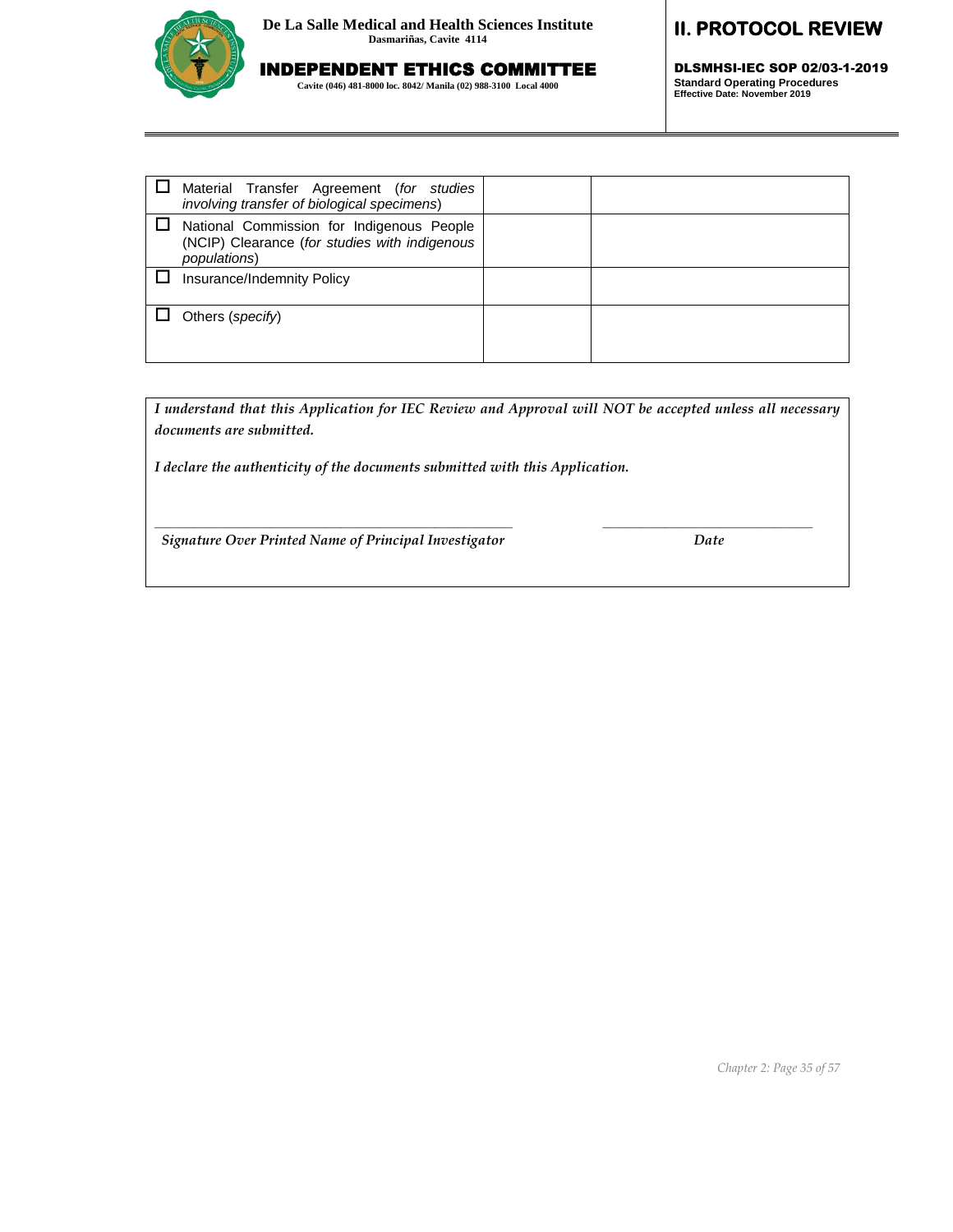

INDEPENDENT ETHICS COMMITTEE **Cavite (046) 481-8000 loc. 8042/ Manila (02) 988-3100 Local 4000**

**II. PROTOCOL REVIEW** 

DLSMHSI-IEC SOP 02/03-1-2019 **Standard Operating Procedures Effective Date: November 2019**

# *PROTOCOL REVIEW APPLICATION (FORM 2B/V1/2012)*

*To the Principal Investigator:* 

*Please obtain an electronic copy of this Form, fill-out the requested information, and make your submission both in electronic version and hard copy. Print in letter-sized paper with printer default set at A4.*

| <b>I. PROTOCOL INFORMATION</b>       |                                                                                                                                                                                                                                                                                                                                                                                                                                                                      | <b>IEC Protocol Tracking No.</b><br>(to be assigned by IEC)                                                                                                                                                                                                                                                                                                                                                                                 |  |  |
|--------------------------------------|----------------------------------------------------------------------------------------------------------------------------------------------------------------------------------------------------------------------------------------------------------------------------------------------------------------------------------------------------------------------------------------------------------------------------------------------------------------------|---------------------------------------------------------------------------------------------------------------------------------------------------------------------------------------------------------------------------------------------------------------------------------------------------------------------------------------------------------------------------------------------------------------------------------------------|--|--|
| Title                                |                                                                                                                                                                                                                                                                                                                                                                                                                                                                      | Version Number, Date                                                                                                                                                                                                                                                                                                                                                                                                                        |  |  |
| Study Protocol No.                   |                                                                                                                                                                                                                                                                                                                                                                                                                                                                      | <b>Protocol Submission Date</b>                                                                                                                                                                                                                                                                                                                                                                                                             |  |  |
| Principal<br>Investigator            | Name:<br>Contact Nos.:                                                                                                                                                                                                                                                                                                                                                                                                                                               | ப<br><b>DLSMHSI Faculty</b><br>П<br><b>DLSMHSI Student</b><br>П<br><b>DLSMHSI Resident/Fellow</b><br>П<br>Non-DLSMHSI (indicate):                                                                                                                                                                                                                                                                                                           |  |  |
| <b>Status of Review</b>              | □<br><b>New</b><br>□<br>Revised/Amended<br>(Please indicate version and date of version in resubmitted document footer)                                                                                                                                                                                                                                                                                                                                              |                                                                                                                                                                                                                                                                                                                                                                                                                                             |  |  |
| Research Category                    | □<br>Research involving human participants<br>$\Box$<br>Animal Research<br>□<br>Others (indicate)                                                                                                                                                                                                                                                                                                                                                                    |                                                                                                                                                                                                                                                                                                                                                                                                                                             |  |  |
| Type of Study                        | $\Box$<br>Pre-Clinical<br>$\Box$<br>Clinical<br>⊔<br>Observational<br>□<br>Interventional (Clinical Trial)<br>$\mathsf{L}$<br>Phase ____<br>□<br>Non-Clinical<br>⊔<br>Epidemiological<br>П<br>Document-based<br>П<br>Socio-behavioral<br>п<br>Controlled laboratory studies<br>$\Box$<br>Herbal/CAM Research<br>◻<br>Diagnostics<br>□<br><b>Medical Device</b><br>□<br>Genetic/genomic research<br>□<br><b>Operations/Process Research</b><br>п<br>Others (indicate) | ⊔<br>Single-Center<br>$\Box$<br>Multi-Center; No. of Study Sites<br>□<br>Screening<br>□<br><b>Interim Analysis</b><br>□<br>Randomized<br>□<br>Stratified randomized<br>$\Box$<br>Single-blind<br>П<br>Double blind<br>□<br>Open-labeled<br>П<br>Parallel<br>□<br>Cross-over<br>□<br>Placebo-controlled<br>$\Box$<br>Treatment-controlled<br>$\Box$<br>Use of:<br>ப<br><b>Blood samples</b><br>⊔<br>Tissue samples<br>П<br>Genetic materials |  |  |
| Purpose<br>and<br>Duration of Study: | Purpose:<br>⊔<br>Academic requirement<br>П<br>Independent research work                                                                                                                                                                                                                                                                                                                                                                                              | Duration<br>months):<br>(in                                                                                                                                                                                                                                                                                                                                                                                                                 |  |  |

*Chapter 2: Page 36 of 57*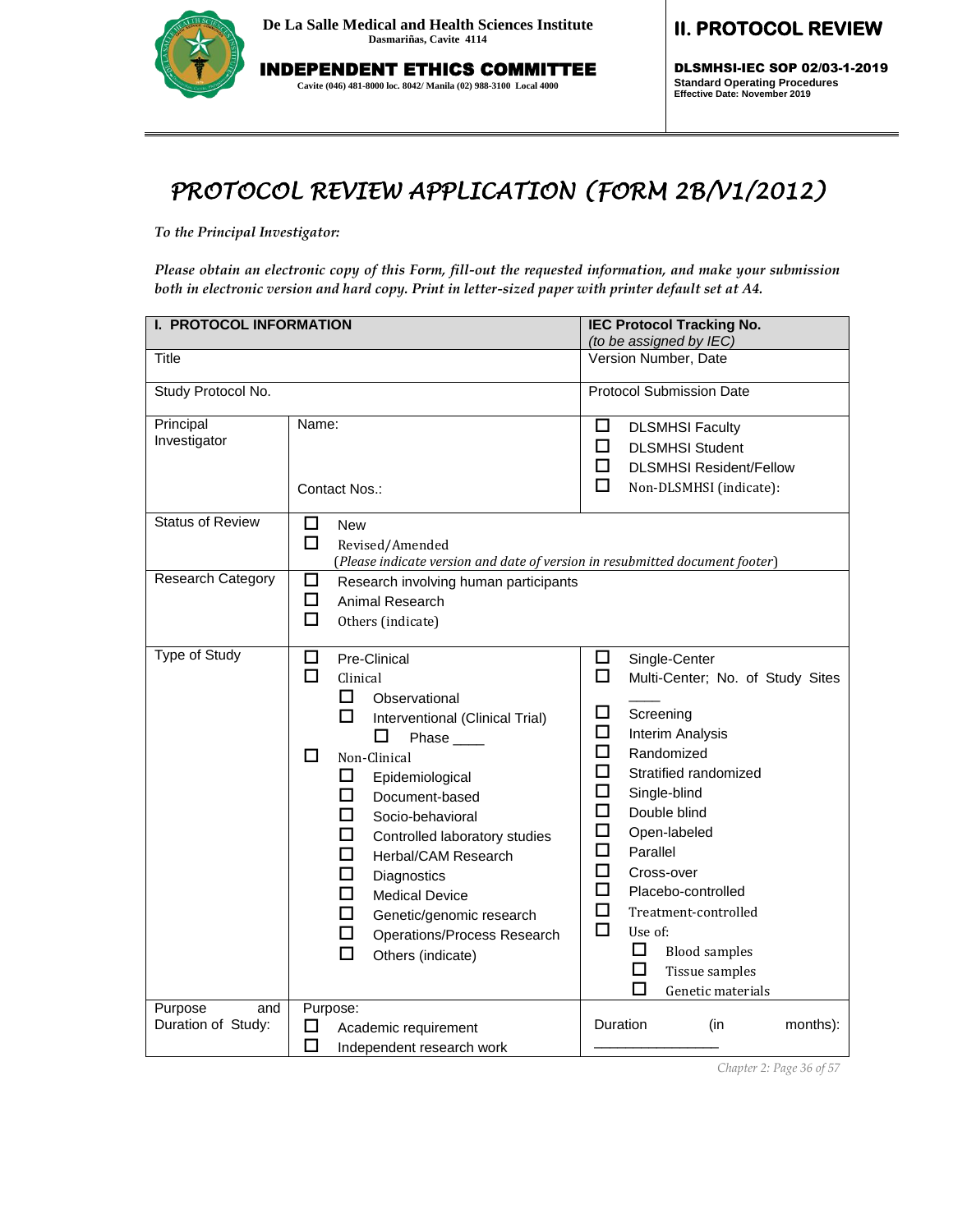

# INDEPENDENT ETHICS COMMITTEE

**Cavite (046) 481-8000 loc. 8042/ Manila (02) 988-3100 Local 4000**

### **II. PROTOCOL REVIEW**

DLSMHSI-IEC SOP 02/03-1-2019 **Standard Operating Procedures Effective Date: November 2019**

| Contract research           |  |
|-----------------------------|--|
| Collaboration/Joint venture |  |
| Others (indicate)           |  |
|                             |  |

| Total No. of Participants                                          | Groups of participants:                                                                                                                                                                                               | Vulnerable Participants:                                    |  |  |
|--------------------------------------------------------------------|-----------------------------------------------------------------------------------------------------------------------------------------------------------------------------------------------------------------------|-------------------------------------------------------------|--|--|
| in the                                                             | п<br><b>Healthy Volunteers</b>                                                                                                                                                                                        | П<br>In-utero                                               |  |  |
|                                                                    | □<br>Patients                                                                                                                                                                                                         | П<br>Pre-term<br><b>Newborns</b><br>(up<br>to               |  |  |
| Study                                                              | П<br>Women<br>child-bearing<br>of                                                                                                                                                                                     | $\leq$ 37weeks)                                             |  |  |
|                                                                    | potential                                                                                                                                                                                                             | □<br>Newborns (0-27days)                                    |  |  |
|                                                                    | □<br>Others (indicate)                                                                                                                                                                                                | □<br>Infant<br>&<br><b>Toddlers</b><br>(28days-             |  |  |
|                                                                    |                                                                                                                                                                                                                       | 23months)                                                   |  |  |
| Gender                                                             |                                                                                                                                                                                                                       | □<br>Children (2-11years)                                   |  |  |
| □<br>Male                                                          |                                                                                                                                                                                                                       | □<br>Adolescents (12-17years)                               |  |  |
| П<br>Female                                                        |                                                                                                                                                                                                                       | □<br>Elderly (>65years)                                     |  |  |
|                                                                    |                                                                                                                                                                                                                       | □<br>Pregnant women                                         |  |  |
|                                                                    |                                                                                                                                                                                                                       | □<br>Illiterate                                             |  |  |
| Age Groups                                                         |                                                                                                                                                                                                                       | □<br>Seriously ill                                          |  |  |
| □<br>$<$ 18 yrs                                                    |                                                                                                                                                                                                                       | □<br>Terminally ill                                         |  |  |
| □<br>Adults (18-65yrs)                                             |                                                                                                                                                                                                                       | □<br>Handicapped                                            |  |  |
| □<br>Elderly (>65yrs)                                              |                                                                                                                                                                                                                       | □<br>Mentally challenged                                    |  |  |
|                                                                    |                                                                                                                                                                                                                       | Others (indicate):                                          |  |  |
| 1. Justification for the Study<br>4. Risks & Benefits              | PROTOCOL SYNOPSIS (maximum of 500 words) clearly describing the following:<br>2. Study Design/Methodology<br>3. Participant Selection including vulnerability<br>5. Respect for the dignity of the study participants |                                                             |  |  |
| Previous<br>Approval<br>from                                       | □                                                                                                                                                                                                                     | Name of Technical Review Committee/ Ethics Review Committee |  |  |
| Technical/<br>Ethics<br>other                                      |                                                                                                                                                                                                                       |                                                             |  |  |
| Committees                                                         |                                                                                                                                                                                                                       |                                                             |  |  |
| ப<br>Approval<br>Start<br>and<br><b>End Date</b><br>Not Applicable |                                                                                                                                                                                                                       |                                                             |  |  |
| Funding Source:                                                    | ப<br>Investigator                                                                                                                                                                                                     |                                                             |  |  |
|                                                                    | □<br><b>DLSMHSI</b>                                                                                                                                                                                                   |                                                             |  |  |
|                                                                    | П<br>Others (indicate):                                                                                                                                                                                               |                                                             |  |  |
|                                                                    |                                                                                                                                                                                                                       |                                                             |  |  |
|                                                                    |                                                                                                                                                                                                                       |                                                             |  |  |

*I declare that I have:* 

 *NO Conflict of Interest in any form (personal, professional, financial, proprietary) with sponsor, the study, or the site*

*personal/family interest in the study results*

*proprietary interest in the study (patent, trademark, copyright, licensing etc)*

*Chapter 2: Page 37 of 57*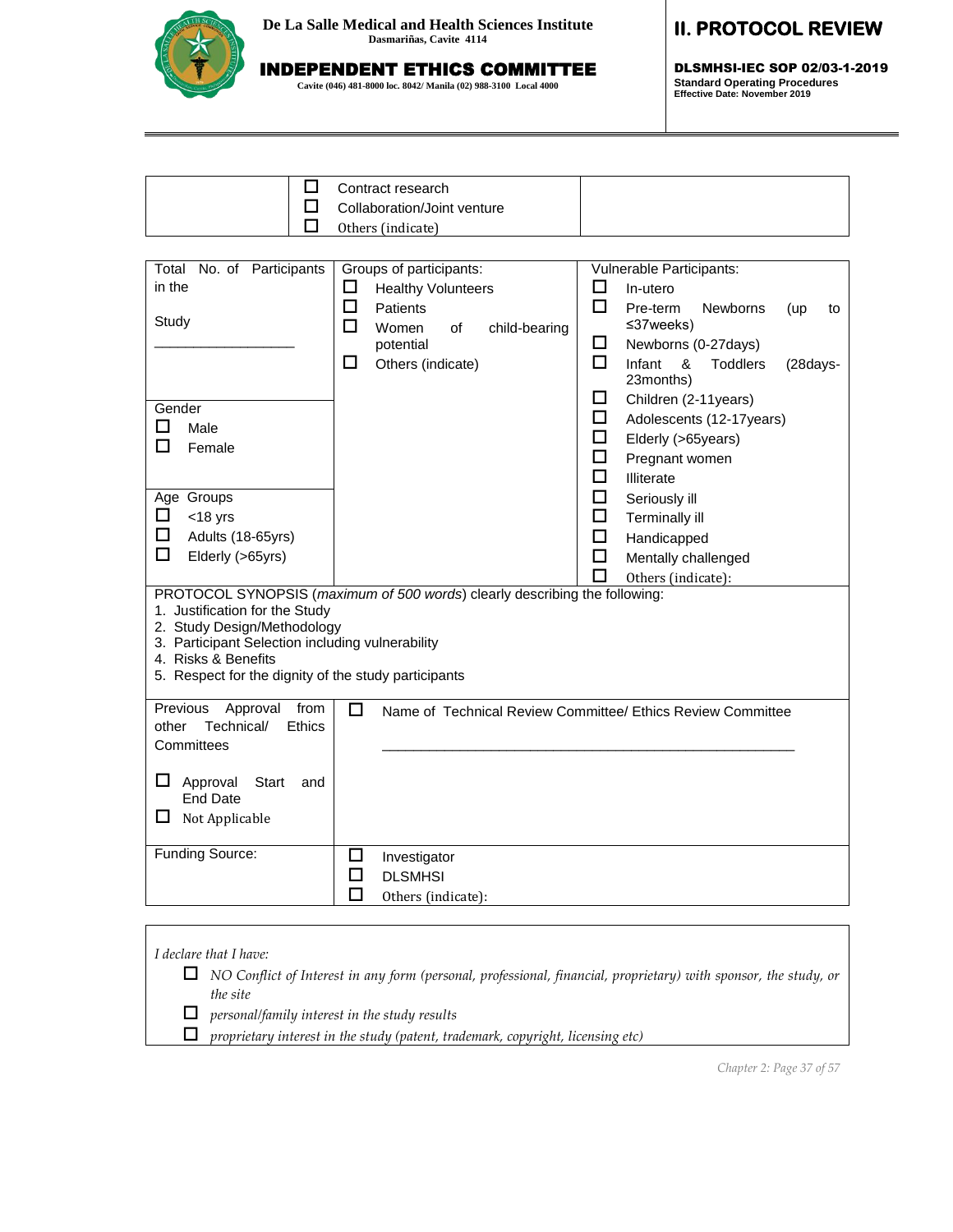

INDEPENDENT ETHICS COMMITTEE **Cavite (046) 481-8000 loc. 8042/ Manila (02) 988-3100 Local 4000**

### **II. PROTOCOL REVIEW**

DLSMHSI-IEC SOP 02/03-1-2019 **Standard Operating Procedures Effective Date: November 2019**

*I declare that the above study has not commenced or been completed.*

*I declare that the information provided above is true and correct to the best of my knowledge.*

\_\_\_\_\_\_\_\_\_\_\_\_\_\_\_\_\_\_\_\_\_\_\_\_\_\_\_\_\_\_\_\_\_\_\_\_\_\_\_\_\_\_\_\_\_\_ \_\_\_\_\_\_\_\_\_\_\_\_\_\_\_\_\_\_\_\_\_\_\_\_\_\_\_

*I understand that it will require 30-60 days for the IEC to review and grant approval.*

 *Signature Over Printed Name of Principal Investigator Date*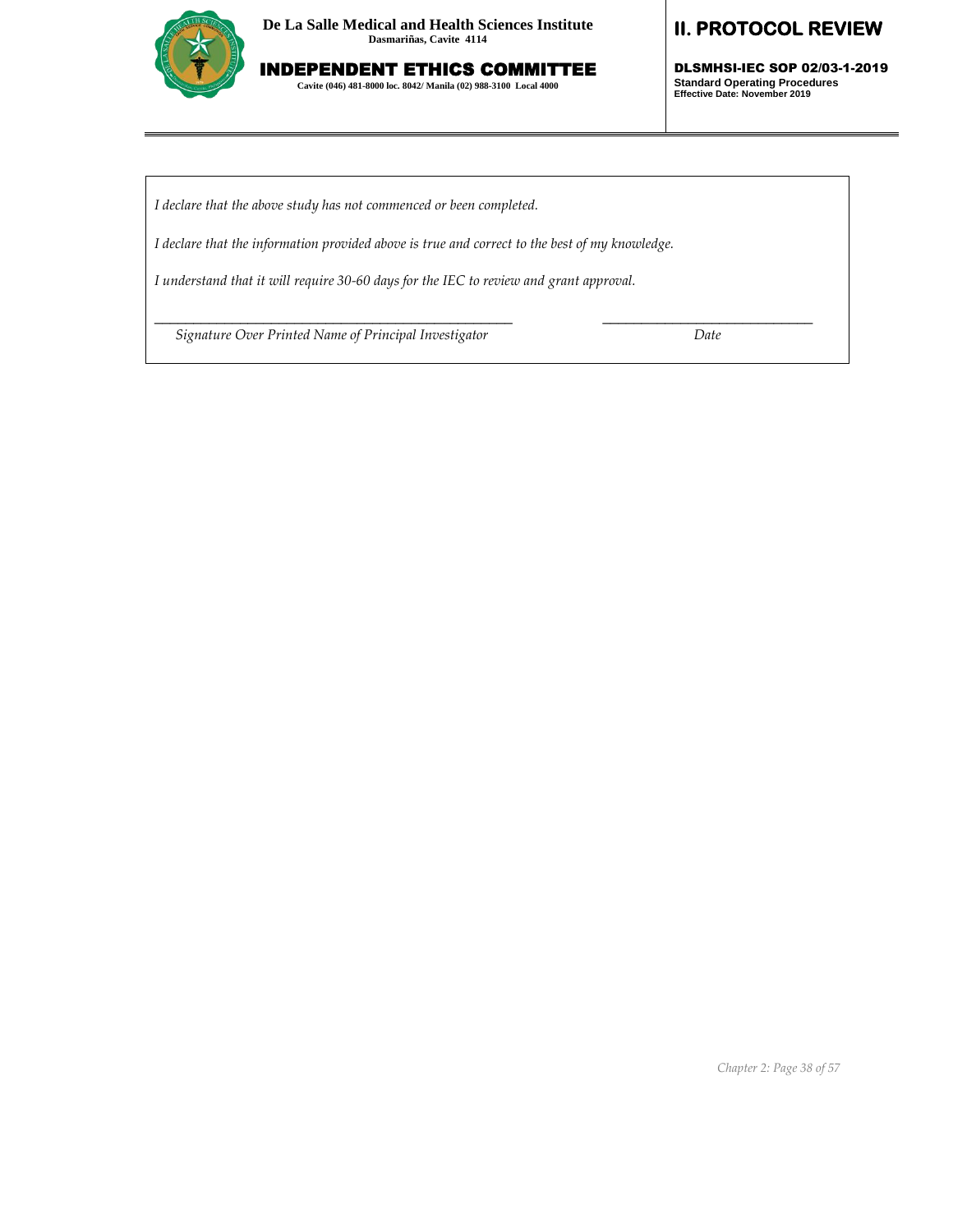

INDEPENDENT ETHICS COMMITTEE **Cavite (046) 481-8000 loc. 8042/ Manila (02) 988-3100 Local 4000**

## **II. PROTOCOL REVIEW**

DLSMHSI-IEC SOP 02/03-1-2019 **Standard Operating Procedures Effective Date: November 2019**

# *CURRICULUM VITAE (for PI) (FORM 2C/V1/2012)*

*To the Principal Investigator:* 

*Please obtain an electronic copy of this Form, fill-out the requested information, and make your submission both in electronic version and hard copy. Print in letter-sized paper with printer default set at A4.*

| <b>Last Name</b>                                                       | <b>First Name</b> |                                                  | <b>Middle Name</b> |                             | TITLE: Ms/ Mr/ MD/ PhD      |
|------------------------------------------------------------------------|-------------------|--------------------------------------------------|--------------------|-----------------------------|-----------------------------|
| Date of Birth                                                          |                   |                                                  | Sex                |                             |                             |
| Professional Mailing Address (include Name of<br>Institution)          |                   | Study Site Address (include Name of Institution) |                    |                             |                             |
| Telephone (Ofc):                                                       |                   |                                                  | Mobile No.:        |                             |                             |
| Telephone (Res.)                                                       |                   |                                                  | E-Mail:            |                             |                             |
| <b>ACADEMIC QUALIFICATIONS (from most current)</b>                     |                   |                                                  |                    |                             |                             |
| <b>Degree/Certificate</b>                                              |                   | Year                                             |                    | <b>Institution, Country</b> |                             |
|                                                                        |                   |                                                  |                    |                             |                             |
|                                                                        |                   |                                                  |                    |                             |                             |
|                                                                        |                   |                                                  |                    |                             |                             |
|                                                                        |                   |                                                  |                    |                             |                             |
|                                                                        |                   |                                                  |                    |                             |                             |
| PROFESSIONAL EXPERIENCE (from most current)                            |                   |                                                  |                    |                             |                             |
|                                                                        |                   | Year                                             |                    | <b>Institution, Country</b> |                             |
|                                                                        |                   |                                                  |                    |                             |                             |
|                                                                        |                   |                                                  |                    |                             |                             |
|                                                                        |                   |                                                  |                    |                             |                             |
|                                                                        |                   |                                                  |                    |                             |                             |
| RELEVANT POSITIONS INCLUDING ACADEMIC APPOINTMENTS (from most current) |                   |                                                  |                    |                             |                             |
| <b>Title</b>                                                           |                   | Year                                             |                    |                             | <b>Institution, Country</b> |
|                                                                        |                   |                                                  |                    |                             |                             |
|                                                                        |                   |                                                  |                    |                             |                             |

*Chapter 2: Page 39 of 57*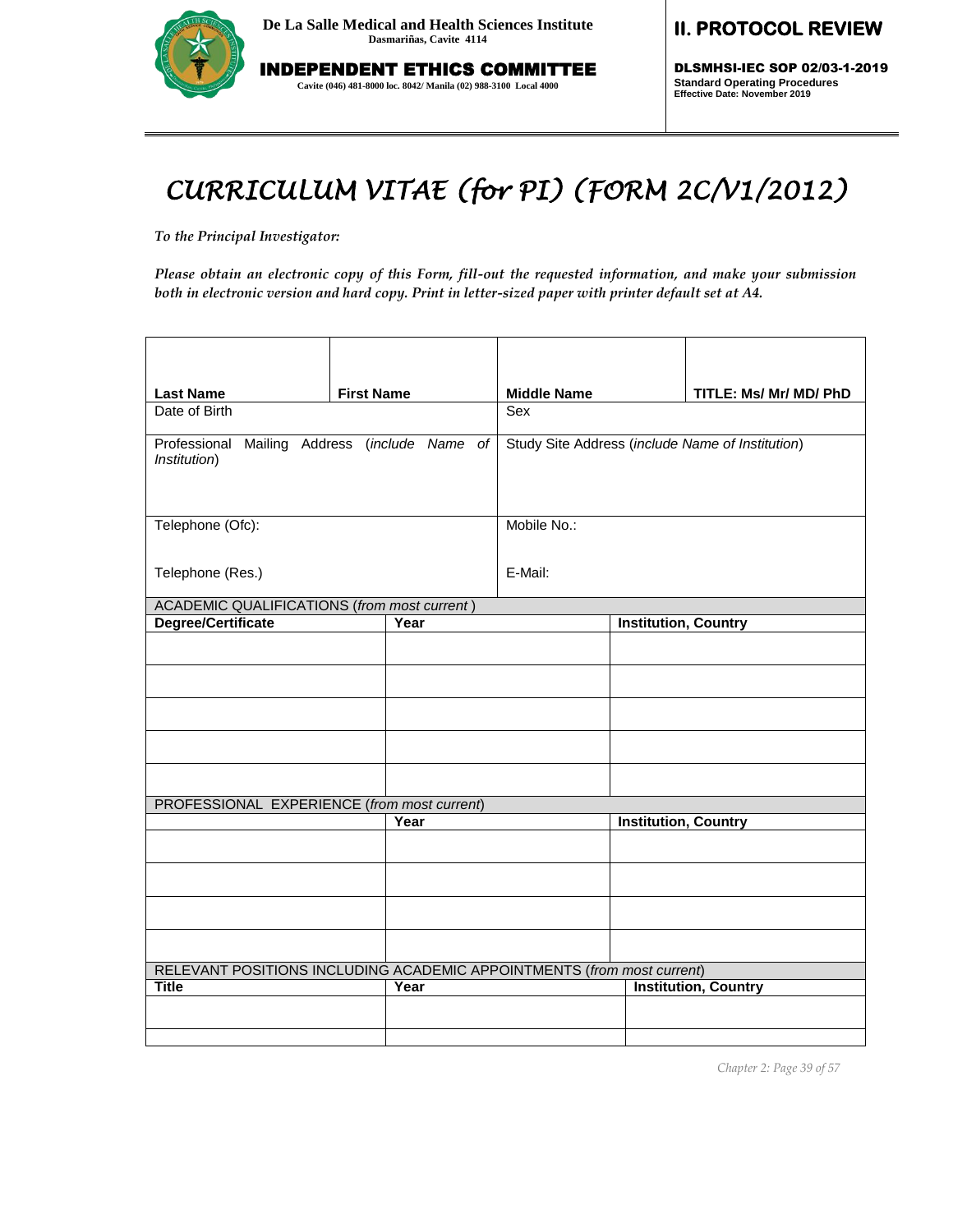

INDEPENDENT ETHICS COMMITTEE **Cavite (046) 481-8000 loc. 8042/ Manila (02) 988-3100 Local 4000**

# **II. PROTOCOL REVIEW**

DLSMHSI-IEC SOP 02/03-1-2019 **Standard Operating Procedures Effective Date: November 2019**

| Brief Summary of Relevant Research Experience (from most current)                      |  |      |  |  |
|----------------------------------------------------------------------------------------|--|------|--|--|
|                                                                                        |  |      |  |  |
| I declare that the above information are true and correct to the best of my knowledge. |  |      |  |  |
|                                                                                        |  |      |  |  |
| Principal Investigator Signature Over Printed Name                                     |  | Date |  |  |
|                                                                                        |  |      |  |  |
|                                                                                        |  |      |  |  |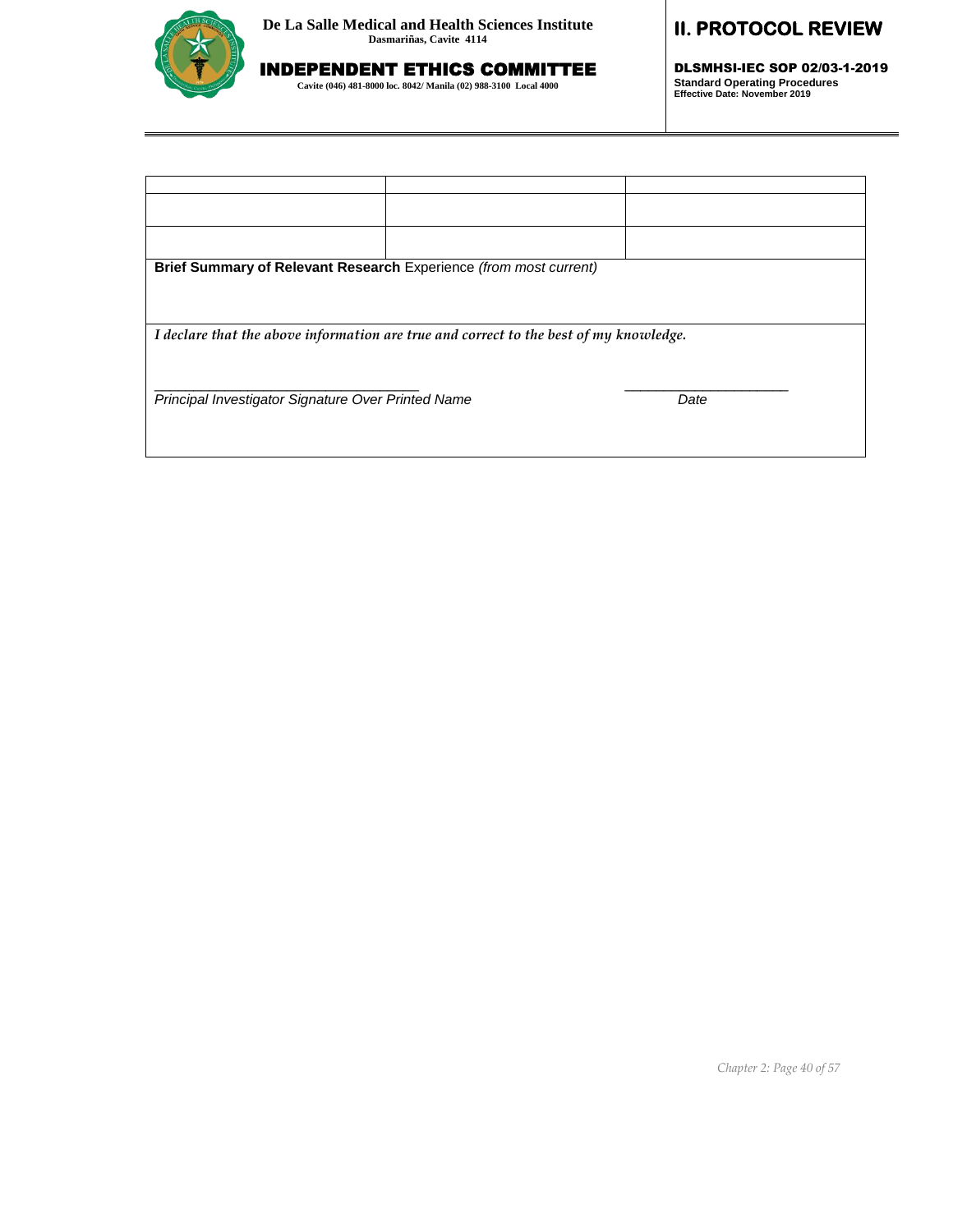

INDEPENDENT ETHICS COMMITTEE

**Cavite (046) 481-8000 loc. 8042/ Manila (02) 988-3100 Local 4000**

**II. PROTOCOL REVIEW** 

DLSMHSI-IEC SOP 02/03-1-2019 **Standard Operating Procedures Effective Date: November 2019**

# *PROTOCOL ASSESSMENT FORM (FORM 2D/V2/2019)*

*To the IEC Reviewer:* 

*Please describe or comment on how the assessment points were addressed by the study protocol. Indicate your conclusions under the "RECOMMENDATION".*

*Please obtain an electronic copy of this Form, fill-out the requested information, and submit to the Secretariat both in electronic version and hard copy. Print in letter-sized paper with printer default set at A4.*

| I. PROTOCOL INFORMATION (to be filled out by the     | <b>IEC Protocol Tracking No.</b> |
|------------------------------------------------------|----------------------------------|
| Primary Investigator/s)                              |                                  |
| Study Protocol No.                                   | <b>Protocol Submission Date</b>  |
| Title                                                | Version Number, Date             |
| Name of Principal Investigator                       | Contact Nos.                     |
| Sponsor/CRO                                          |                                  |
| <b>Study Site</b>                                    |                                  |
| Type of Review (to be filled out by the DLSMHSI-IEC) |                                  |
| Full Board                                           |                                  |
| Expedited                                            |                                  |

| <b>ASSESSMENT POINTS</b>                                       |                                             |                 |
|----------------------------------------------------------------|---------------------------------------------|-----------------|
| <b>1. SCIENTIFIC SOUNDNESS</b>                                 |                                             | <b>COMMENTS</b> |
| 1.1. Study Objectives                                          | H<br>Clear<br>ш<br>Unclear                  |                 |
| 1.2. Background information/data                               | П<br>Sufficient<br>l I<br>Insufficient      |                 |
| 1.3. Study/ Sampling Design                                    | □<br>Appropriate<br>ΙI<br>Inappropriate     |                 |
| 1.4. Use of control arm/ placebo                               | П<br>Justifiable<br>П<br>Hardly justifiable |                 |
| 1.5.<br>Inclusion/<br>Exclusion/<br><b>Withdrawal Criteria</b> | П<br>Appropriate<br>ப<br>Inappropriate      |                 |
| 1.6. Statistical/ Data Analysis Plan                           | l I<br>Plausible<br>Implausible             |                 |

*Chapter 2: Page 41 of 57*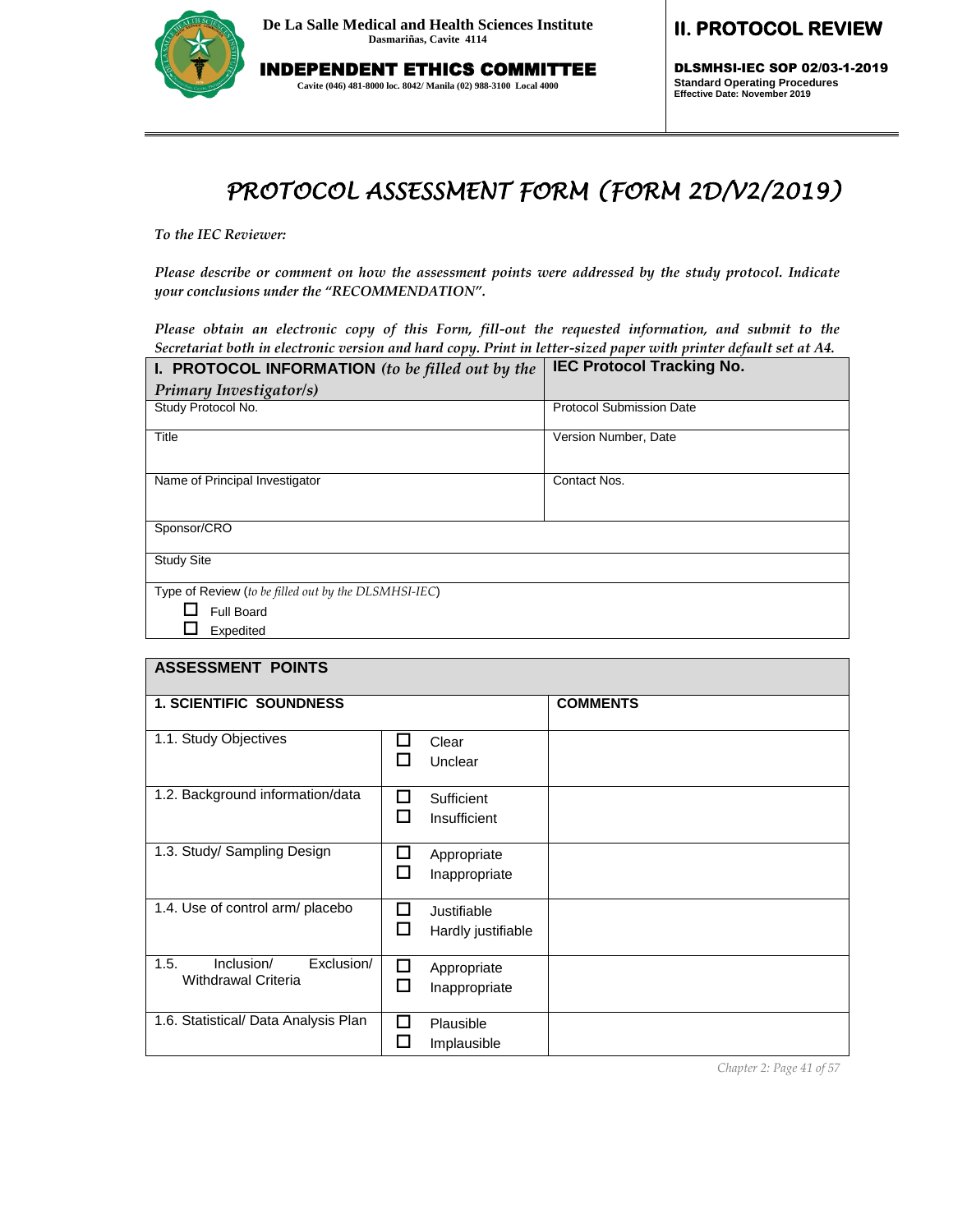

INDEPENDENT ETHICS COMMITTEE

**Cavite (046) 481-8000 loc. 8042/ Manila (02) 988-3100 Local 4000**

# **II. PROTOCOL REVIEW**

DLSMHSI-IEC SOP 02/03-1-2019 **Standard Operating Procedures Effective Date: November 2019**

| Collection,<br>1.7.<br>Specimen<br>Processing,<br>Storage<br>Procedures                      | □<br>Adequate<br>$\Box$<br>Inadequate     |                 |
|----------------------------------------------------------------------------------------------|-------------------------------------------|-----------------|
| 1.8. Facilities/<br>Infrastructure<br>at<br><b>Study Site</b>                                | □<br>Adequate<br>□<br>Inadequate          |                 |
| 1.9. PI Qualification, Competence,<br>and Experience                                         | $\Box$<br>Suitable<br>п<br>Unsuitable     |                 |
| 1.10<br>Contribution<br>to<br>science.<br>capacity,<br>health<br>research<br>care, treatment | П<br>Yes<br>□<br><b>No</b>                |                 |
| 1.11.<br><b>Benefit</b><br>Local<br>to<br>Communities                                        | П<br>Yes<br>П<br><b>No</b>                |                 |
| <b>2. ETHICAL SOUNDNESS</b>                                                                  |                                           | <b>COMMENTS</b> |
| Privacy and Confidentiality<br>2.1.<br>Safeguards                                            | ப<br>Yes<br>п<br><b>No</b>                |                 |
| 2.2.<br>Involvement<br>of<br>human<br>participants                                           | □<br>Necessary<br>□<br>Not necessary      |                 |
| Involvement of Vulnerable<br>2.3.<br>Populations                                             | П<br>Yes<br>П<br>No                       |                 |
| Voluntary,<br>2.4.<br>non-coercive<br>recruitment                                            | □<br>Yes<br>$\Box$<br>No                  |                 |
| 2.5. Participant Selection                                                                   | □<br>Equitable<br>□<br>Not equitable      |                 |
| 2.6. Risk - Benefit Ratio                                                                    | ◻<br>Favorable<br>$\Box$<br>Not favorable |                 |
| 2.7. Informed Consent Process                                                                | □<br>Appropriate<br>□<br>Inappropriate    |                 |
| 2.8. Translation(s) of the ICF                                                               | □<br>Accurate<br>П<br>Inaccurate          |                 |

| <b>RECOMMENDATION</b>                  | Justification for the Recommendation |
|----------------------------------------|--------------------------------------|
| APPROVAL<br><b>MINOR MODIFICATIONS</b> |                                      |

*Chapter 2: Page 42 of 57*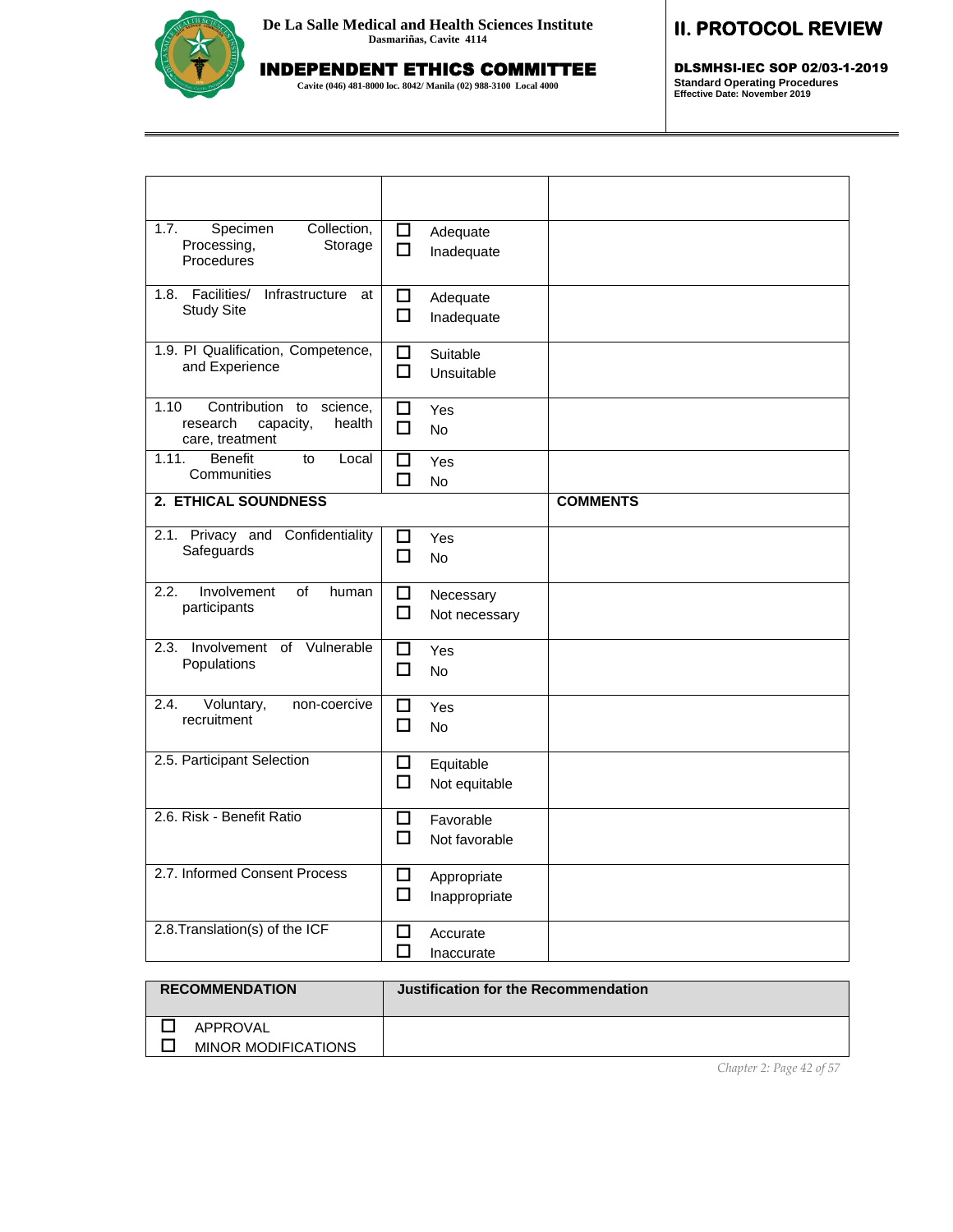

# INDEPENDENT ETHICS COMMITTEE

**Cavite (046) 481-8000 loc. 8042/ Manila (02) 988-3100 Local 4000**

## **II. PROTOCOL REVIEW**

DLSMHSI-IEC SOP 02/03-1-2019 **Standard Operating Procedures Effective Date: November 2019**

|          | <b>MAJOR MODIFICATIONS</b><br><b>DISAPPROVAL</b> |                                        |      |
|----------|--------------------------------------------------|----------------------------------------|------|
|          |                                                  |                                        |      |
| Reviewer |                                                  |                                        |      |
|          | Primary                                          |                                        |      |
|          | Secondary                                        |                                        |      |
|          |                                                  | Reviewer's Signature Over Printed Name | Date |
|          |                                                  |                                        |      |

*Chapter 2: Page 43 of 57*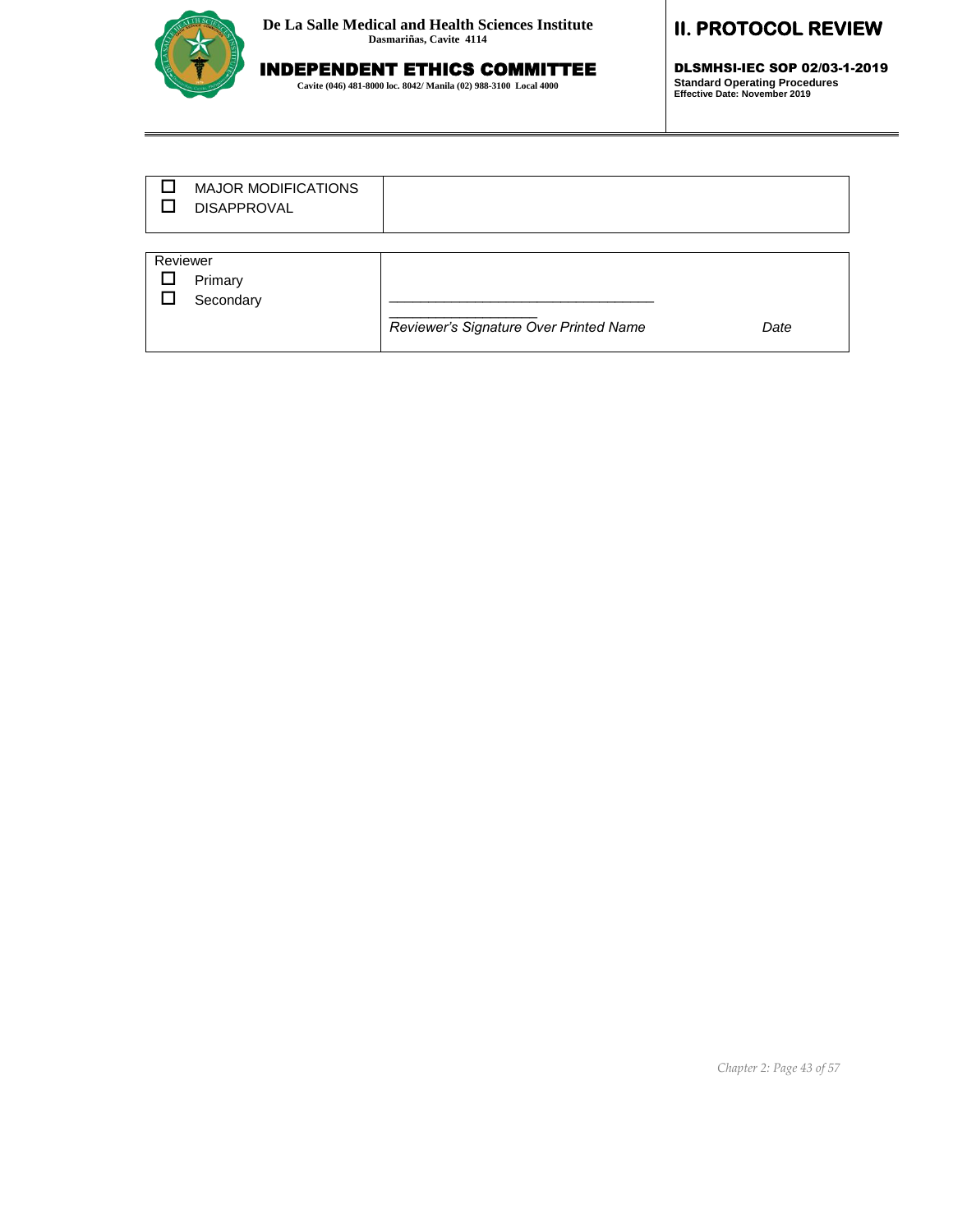

INDEPENDENT ETHICS COMMITTEE

**Cavite (046) 481-8000 loc. 8042/ Manila (02) 988-3100 Local 4000**

# **II. PROTOCOL REVIEW**

DLSMHSI-IEC SOP 02/03-1-2019 **Standard Operating Procedures Effective Date: November 2019**

# *INFORMED CONSENT FORM (ICF) ASSESSMENT FORM (FORM 2D/V2/2019)*

*To the IEC Reviewer:* 

*Please describe or comment on how the assessment points were addressed by the study protocol. Indicate your conclusions under the "RECOMMENDATION".*

*Please obtain an electronic copy of this Form, fill-out the requested information, and submit to the Secretariat both in electronic version and hard copy. Print in letter-sized paper with printer default set at A4.*

| I. PROTOCOL INFORMATION (to be filled out by the     | <b>IEC Protocol Tracking No.</b> |
|------------------------------------------------------|----------------------------------|
| Primary Investigator/s)                              |                                  |
| Study Protocol No.                                   | <b>Protocol Submission Date</b>  |
| Title                                                | Version Number, Date             |
| Name of Principal Investigator                       | Contact Nos.                     |
| Sponsor/CRO                                          |                                  |
| <b>Study Site</b>                                    |                                  |
| Type of Review (to be filled out by the DLSMHSI-IEC) |                                  |
| Full Board                                           |                                  |
| Expedited                                            |                                  |

#### **ASSESSMENT POINTS**

|                                  | 2.10. Provision for the following Information in the ICF |  |  |
|----------------------------------|----------------------------------------------------------|--|--|
|                                  |                                                          |  |  |
| 2.8.<br>Language of the Informed | П<br>Clear                                               |  |  |
| Consent/Assent document          | Unclear<br>LΙ                                            |  |  |
| 2.10.1. Title of the Study       | Yes                                                      |  |  |
|                                  | <b>No</b>                                                |  |  |
|                                  | <b>NA</b>                                                |  |  |
| 2.10.2. Name of PI, Sponsor      | Yes                                                      |  |  |
|                                  | No.                                                      |  |  |
|                                  | <b>NA</b>                                                |  |  |
|                                  |                                                          |  |  |
| 2.10.3. Investigative nature of  | Yes                                                      |  |  |
| the study                        | No.                                                      |  |  |
|                                  | <b>NA</b>                                                |  |  |
| 2.10.4. Purpose of the Study     | Yes                                                      |  |  |

*Chapter 2: Page 44 of 57*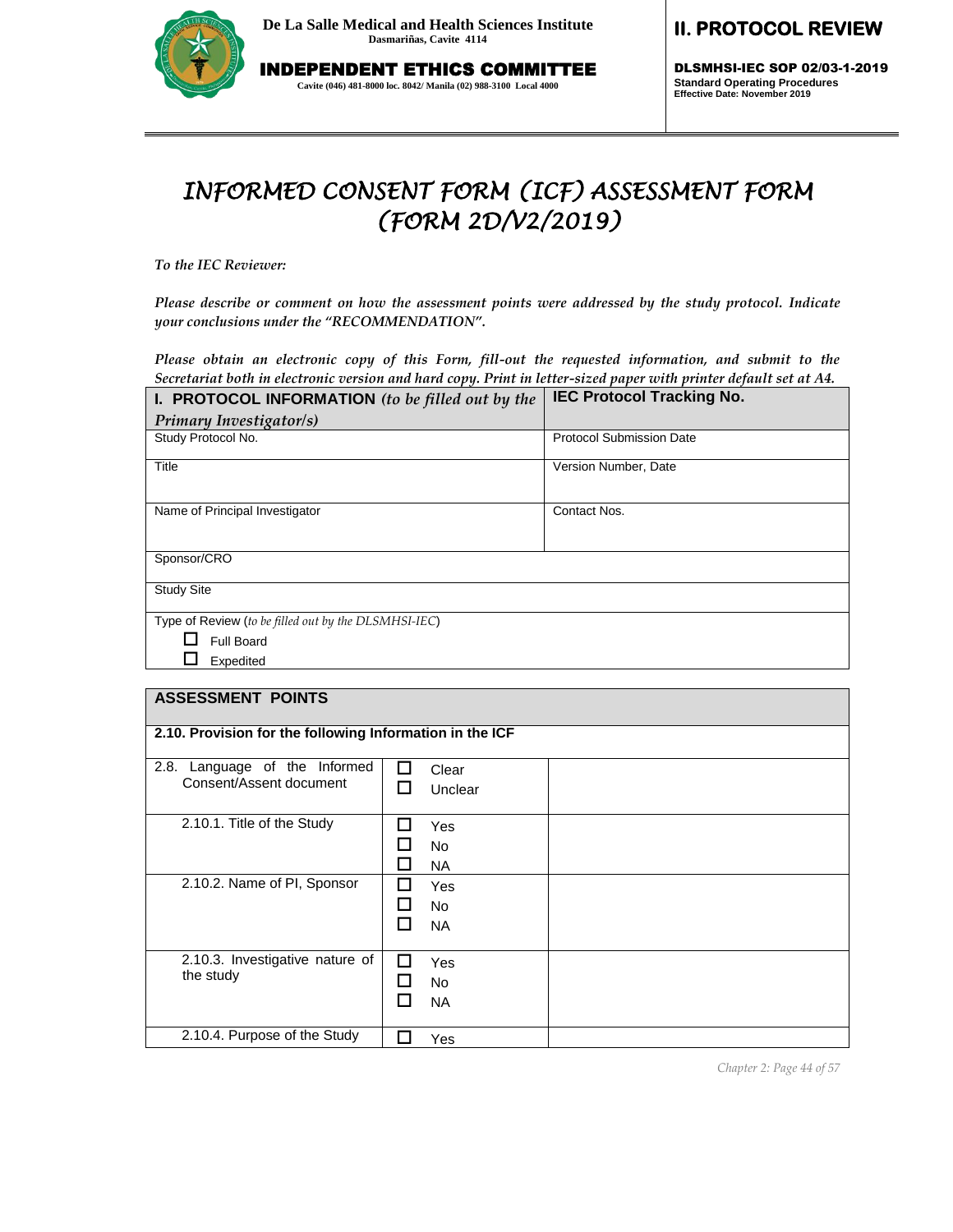# INDEPENDENT ETHICS COMMITTEE

**Cavite (046) 481-8000 loc. 8042/ Manila (02) 988-3100 Local 4000**

# **II. PROTOCOL REVIEW**

DLSMHSI-IEC SOP 02/03-1-2019 **Standard Operating Procedures Effective Date: November 2019**

|                                                                                                                           | $\mathcal{L}_{\mathcal{A}}$<br>No<br>П<br><b>NA</b> |  |
|---------------------------------------------------------------------------------------------------------------------------|-----------------------------------------------------|--|
| 2.10.5.<br>Study<br>Procedures/<br>Methods                                                                                | □<br>Yes<br>□<br>No<br>□<br><b>NA</b>               |  |
| 2.10.6. Number of participants<br>involved in the study, in this<br>site                                                  | □<br>Yes<br>口<br>No<br>□<br><b>NA</b>               |  |
| 2.10.7. Nature of participation<br>(treatment or control)                                                                 | □<br>Yes<br>□<br>No<br>□<br><b>NA</b>               |  |
| 2.10.8. Possibility of random<br>allocation                                                                               | □<br>Yes<br>□<br>No<br>П<br><b>NA</b>               |  |
| 2.10.9. Expected duration of<br>study participation                                                                       | □<br>Yes<br>□<br>No<br>□<br><b>NA</b>               |  |
| 2.10.10. Freedom to withdraw<br>from the study at anytime<br>without<br>prejudice<br>to<br>appropriate medical care       | □<br>Yes<br>□<br><b>No</b><br>□<br><b>NA</b>        |  |
| 2.10.11. Time to<br>consider<br>whether to participate or not in<br>the study                                             | □<br>Yes<br>□<br>No<br>□<br><b>NA</b>               |  |
| 2.10.12. Circumstances under<br>which subject's participation<br>may be terminated without<br>regard to subject's consent | □<br>Yes<br>$\Box$<br>No<br>□<br><b>NA</b>          |  |
| 2.10.13.<br>Information<br>about<br>Study Product                                                                         | □<br>Yes<br>□<br>No<br>□<br><b>NA</b>               |  |
| 2.10.14. Responsibilities of the<br>participant                                                                           | ◻<br>Yes<br>□<br>No<br>□<br><b>NA</b>               |  |
| 2.10.15. Possible benefits to<br>the participant                                                                          | $\Box$<br>Yes<br>□<br>No                            |  |

*Chapter 2: Page 45 of 57*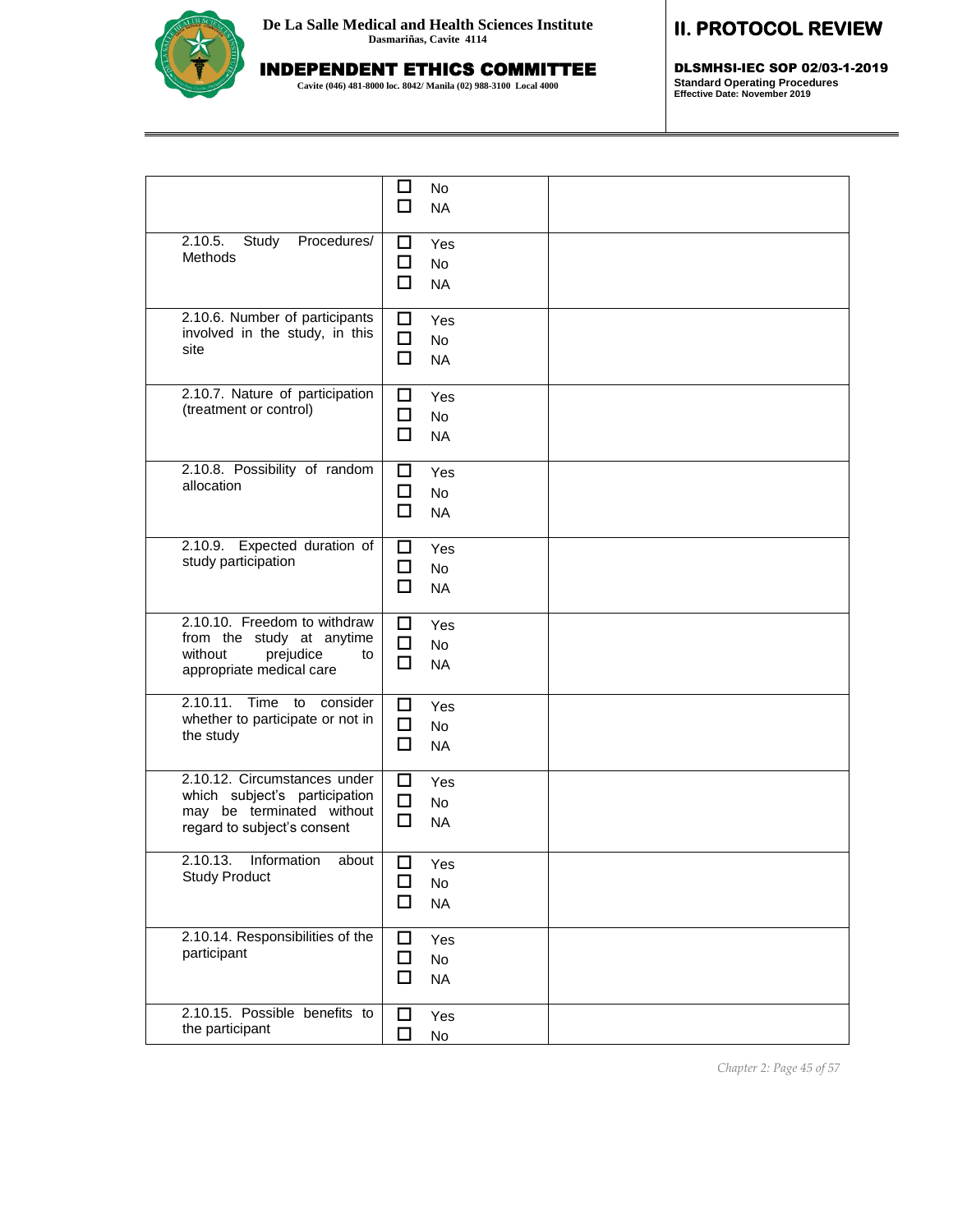# INDEPENDENT ETHICS COMMITTEE

**Cavite (046) 481-8000 loc. 8042/ Manila (02) 988-3100 Local 4000**

# **II. PROTOCOL REVIEW**

DLSMHSI-IEC SOP 02/03-1-2019 **Standard Operating Procedures Effective Date: November 2019**

|                                                                                                                      | ப<br><b>NA</b>                             |  |
|----------------------------------------------------------------------------------------------------------------------|--------------------------------------------|--|
| 2.10.16.<br>Foreseeable risks,<br>discomforts, if any, to the<br>participant                                         | □<br>Yes<br>□<br>No<br>П<br><b>NA</b>      |  |
| 2.10.17.<br>Possible<br>adverse<br>effects<br>of<br>study<br>drug/<br>procedure                                      | □<br>Yes<br>□<br>No<br>п<br><b>NA</b>      |  |
| 2.10.18.<br>Free contraceptive<br>choice                                                                             | □<br>Yes<br>□<br>No<br>□<br><b>NA</b>      |  |
| 2.10.19. Available alternative<br>procedures/ treatment, if any                                                      | □<br>Yes<br>□<br>No<br>□<br><b>NA</b>      |  |
| 2.10.20.<br>Medical/<br>psychological support                                                                        | □<br>Yes<br>□<br>No<br>п<br><b>NA</b>      |  |
| 2.10.21.<br>Participants<br>to<br>receive information relevant to<br>their participation                             | □<br>Yes<br>□<br>No<br>□<br><b>NA</b>      |  |
| 2.10.22. Participants to be<br>informed of results of the<br>tests/study                                             | □<br>Yes<br>□<br>No<br>□<br><b>NA</b>      |  |
| 2.10.23. Post-trial access to<br>study product (drug/device)<br>shown to be beneficial                               | ◻<br>Yes<br>$\Box$<br>No<br>□<br><b>NA</b> |  |
| 2.10.24.<br>Financial<br>cost<br>to<br>participants which are likely to<br>result from participation                 | ΙI<br>Yes<br>П<br>No<br>□<br><b>NA</b>     |  |
| 2.10.25.<br>Treatment/<br>compensation of study-related<br>injury/ disability/ death                                 | П<br>Yes<br>□<br>No<br>□<br><b>NA</b>      |  |
| 2.10.26.<br>Compensation/<br>reimbursement<br>for<br>time,<br>inconvenience,<br>travel<br>and<br>other similar costs | ப<br>Yes<br>ΙI<br>No<br><b>NA</b><br>O     |  |

*Chapter 2: Page 46 of 57*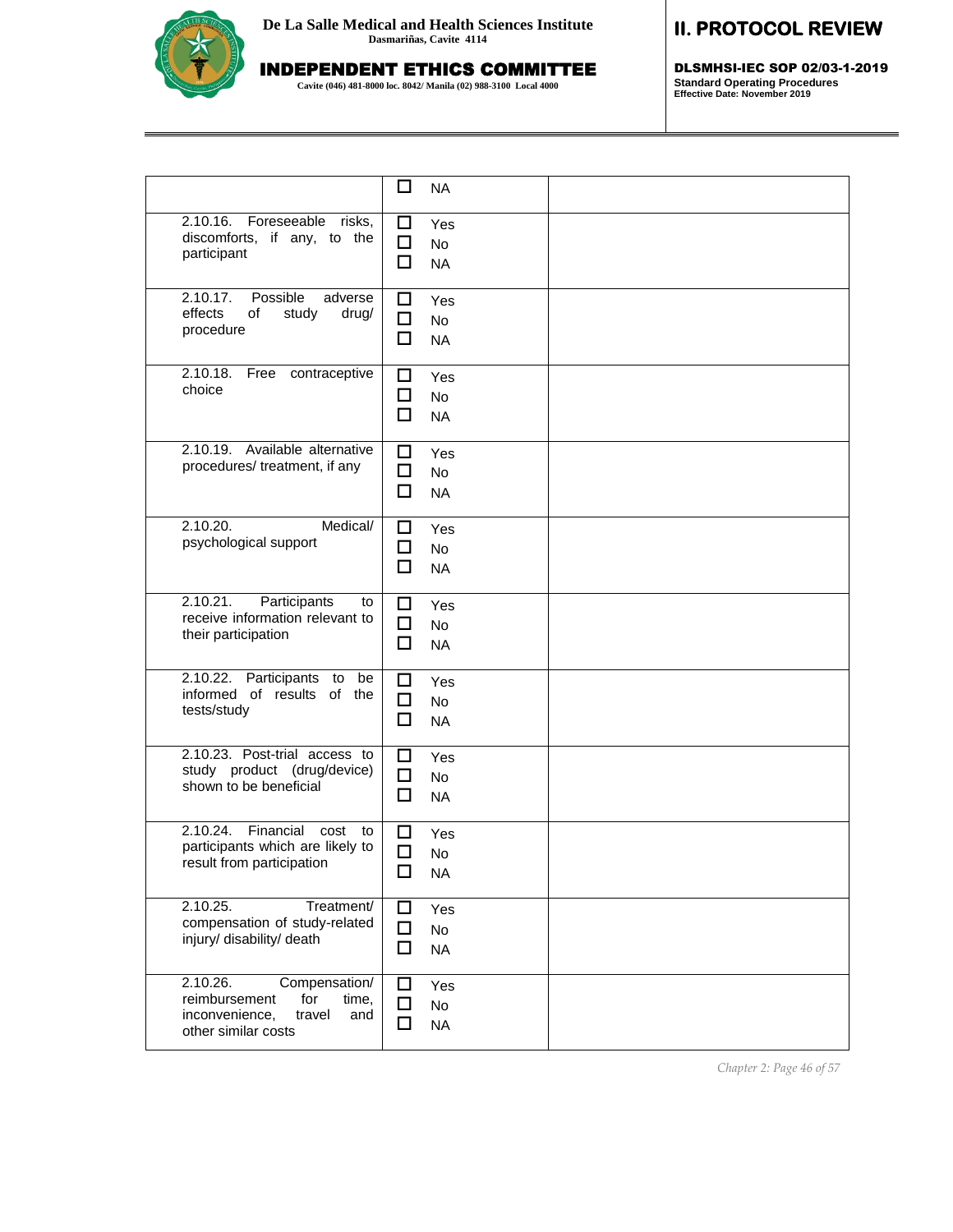

INDEPENDENT ETHICS COMMITTEE

**Cavite (046) 481-8000 loc. 8042/ Manila (02) 988-3100 Local 4000**

# **II. PROTOCOL REVIEW**

DLSMHSI-IEC SOP 02/03-1-2019 **Standard Operating Procedures Effective Date: November 2019**

| 2.10.27. Insurance/ Indemnity<br>where<br>Arrangement,<br>applicable                                                                            | ᄀ<br>Yes<br>П<br>No<br>п<br><b>NA</b>  |  |
|-------------------------------------------------------------------------------------------------------------------------------------------------|----------------------------------------|--|
| 2.10.28. Extended access to,<br>emergency use of, and/or<br>compassionate use of study<br>product                                               | П<br>Yes<br>п<br>No<br>П<br><b>NA</b>  |  |
| 2.10.29. Whom to contact for<br>queries/ complaints about the<br>research, participant's rights,<br>and in the event of trial-related<br>injury | п<br>Yes<br>П<br>No<br>п<br><b>NA</b>  |  |
| 2.10.30. Name and contact<br>numbers PI/ Study coordinator                                                                                      | П<br>Yes<br>п<br>No<br>п<br><b>NA</b>  |  |
| 2.10.31. Name and contact<br>number Chair of DLSMHSI-<br><b>IEC</b>                                                                             | П<br>Yes<br>П<br>No<br>П<br><b>NA</b>  |  |
| 2.10.32.<br>Name of Impartial<br>Witness                                                                                                        | □<br>Yes<br>П<br>No<br>П<br><b>NA</b>  |  |
| 2.10.33.<br>Participants to be<br>given duplicate copy of signed<br><b>ICF</b>                                                                  | □<br>Yes<br>П<br>No<br><b>NA</b><br>ΙI |  |

| <b>RECOMMENDATION</b>                                                                      | Justification for the Recommendation |
|--------------------------------------------------------------------------------------------|--------------------------------------|
| APPROVAL<br><b>MINOR MODIFICATIONS</b><br><b>MAJOR MODIFICATIONS</b><br><b>DISAPPROVAL</b> |                                      |

| Reviewer |                      |                                        |      |
|----------|----------------------|----------------------------------------|------|
|          | Primary<br>Secondary |                                        |      |
|          |                      | Reviewer's Signature Over Printed Name | Date |

*Chapter 2: Page 47 of 57*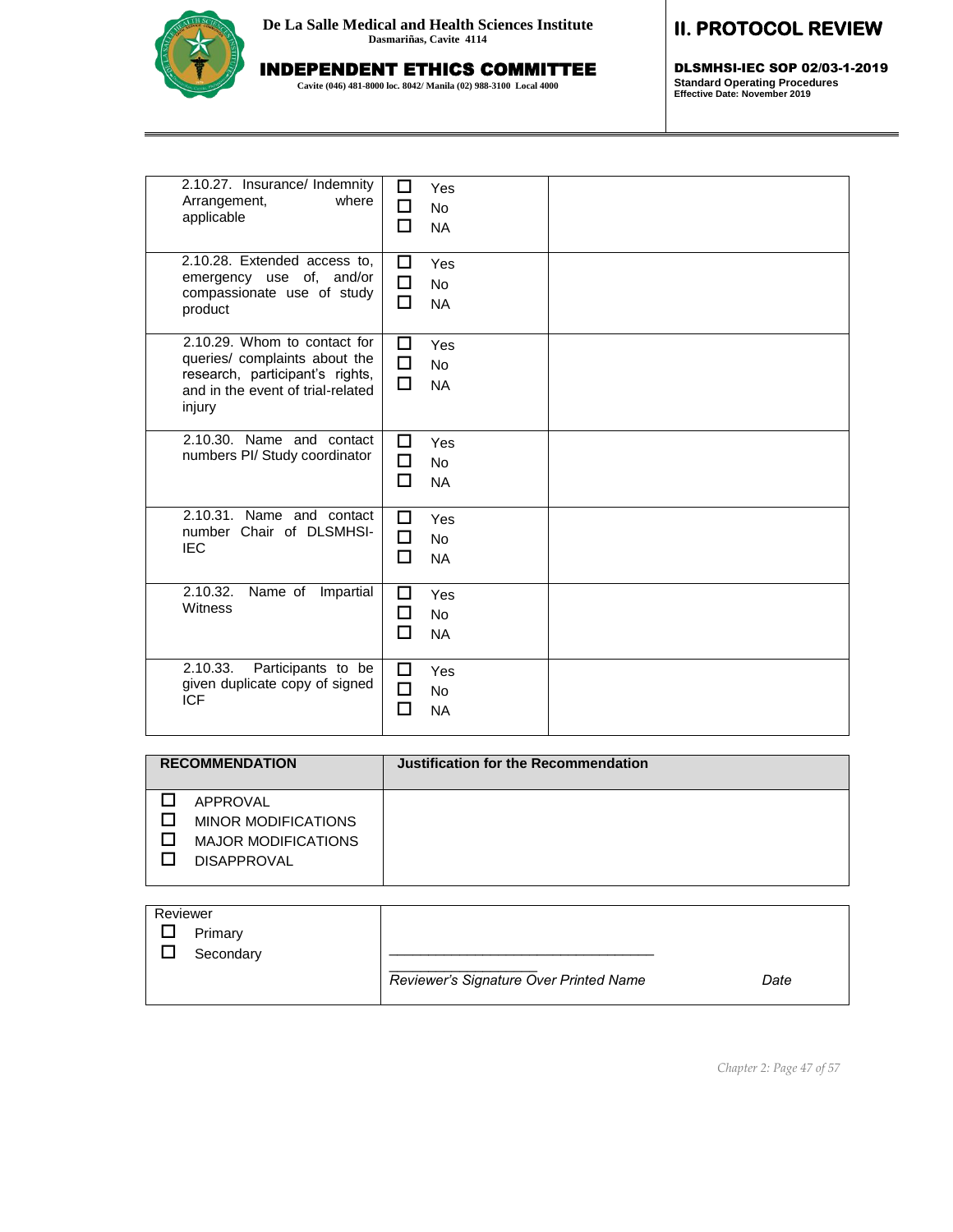

INDEPENDENT ETHICS COMMITTEE **Cavite (046) 481-8000 loc. 8042/ Manila (02) 988-3100 Local 4000**

# **II. PROTOCOL REVIEW**

DLSMHSI-IEC SOP 02/03-1-2019 **Standard Operating Procedures Effective Date: November 2019**

# *REVIEW OF RESUBMITTED STUDY PROTOCOL (FORM 2E/V2/2020)*

*To the IEC Member:* 

*Study protocols which have been reviewed earlier with recommendations for corrections or modifications are revised and resubmitted for IEC reconsideration. The protocol-related documents including the changes(s) made are attached for your perusal.*

*Please obtain an electronic copy of this Form, fill-out the requested information, and forward to the Secretariat both in electronic version and hard copy. Print in letter-sized paper with printer default set at A4.*

| <b>I. PROTOCOL INFORMATION</b>                                                   | <b>IEC Protocol Tracking No.</b> |
|----------------------------------------------------------------------------------|----------------------------------|
| Study Protocol No.                                                               | Initial Review Date: < dd/mm/yy> |
|                                                                                  | Last Review Date: < dd/mm/yy>    |
| Title:                                                                           | Version Number, Date             |
| Name of Principal Investigator                                                   | Contact Nos.:                    |
| Sponsor/CRO                                                                      |                                  |
| <b>Study Site</b>                                                                |                                  |
| Type of Review (To be determined by IEC)<br><b>Full Board</b><br>ΙI<br>Expedited |                                  |

| <b>II. INFORMATION REQUIRED</b>              | <b>PROTOCOL RESUBMISSION DATE</b><br><dd mm="" yy=""></dd> |
|----------------------------------------------|------------------------------------------------------------|
| List of IEC recommendations from last review | <b>IEC Reviewer Comments</b>                               |
|                                              |                                                            |

*Chapter 2: Page 48 of 57*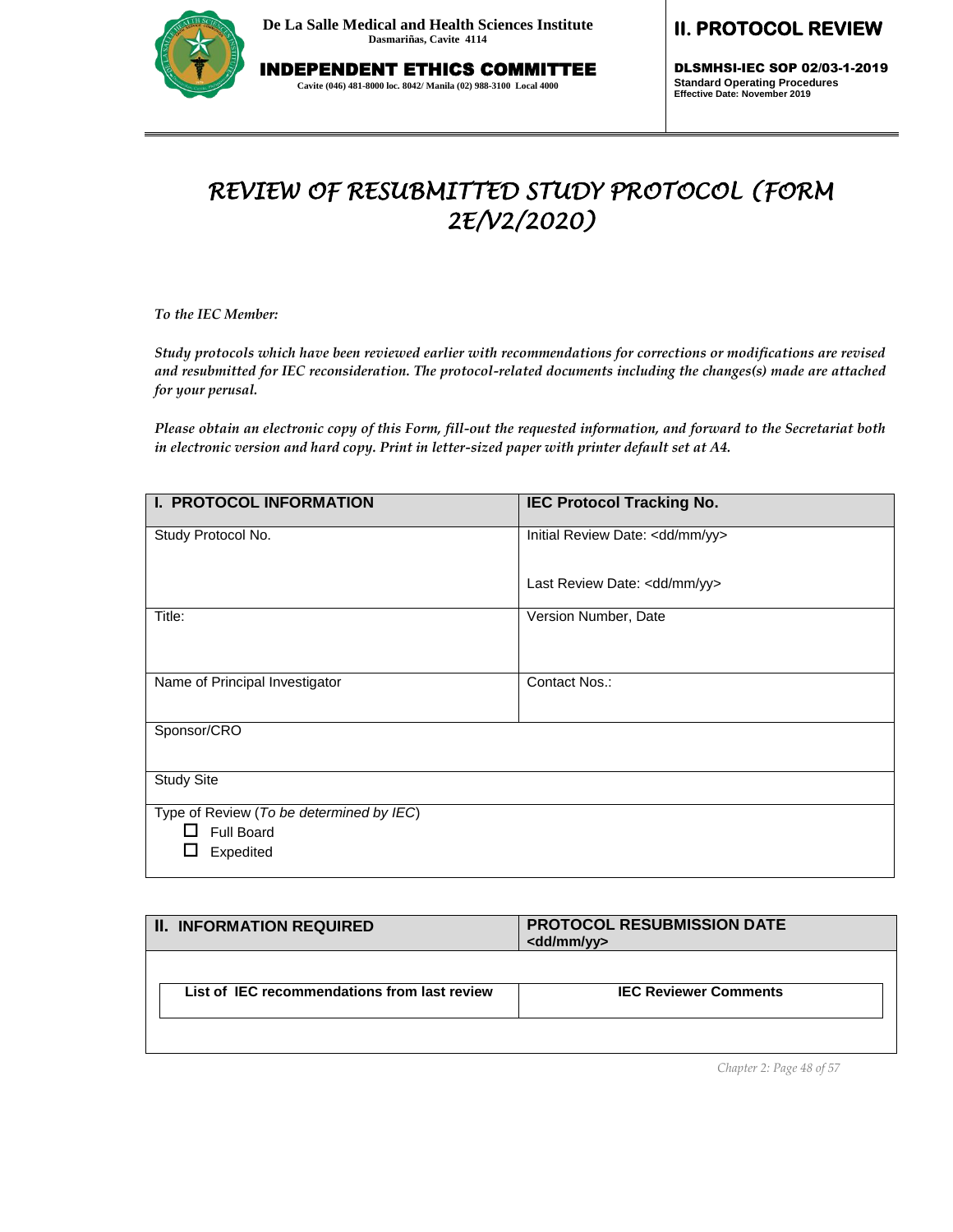

# INDEPENDENT ETHICS COMMITTEE

**Cavite (046) 481-8000 loc. 8042/ Manila (02) 988-3100 Local 4000**

## **II. PROTOCOL REVIEW**

DLSMHSI-IEC SOP 02/03-1-2019 **Standard Operating Procedures Effective Date: November 2019**

| 2. Were all the recommendations addressed? |  |
|--------------------------------------------|--|
| $\Box$ YES                                 |  |
| $\Box$<br>NO explain/comment)              |  |
|                                            |  |

|          | III. IEC RECOMMENDATION                                                                         | Justification for the Recommendation   |      |
|----------|-------------------------------------------------------------------------------------------------|----------------------------------------|------|
| H        | <b>APPROVAL</b><br><b>MINOR MODIFICATION</b><br><b>MAJOR MODIFICATION</b><br><b>DISAPPROVAL</b> |                                        |      |
| Reviewer |                                                                                                 |                                        |      |
|          | Primary                                                                                         |                                        |      |
|          | Secondary                                                                                       |                                        |      |
|          |                                                                                                 | Reviewer's Signature Over Printed Name | Date |

*Chapter 2: Page 49 of 57*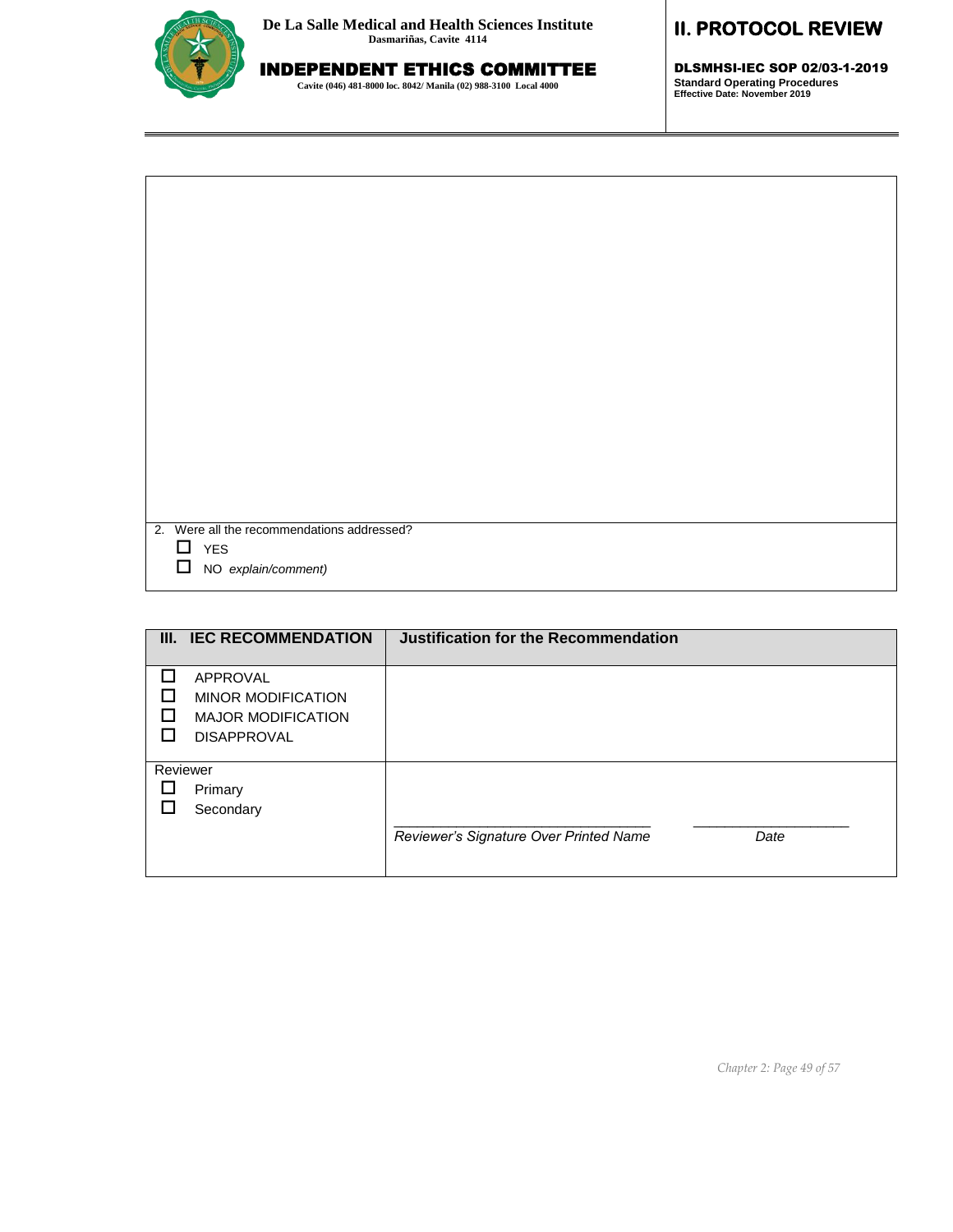

# INDEPENDENT ETHICS COMMITTEE

**Cavite (046) 481-8000 loc. 8042/ Manila (02) 988-3100 Local 4000**

## **II. PROTOCOL REVIEW**

DLSMHSI-IEC SOP 02/03-1-2019 **Standard Operating Procedures Effective Date: November 2019**

#### **DLSMHSI-IEC FORM 2F-V1-2012- Acknowledgement Letter (for Protocol Submission)**

dd/mm/yy>

#### **< TITLE, NAME, SURNAME>**

<Position>

<Institution/Affiliation>

<Address>

Re:

| Study Protocol No.               |                      |
|----------------------------------|----------------------|
| <b>Protocol Submission Date:</b> |                      |
| Title:                           | Version Number, Date |
| Name of Principal Investigator   |                      |
| Sponsor/CRO                      |                      |
| <b>Study Site</b>                |                      |

Dear <Title, Surname>:

This has reference to the above study protocol which was submitted to the IEC for scientific and ethical review. It will be tabled for discussion on <date of full board meeting>. You will be notified in writing of the outcome of the IEC review within 10 working days of the meeting.

Should you have any question or need additional information/clarification, please feel free to contact the undersigned at (046) 481-8000 local 8042.

Thank you for your submission.

Respectfully yours,

#### **<NAME OF REVIEW PANEL CHAIR>**

*Chair, DLSMHSI Independent Ethics Committee*

*Chapter 2: Page 50 of 57*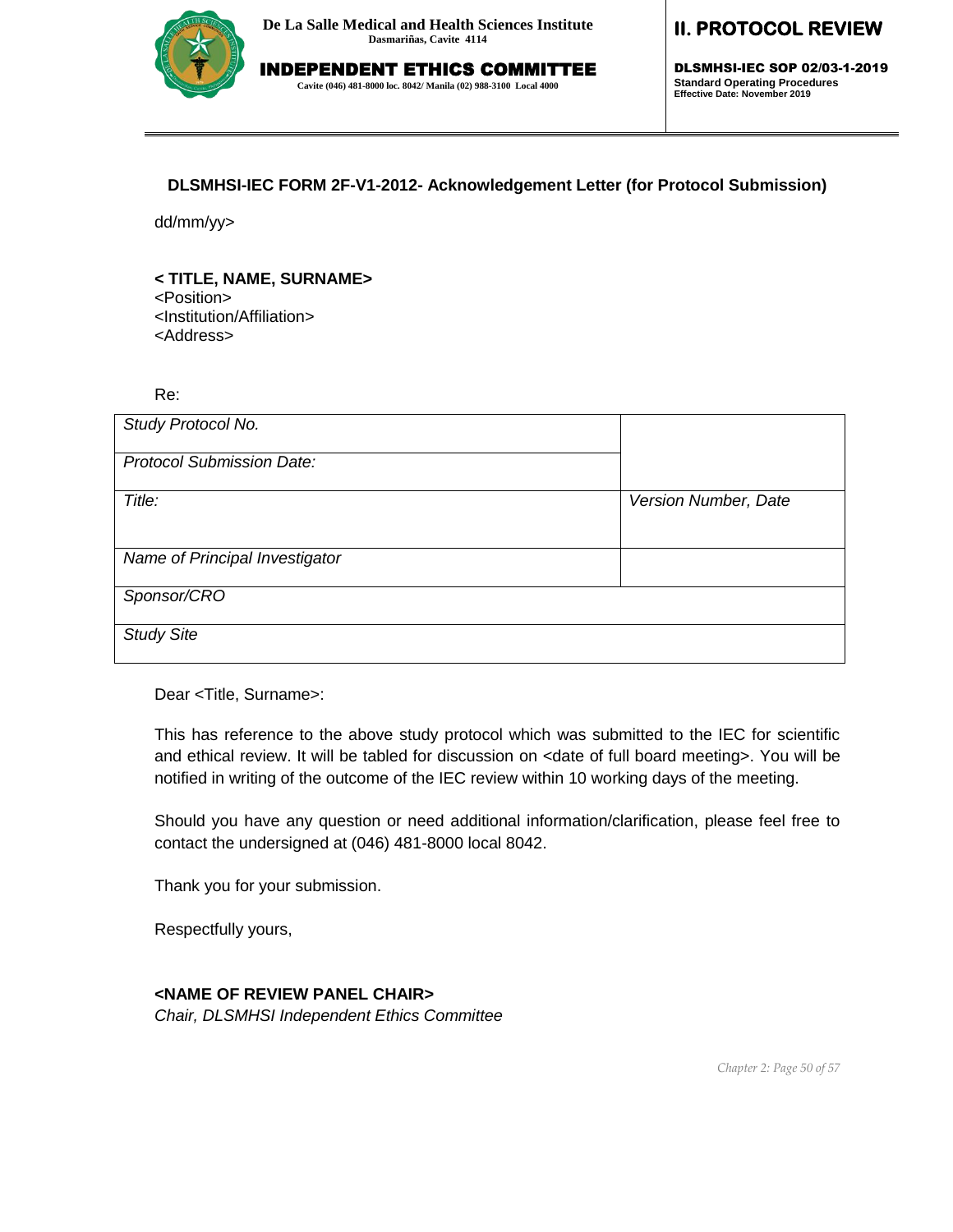

DLSMHSI-IEC SOP 02/03-1-2019 **Standard Operating Procedures Effective Date: November 2019**

# **PROTOCOL TRACKING SHEET (Form 2G/V1/2012)**

| I. PROTOCOL INFORMATION        | <b>IEC Protocol Tracking No.</b> |
|--------------------------------|----------------------------------|
| Study Protocol No.             | <b>Protocol Submission Date</b>  |
| Title                          | Version Number, Date             |
| Name of Principal Investigator | Contact Nos.                     |
| Sponsor/CRO                    |                                  |

| <b>II. REQUIRED SUBMISSION</b> | <b>DATE DUE</b> | <b>REMINDER</b> I<br>SENT? | <b>REMARKS</b> |
|--------------------------------|-----------------|----------------------------|----------------|
| <b>Continuing Review</b>       |                 | Yes                        |                |
|                                |                 | No                         |                |
| <b>Final Report</b>            |                 | Yes                        |                |
|                                |                 | No                         |                |

| <b>III. DOCUMENT LOG</b> | <b>DATE</b><br>IN | Received<br>by: | <b>DATE</b><br><b>OUT</b> | Issued<br>by: | <b>REMARKS</b> |
|--------------------------|-------------------|-----------------|---------------------------|---------------|----------------|
|                          |                   |                 |                           |               |                |
|                          |                   |                 |                           |               |                |
|                          |                   |                 |                           |               |                |
|                          |                   |                 |                           |               |                |
|                          |                   |                 |                           |               |                |
|                          |                   |                 |                           |               |                |
|                          |                   |                 |                           |               |                |
|                          |                   |                 |                           |               |                |
|                          |                   |                 |                           |               |                |

*Chapter 2: Page 51 of 57*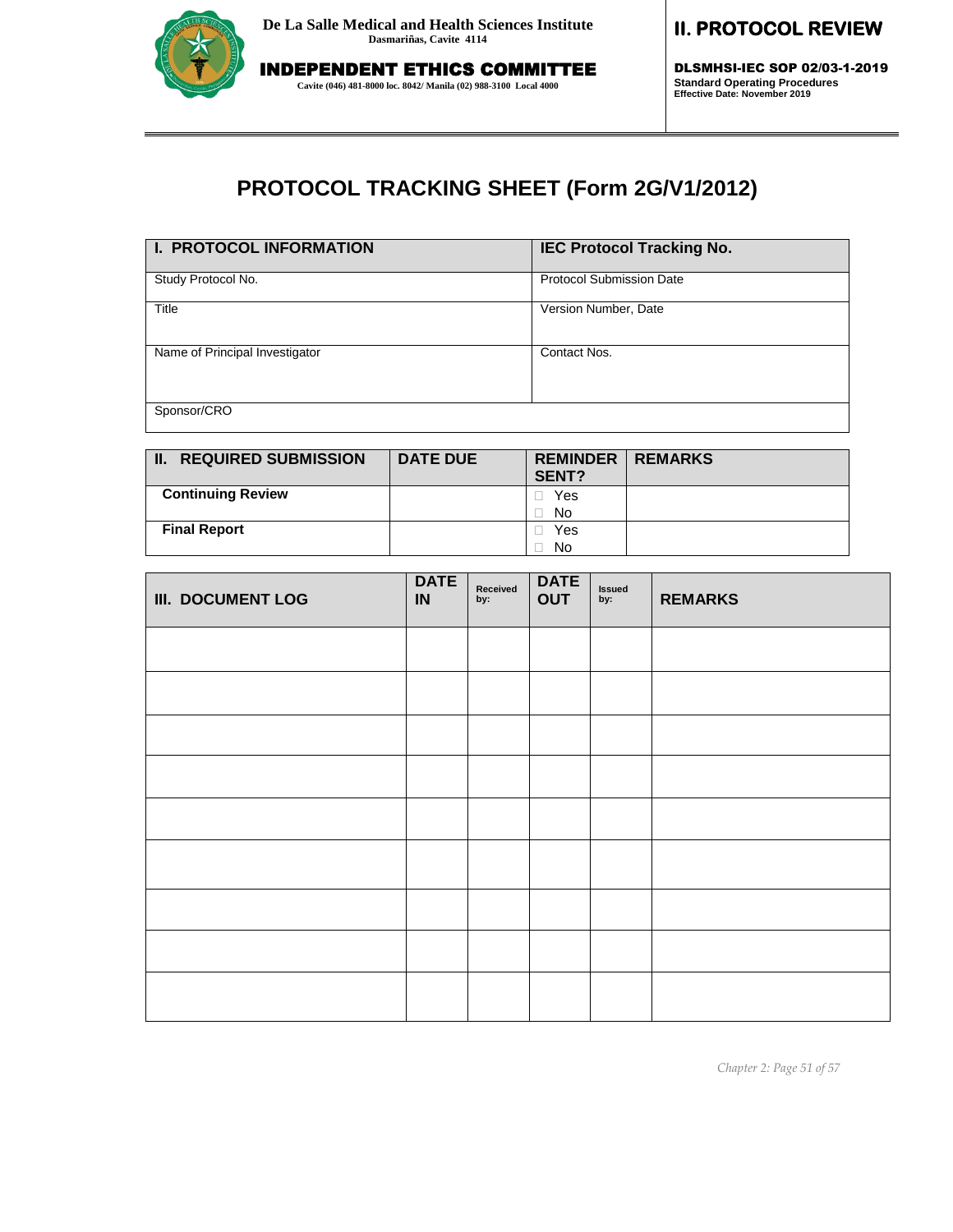

# INDEPENDENT ETHICS COMMITTEE

**Cavite (046) 481-8000 loc. 8042/ Manila (02) 988-3100 Local 4000**

### **II. PROTOCOL REVIEW**

DLSMHSI-IEC SOP 02/03-1-2019 **Standard Operating Procedures Effective Date: November 2019**

#### **DLSMHSI-IEC FORM 2H-V2-2019-Notification Letter (for Modification Prior to Approval)**

<dd/mm/yy>

#### **< TITLE, NAME, SURNAME>**

<Position>

<Institution/Affiliation> <Address>

#### Re:

| Study Protocol No.               |                      |
|----------------------------------|----------------------|
| <b>Protocol Submission Date:</b> |                      |
| Title:                           | Version Number, Date |
| Name of Principal Investigator   |                      |
| Sponsor/CRO                      |                      |
| <b>Study Site</b>                |                      |

Dear <Title, Surname>:

This has reference to the above protocol in which the <study protocol/resubmitted study protocol/proposed amendments> were submitted to the DLSMHSI-IEC for review and approval.

We wish to inform you that the **De La Salle Medical and Health Sciences Institute – Independent Ethics Committee** reviewed your study protocol during its regular meeting <dd/mm/yy> and is requesting further clarification.

As a result of the review, DLSMHSI-IEC action is *MAJOR MODIFICATIONS PRIOR TO APPROVAL* /*MINOR MODIFICATIONS PRIOR TO APPROVAL.* Recommended revisions and/or clarifications are summarized below:

1.

*Chapter 2: Page 52 of 57*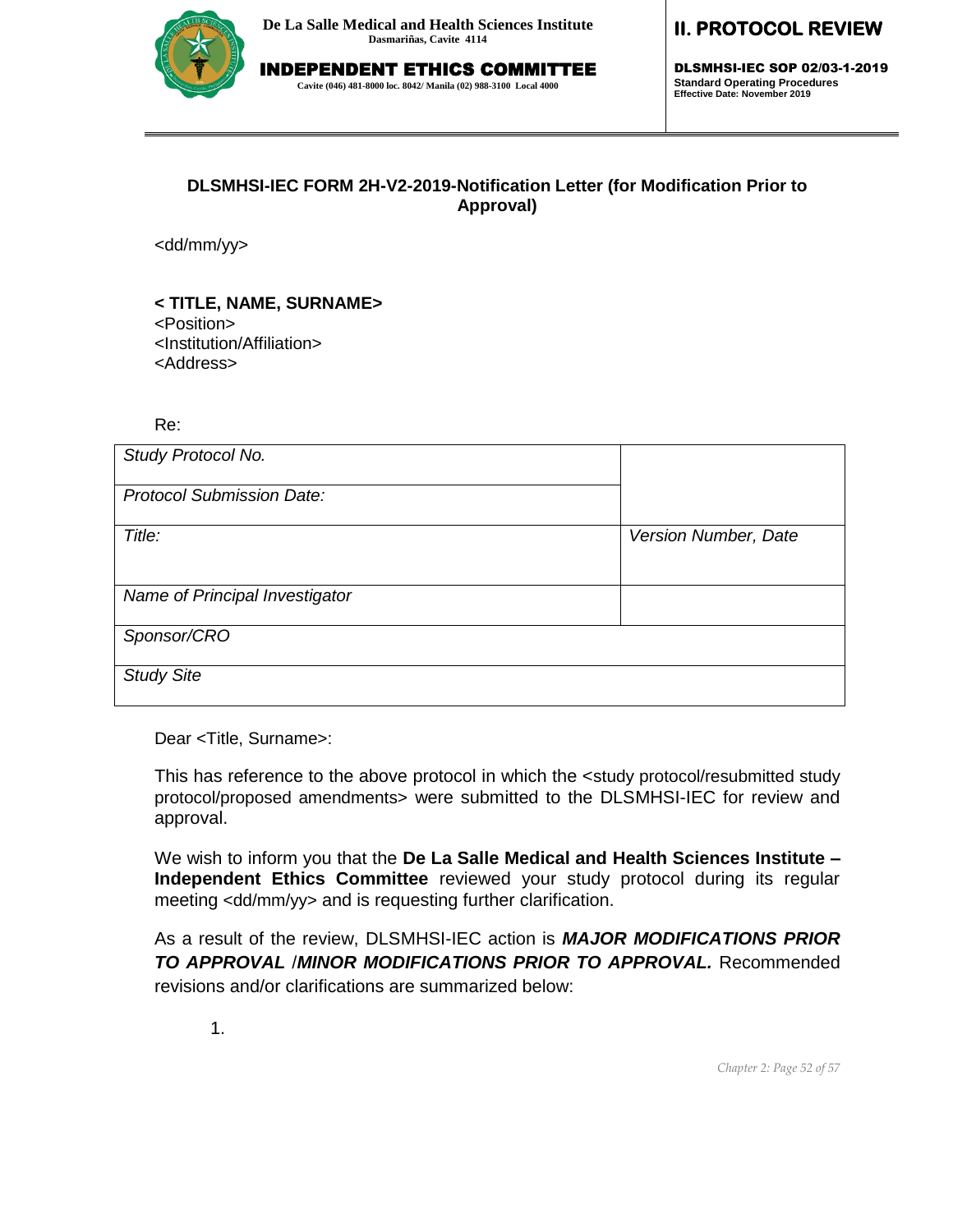

DLSMHSI-IEC SOP 02/03-1-2019 **Standard Operating Procedures Effective Date: November 2019**

A resubmission of one copy/10 copies within 90 days of receipt using the assigned IEC Protocol Code in all the succeeding transactions is required, otherwise the study will be declared closed for DLSMHSI-IEC records. Please note that the recommended revisions must be:

- 1. Integrated in a revised version of the protocol or other study documentation, with the revisions tabbed and clearly highlighted. Include a footer in all pages that indicates the Version Number and Date of the revised version.
- 2. Summarized in a cover letter indicating in which the page/section/paragraph of the revised version the specific revisions may be found

Should you have any question or need further clarification/information, please feel free to contact the undersigned at (046) 481-8000 local 8042.

The DLSMHSI-IEC looks forward to hearing from you soon.

Respectfully yours,

**<NAME OF REVIEW PANEL CHAIR>**

*Chairman, DLSMHSI Independent Ethics Committee*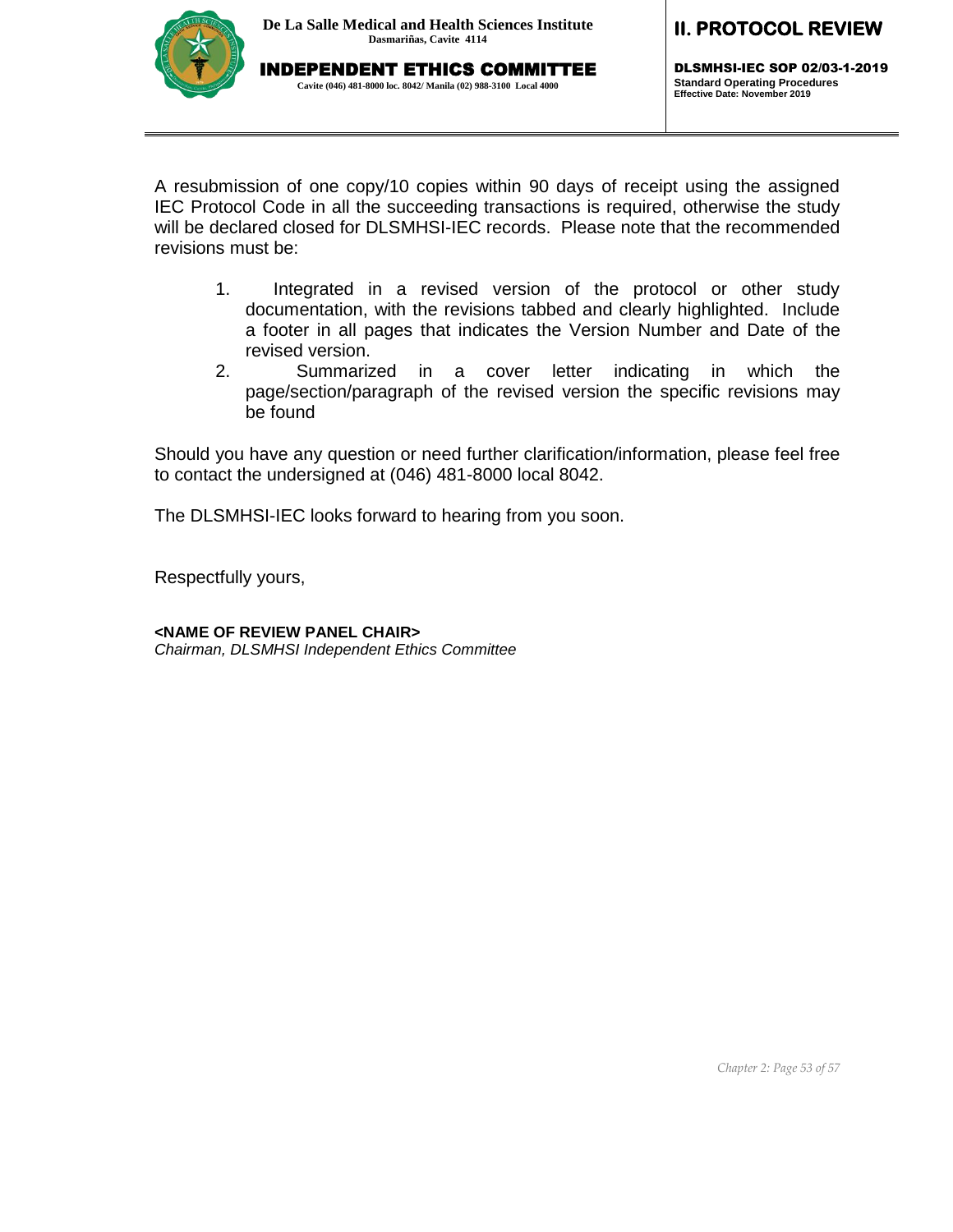

DLSMHSI-IEC SOP 02/03-1-2019 **Standard Operating Procedures Effective Date: November 2019**

**DLSMHSI-IEC FORM 2I-V2-2019- Approval Letter (for Reviewed Protocols)**

<dd/mm/yy>

#### **< TITLE, NAME, SURNAME>**

Principal Investigator <Institution/Affiliation> <Address>

Re:

| Study Protocol No.                    | <b>IEC Protocol Tracking No</b> |
|---------------------------------------|---------------------------------|
| Protocol Submission Date: < dd/mm/yy> | Date of Initial Review:         |
| Title:                                | Version Number, Date            |
| Sponsor/CRO                           |                                 |

Dear <Title, Surname>:

Thank you for submitting the above protocol for scientific and ethical review by the IEC which is constituted and operated in accordance with the Declaration of Helsinki, National Ethical Guidelines for Health Research, Council for International Organizations of Medical Sciences (CIOMS), and the International Conference on Harmonization/Good Clinical Practice (ICH/GCP).

The IEC is pleased to inform you that the above study protocol has been granted APPROVAL for implementation, in its meeting held on <dd/mm/yy>, with the following IEC members in attendance.

| $<$ Name $>$ | $<$ Name $>$      |
|--------------|-------------------|
| $<$ Name $>$ | $\alpha$ Name $>$ |
| $<$ Name $>$ | $<$ Name $>$      |
| $<$ Name $>$ | $<$ Name $>$      |
| $<$ Name $>$ | $<$ Name $>$      |
| $<$ Name $>$ | $<$ Name $>$      |

*Chapter 2: Page 54 of 57*